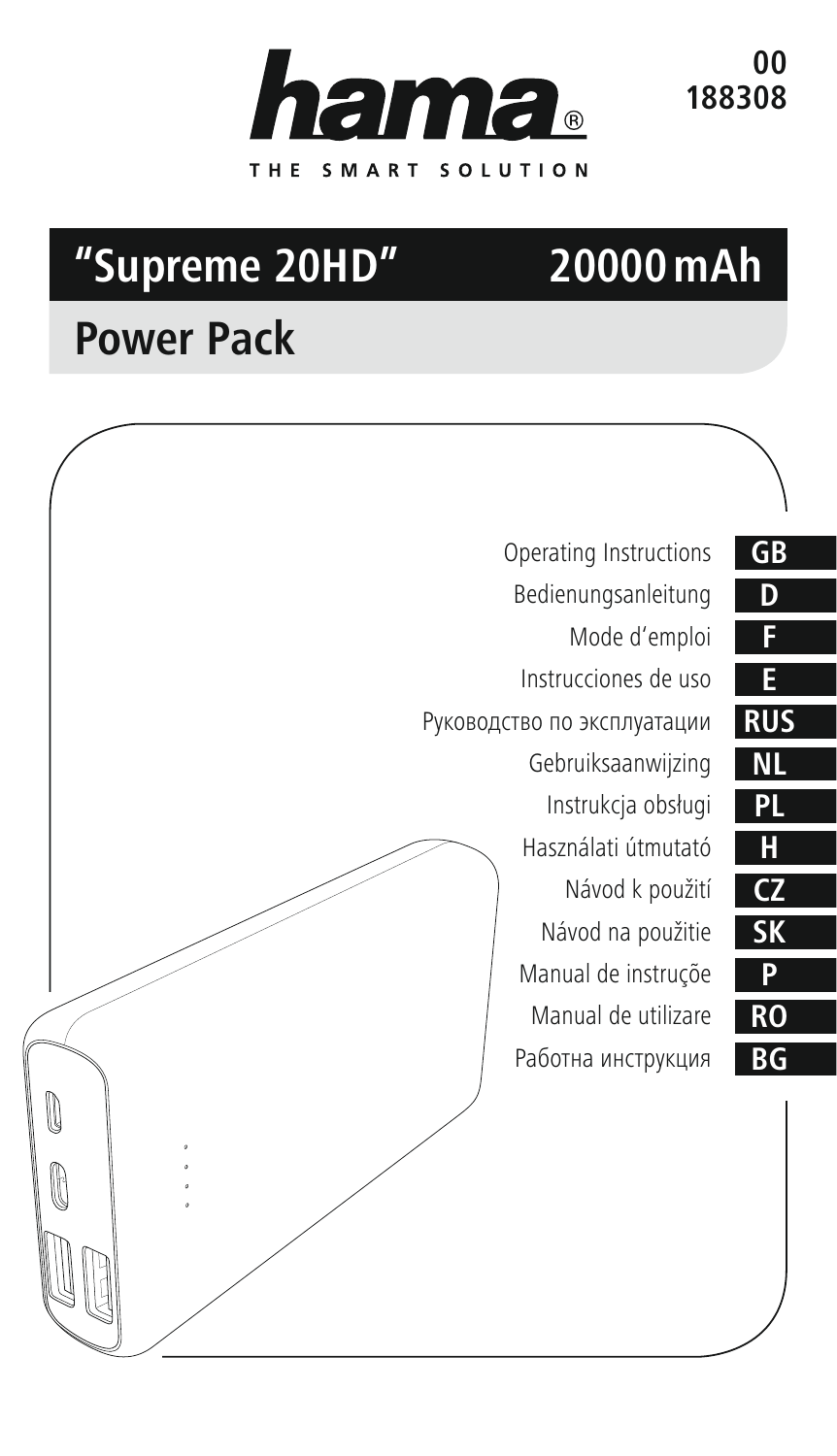Thank you for choosing a Hama product.

Take your time and read the following instructions and information completely. Please keep these instructions in a safe place for future reference. If you sell the device, please pass these operating instructions on to the new owner.

#### **1. Explanation of Warning Symbols and Notes**

#### **Warning**

This symbol is used to indicate safety instructions or to draw your attention to specific hazards and risks.

#### **Note**

This symbol is used to indicate additional information or important notes.

#### **High-density lithium-polymer cells**

This product contains high-density lithium-polymer cells. High-density cells were developed mainly for smartphone production in order to meet the high capacity and performance demands using a minimum amount of space. This new generation of lithium-polymer cells enables a lightweight and compact design along with a comparatively high capacity.

#### **2. Package Contents**

- Power Pack "Supreme 20HD", 20000mAh
- Micro-USB cable
- Micro-USB USB-C adapter
- These operating instructions

#### **3. Safety Notes**

- The product is intended for private, non-commercial use only.
- Use the product for its intended purpose only.
- Protect the product from dirt, moisture and overheating, and only use it in a dry environment.
- Do not use the product in the immediate vicinity of heaters or other heat sources or in direct sunlight.
- Keep this product, as all electrical products, out of the reach of children!
- Do not drop the product and do not expose it to any major shocks.
- Do not operate the product outside the power limits given in the specifications.
- Do not open the device or continue to operate it if it becomes damaged.
- Dispose of packaging material immediately according to locally applicable regulations.
- Since the battery is integrated and cannot be removed, you will need to dispose of the product as a whole. Do this in compliance with the legal requirements.
- Do not modify the product in any way. Doing so voids the warranty.
- Do not use the product in areas where the use of electronic devices is not permitted.
- Do not attempt to service or repair the product yourself. Leave any and all service work to qualified experts.
- Do not throw the battery or the product into fire.
- Do not tamper with or damage/heat/disassemble the batteries/rechargeable batteries.



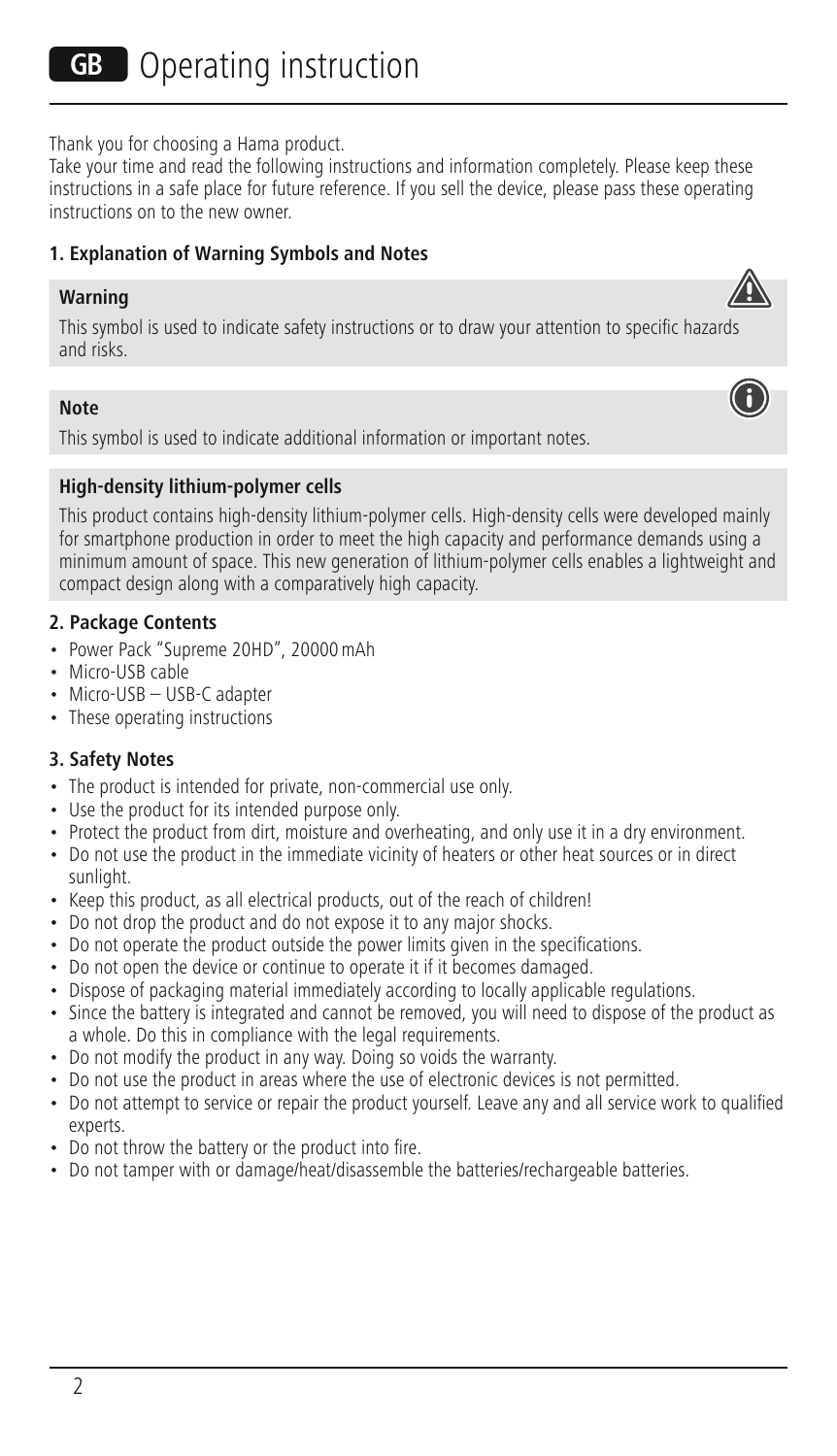# **4.1 Charging the Power Pack**

#### **Warning – Battery**

- Do not charge the power pack using your PC or the notebook. The charging currents can damage the USB port of the PC/notebook.
- Only use suitable charging devices or USB connections for charging.
- As a rule, do not charge devices or USB connections that are defective and do not try to repair them yourself.
- Do not overcharge the product or allow the battery to completely discharge.
- Avoid storing, charging or using the device in extreme temperatures and extremely low atmospheric pressure (for example, at high altitudes).
- When stored over a long period of time, batteries should be charged regularly (at least every three months).
- Begin charging the power pack by connecting the included Micro-USB cable to the power pack's Micro-USB port (**IN 5V/2A**) and to a suitable USB charger. Please refer to the operating instructions for the USB charger used. Alternatively, the power pack can also be charged via the USB-C input (**IN 5V/2A**) using the included USB-C adapter.
- Charging begins and ends automatically.
- Charge the Power Pack fully before using it for the first time.

# **Note – Capacity**

- The capacity is always shown when the Power Pack is charging.
- Each status LED corresponds to 25% of the capacity. When an LED is permanently illuminated, this indicates that this capacity level has already been reached. The Power Pack is charged to at least 75% if three LEDs are illuminated, and the fourth is flashing.
- If all four status LEDs light up, the full capacity is available.
- Press the button of the Power Pack to switch it on and to check its current capacity.
- To switch the power pack off, press the button twice until the status LEDs go out.

# **4.2 Charging terminal devices**

#### **Warning – Connecting terminal devices**

- Before connecting a terminal device, check whether the power output of the charger can supply sufficient power for the device.
- Ensure that the total power consumption of the connected terminal device does not exceed 3000 mA.
- Please refer to the instructions in the operating manual of your terminal device.
- It is essential that you observe these specifications and the safety instructions regarding the power supply of your devices.
- The power pack must not be charged and discharged at the same time!
- Please do not use the USB and USB-C outputs simultaneously for charging, as this reduces the charging current considerably. As a result, the charging time is greatly increased and the power pack may be overloaded.



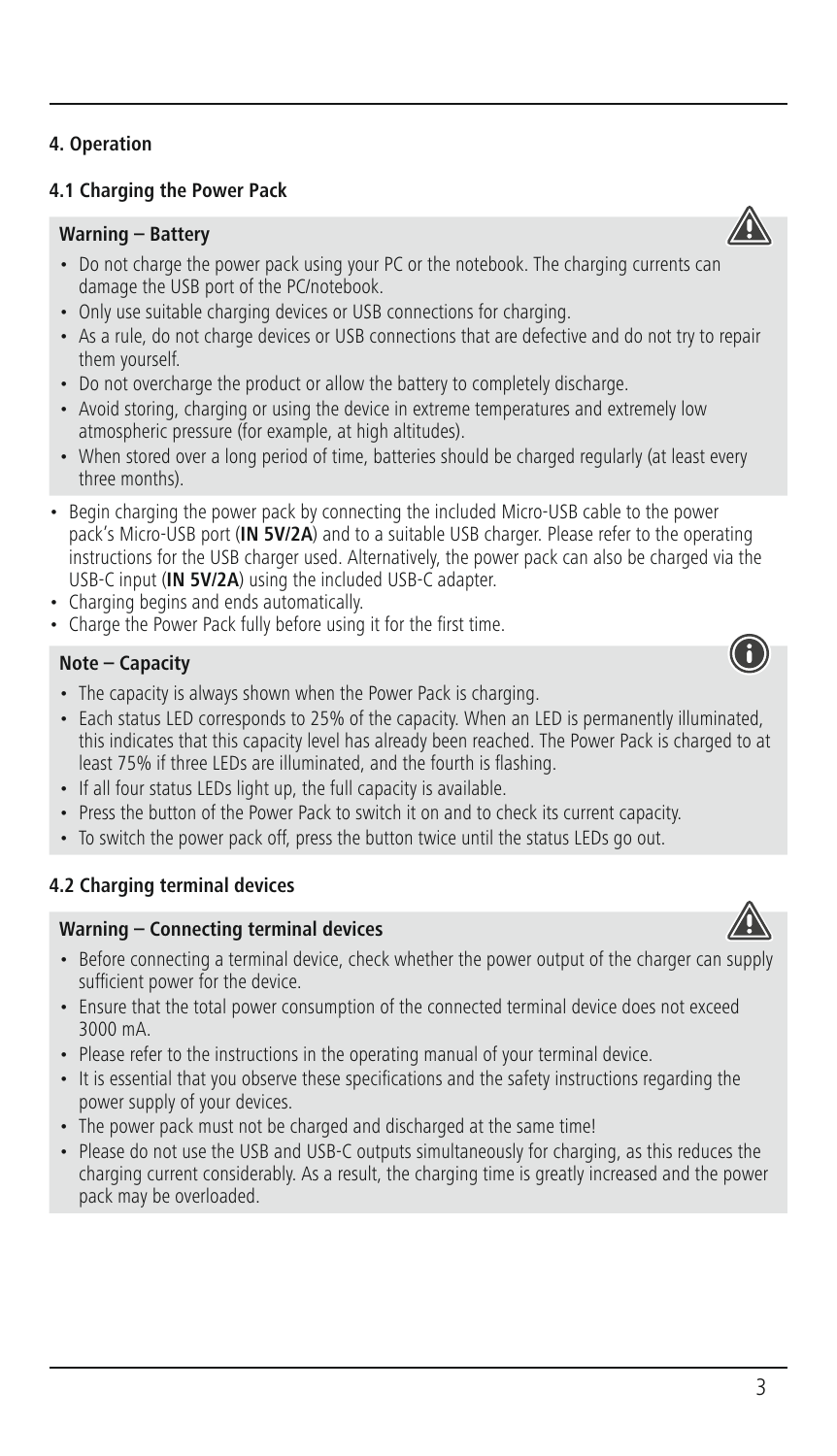# **Warning**

- Never connect the charging cable of the Power Pack to both the input and the output of the Power Pack at the same time. This could damage the battery.
- Do not connect any terminal devices while the Power Pack is charging. This could damage the Power Pack and the connected device.
- Connect the included Micro-USB charging cable to the USB port on the power pack (**OUT 5V/3A**), and to the Micro-USB port or USB-C port on your terminal device (mobile phone, smartphone, etc.). In the latter case, use the included USB-C adapter.
- The Micro-USB charging/connecting cable included may not be suitable for the USB connection on your terminal device. In this case, use the USB cable that was included with your terminal device.
- When using the USB-C output (**OUT 5V/3A**) for charging, please connect a suitable USB-C charging cable to the power pack's USB-C output and to the port of your terminal device.
- Charging begins automatically. The status LEDs show the remaining capacity when the Power Pack is charging.
- The current battery status of your terminal device will appear on this device.
- Press the button on the power pack twice to stop charging and switch it off. The status LEDs should switch off.
- The Power Pack will automatically switch off if it is not connected to a terminal device.

#### **Note – Optimised charging**

Optimised charging means that the Power Pack recognises the connected terminal device and supplies it with the optimal current to minimise charging time. Please note that the maximum power output of the power pack is 3000 mA.

#### **5. Care and Maintenance**

Only clean this product with a slightly damp, lint-free cloth and do not use aggressive cleaning agents.

#### **6. Warranty Disclaimer**

Hama GmbH & Co KG assumes no liability and provides no warranty for damage resulting from improper installation/mounting, improper use of the product or from failure to observe the operating instructions and/or safety notes.



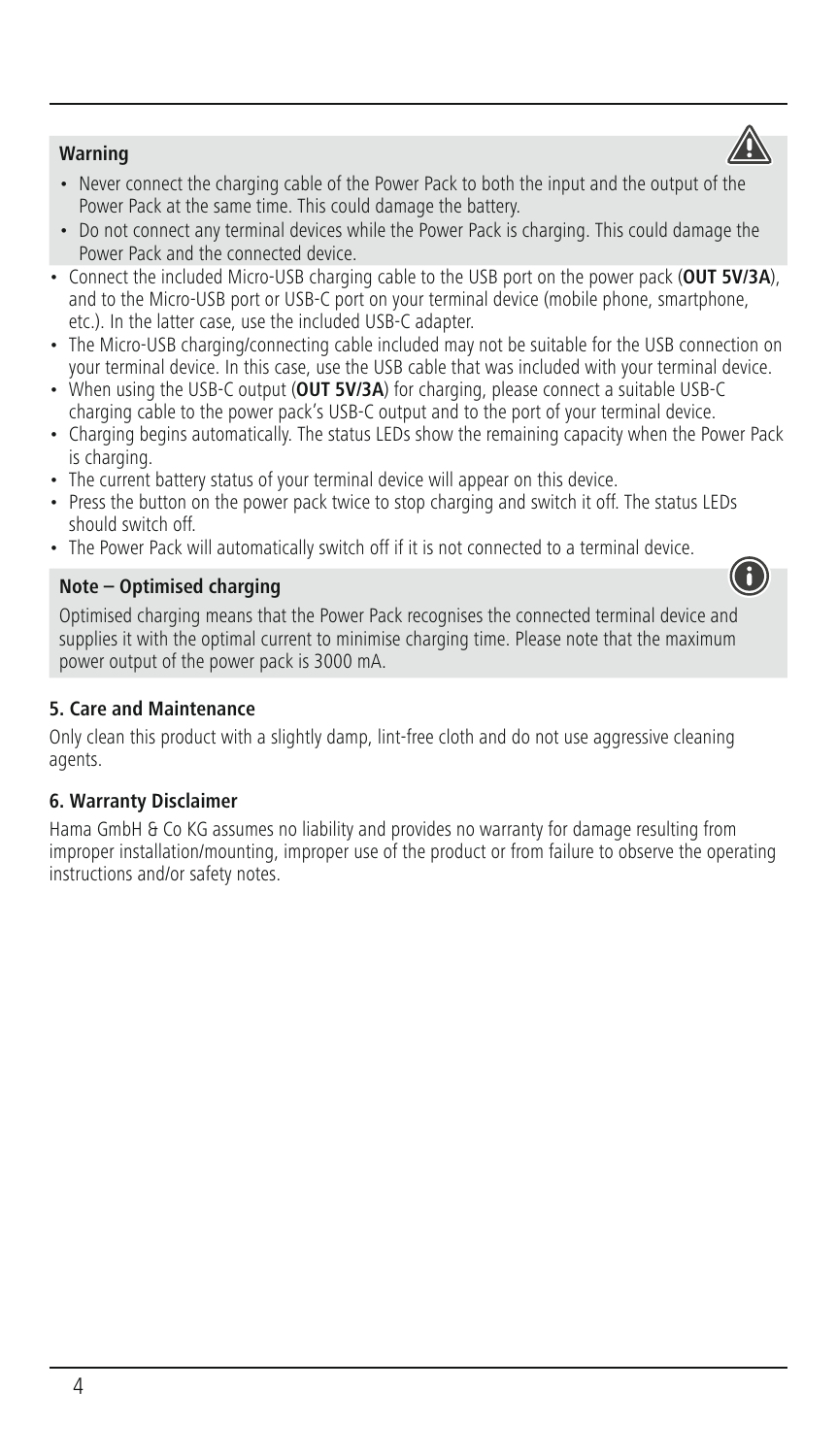# **7. Technical Data**

| USB-C input     | $5V = 2A$                    |
|-----------------|------------------------------|
| Micro-USB input | $5V = 2A$                    |
| USB-A output 1  | $5V = 3A$                    |
| USB-A output 2  | $5V = 3A$                    |
| USB-C output    | $5V = 3A$                    |
| Output total    | $5V = 3A (max.)$             |
| Battery type    | 3.7 V / Li-Po (High Density) |
| Min. capacity   | 19920 mAh / 73,7 Wh          |
| Typ. capacity   | 20000 mAh / 74 Wh            |

#### **8. Recycling Information**

#### **Note on environmental protection:**



After the implementation of the European Directive 2012/19/EU and 2006/66/EU in the national legal system, the following applies: Electric and electronic devices as well as batteries must not be disposed of with household waste. Consumers are obliged by law to return electrical and electronic devices as well as batteries at the end of their service lives to the public collecting points set up for this purpose or point of sale. Details to this are

defined by the national law of the respective country. This symbol on the product, the instruction manual or the package indicates that a product is subject to these regulations. By recycling, reusing the materials or other forms of utilising old devices/batteries, you are making an important contribution to protecting our environment.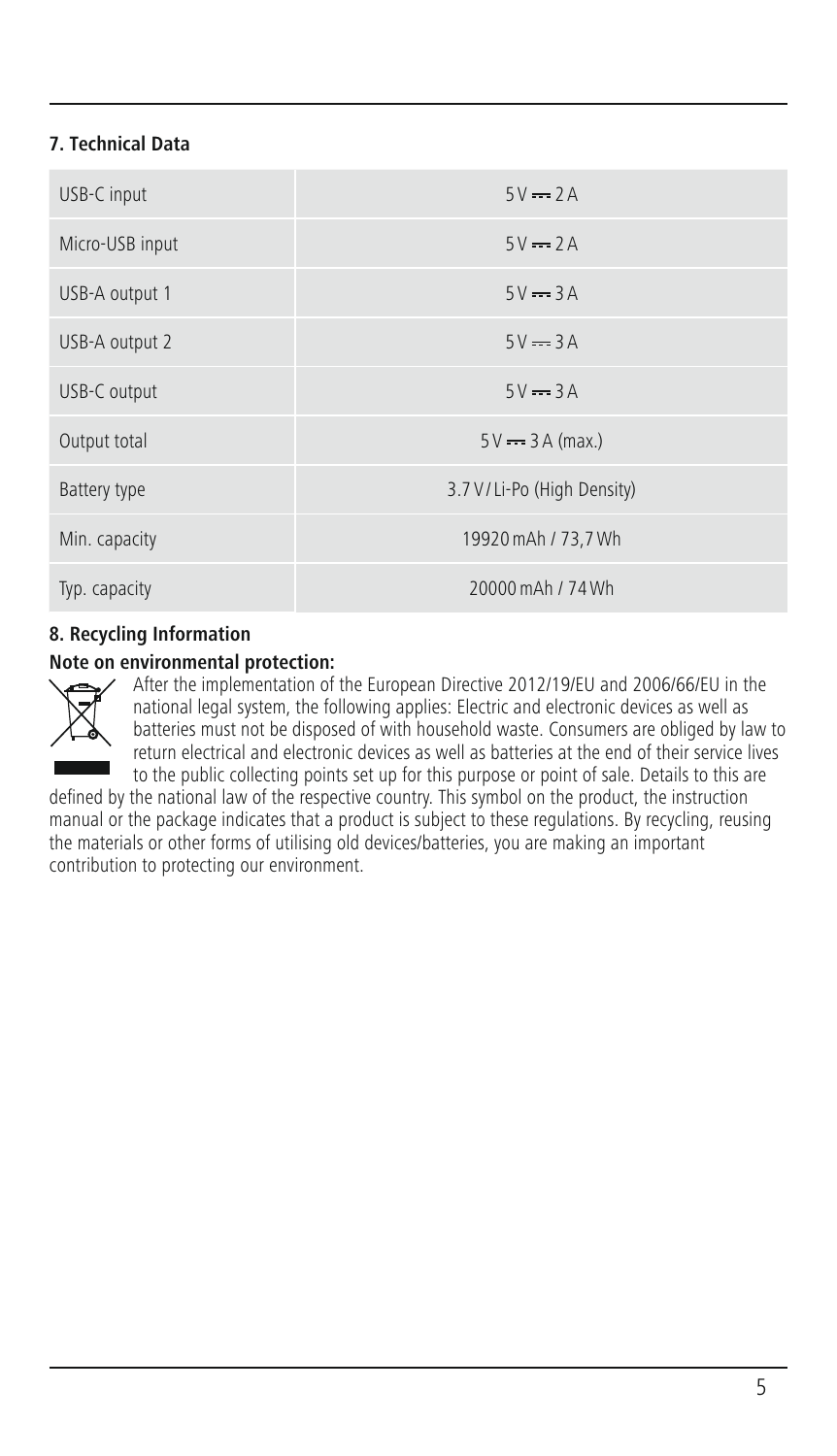Vielen Dank, dass Sie sich für ein Hama Produkt entschieden haben!

Nehmen Sie sich Zeit und lesen Sie die folgenden Anweisungen und Hinweise zunächst ganz durch. Bewahren Sie diese Bedienungsanleitung anschließend an einem sicheren Ort auf, um bei Bedarf darin nachschlagen zu können. Sollten Sie das Gerät veräußern, geben Sie diese Bedienungsanleitung an den neuen Eigentümer weiter.

#### **1. Erklärung von Warnsymbolen und Hinweisen**

#### **Warnung**

Wird verwendet, um Sicherheitshinweise zu kennzeichnen oder um Aufmerksamkeit auf besondere Gefahren und Risiken zu lenken.

# **Hinweis**

Wird verwendet, um zusätzlich Informationen oder wichtige Hinweise zu kennzeichnen.

# **High Density Li-Polymer-Zellen**

Dieses Produkt beinhaltet High Density Li-Polymer-Zellen. High Density-Zellen wurden überwiegend für die Smartphone-Produktion entwickelt um den mittlerweile sehr hohen Ansprüchen an Kapazität und Leistung bei geringem Platzbedarf gerecht werden zu können. Diese neue Generation von Li-Polymer-Zellen ermöglicht eine leichte und kompakte Bauform bei vergleichsweise hoher Kapazität.

# **2. Packungsinhalt**

- Power Pack "Supreme 20HD", 20000mAh
- Micro-USB-Kabel
- Micro-USB auf USB-C-Adapter
- diese Bedienungsanleitung

# **3. Sicherheitshinweise**

- Das Produkt ist für den privaten, nicht-gewerblichen Haushaltsgebrauch vorgesehen.
- Verwenden Sie das Produkt ausschließlich für den dazu vorgesehenen Zweck.
- Schützen Sie das Produkt vor Schmutz, Feuchtigkeit und Überhitzung und verwenden Sie es nur in trockenen Umgebungen.
- Betreiben Sie das Produkt nicht in unmittelbarer Nähe der Heizung, anderer Hitzequellen oder in direkter Sonneneinstrahlung.
- Dieses Produkt gehört, wie alle elektrischen Produkte, nicht in Kinderhände!
- Lassen Sie das Produkt nicht fallen und setzen Sie es keinen heftigen Erschütterungen aus.
- Betreiben Sie das Produkt nicht außerhalb seiner in den technischen Daten angegebenen Leistungsgrenzen.
- Öffnen Sie das Produkt nicht und betreiben Sie es bei Beschädigungen nicht weiter.
- Entsorgen Sie das Verpackungsmaterial sofort gemäß den örtlich gültigen Entsorgungsvorschriften.
- Der Akku ist fest eingebaut und kann nicht entfernt werden, entsorgen Sie das Produkt als Ganzes gemäß den gesetzlichen Bestimmungen.
- Nehmen Sie keine Veränderungen am Produkt vor. Dadurch verlieren Sie jegliche Gewährleistungsansprüche.
- Benutzen Sie das Produkt nicht in Bereichen, in denen elektronische Produkte nicht erlaubt sind.
- Versuchen Sie nicht, das Produkt selbst zu warten oder zu reparieren. Überlassen Sie jegliche Wartungsarbeit dem zuständigen Fachpersonal.
- Werfen Sie den Akku bzw. das Produkt nicht ins Feuer.
- Verändern und/oder deformieren/erhitzen/zerlegen Sie Akkus/Batterien nicht.



G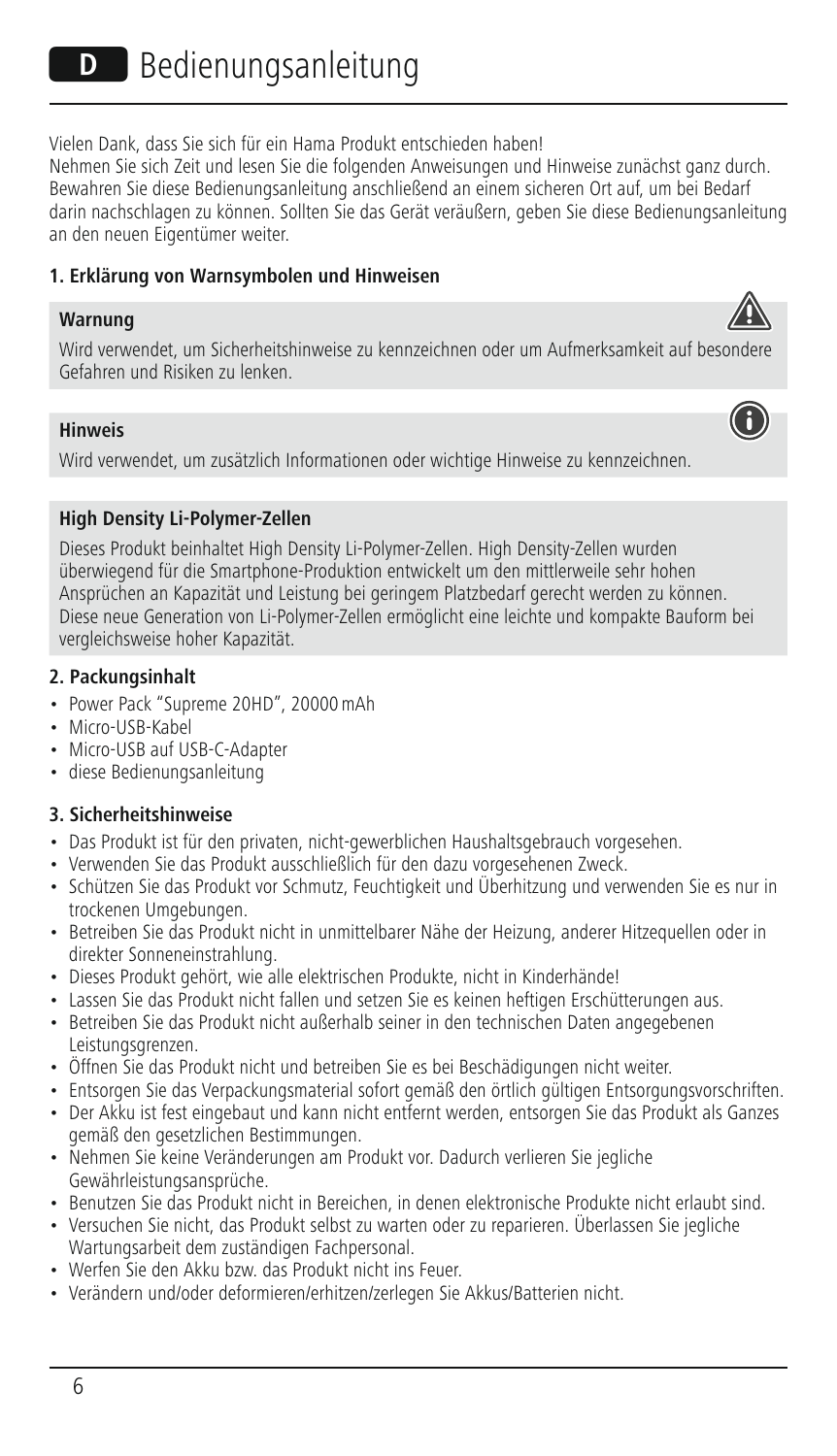# **4. Betrieb**

#### **4.1. Laden des Power Pack**

#### **Warnung – Akku**

- Laden Sie das Power Pack nicht über Ihren PC oder das Notebook. Die Ladeströme können de USB Port des PC oder Notebooks beschädigen.
- Verwenden Sie nur geeignete Ladegeräte oder USB-Anschlüsse zum Aufladen.
- Verwenden Sie defekte Ladegeräte oder USB-Anschlüsse generell nicht mehr und versuchen Sie nicht, diese zu reparieren.
- Überladen oder tiefentladen Sie das Produkt nicht.
- Vermeiden Sie Lagerung, Laden und Benutzung bei extremen Temperaturen und extrem niedrigem Luftdruck (wie z.B. in großen Höhen).
- Laden Sie bei längerer Lagerung regelmäßig (mind. vierteljährig) nach.
- Starten Sie den Ladevorgang des Power Pack, indem Sie das beiliegende Micro-USB-Kabel an den Micro-USB-Anschluss des Power Packs (**IN 5V/2A**) und an ein geeignetes USB-Ladegerät anschließen. Beachten Sie hierzu die Bedienungsanleitung des verwendeten USB-Ladegeräts. Alternativ kann das Power Pack auch über den USB-C-Eingang (**IN 5V/2A**) mit Hilfe des beiliegenden USB-C-Adapter geladen werden.
- Der Ladevorgang startet und endet automatisch.
- Laden Sie vor dem ersten Gebrauch das Power Pack zunächst einmal vollständig auf.

#### **Hinweis – Kapazität**

- Während des Ladevorgangs des Power Packs wird die Kapazität dauerhaft angezeigt.
- Jede Status-LED entspricht 25 % der Kapazität. Das dauerhafte Leuchten einer LED signalisiert die bereits erreichte Kapazität. Leuchten drei LEDs auf, und die vierte blinkt, ist das Power Pack zu mind. 75 % geladen.
- Leuchten alle vier Status-LEDs, ist die volle Kapazität verfügbar.
- Drücken Sie die Taste des Power Packs, um dieses einzuschalten und die aktuelle Kapazität des Power Packs zu erfahren.
- Drücken Sie die Taste zwei Mal bis die Status-LEDs erlöschen, um das Power Pack auszuschalten.

# **4.2. Laden von Endgeräten**

#### **Warnung – Anschluss von Endgeräten**

- Prüfen Sie vor Anschluss eines Endgerätes, ob dieses mit der Stromabgabe des Power Packs ausreichend versorgt werden kann.
- Stellen Sie sicher, dass die gesamte Stromaufnahme des angeschlossenen Endgerätes 3000mA nicht überschreitet.
- Beachten Sie die Hinweise in der Bedienungsanleitung Ihres Endgerätes.
- Beachten Sie unbedingt die dort aufgeführten Angaben und Sicherheitshinweise zur Stromversorgung Ihrer Geräte.
- Das Power Pack darf nicht gleichzeitig geladen und entladen werden!
- Bitte laden Sie nicht gleichzeitig an beiden Ausgängen USB und USB-C, da dadurch der Ladestrom stark verringert wird. Die Ladedauer erhöht sich dadurch stark und das Power Pack kann unter Umständen überlastet werden.

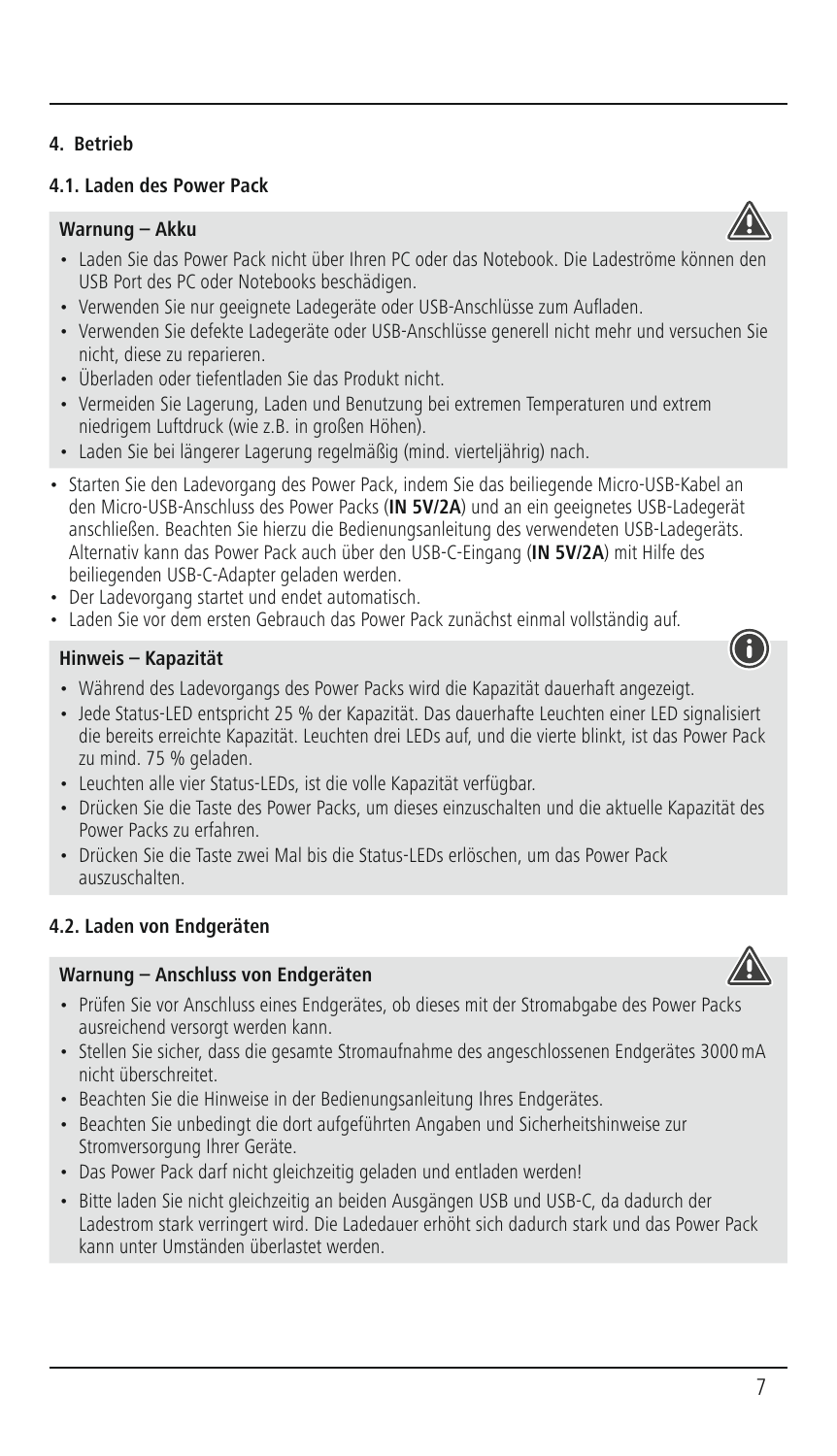

- Schließen Sie das Ladekabel des Power Packs nie an dessen Ein- und Ausgang gleichzeitig an. Der Akku kann dadurch beschädigt werden.
- Schließen Sie während des Ladevorgangs des Power Packs keine Endgeräte an. Dadurch können das Power Pack und die angeschlossenen Endgeräte beschädigt werden.
- Verbinden Sie das beiliegende Micro-USB-Ladekabel mit dem USB-Anschluss des Power Packs (**OUT 5V/3A**) und mit dem Micro-USB-Anschluss oder unter Verwendung des beiliegenden USB-C-Adapters mit dem USB-C-Anschluss Ihres Endgerätes (Handy, Smartphone, etc.).
- Unter Umständen ist das beiliegende Lade-/ Verbindungskabel für den endgeräteseitigen USB-Anschluss unpassend. Verwenden Sie dann das USB-Kabel des Endgerätes.
- Bei Verwendung des USB-C-Ausgangs (**OUT 5V/3A**) für den Ladevorgang verbinden Sie bitte ein geeignetes USB-C-Ladekabel mit dem USB-C-Ausgang des Power Packs und dem Anschluss Ihres Endgerätes.
- Der Ladevorgang startet automatisch. Während des Ladevorgangs zeigen die Status-LEDs die noch verfügbare Kapazität des Power Packs an.
- Der aktuelle Akku-Ladestatus Ihres Endgerätes wird auf diesem angezeigt.
- Beenden Sie den Ladevorgang und schalten Sie das Power Pack aus, indem Sie die Taste des Power Packs zwei Mal drücken. Die Status-LEDs erlöschen.
- Für den Fall, dass kein Endgerät angeschlossen wird, schaltet sich das Power Pack automatisch ab.

#### **Hinweis – Optimiertes Laden**

Optimiertes Laden bedeutet, dass das Power Pack das angeschlossene Endgerät erkennt, mit der optimalen Stromstärke versorgt und dadurch die Ladezeit auf ein Minimum reduziert. Beachten Sie, dass die jeweilige Stromabgabe des Powerpacks maximal 3000 mA beträgt.

# **5. Wartung und Pflege**

Reinigen Sie dieses Produkt nur mit einem fusselfreien, leicht feuchten Tuch und verwenden Sie keine aggressiven Reiniger.

# **6. Haftungsausschluss**

Die Hama GmbH & Co KG übernimmt keinerlei Haftung oder Gewährleistung für Sc häden, die aus unsachgemäßer Installation, Montage und unsachgemäßem Gebrauch des Produktes oder einer Nichtbeachtung der Bedienungsanleitung und/oder der Sicherheitshinweise resultieren.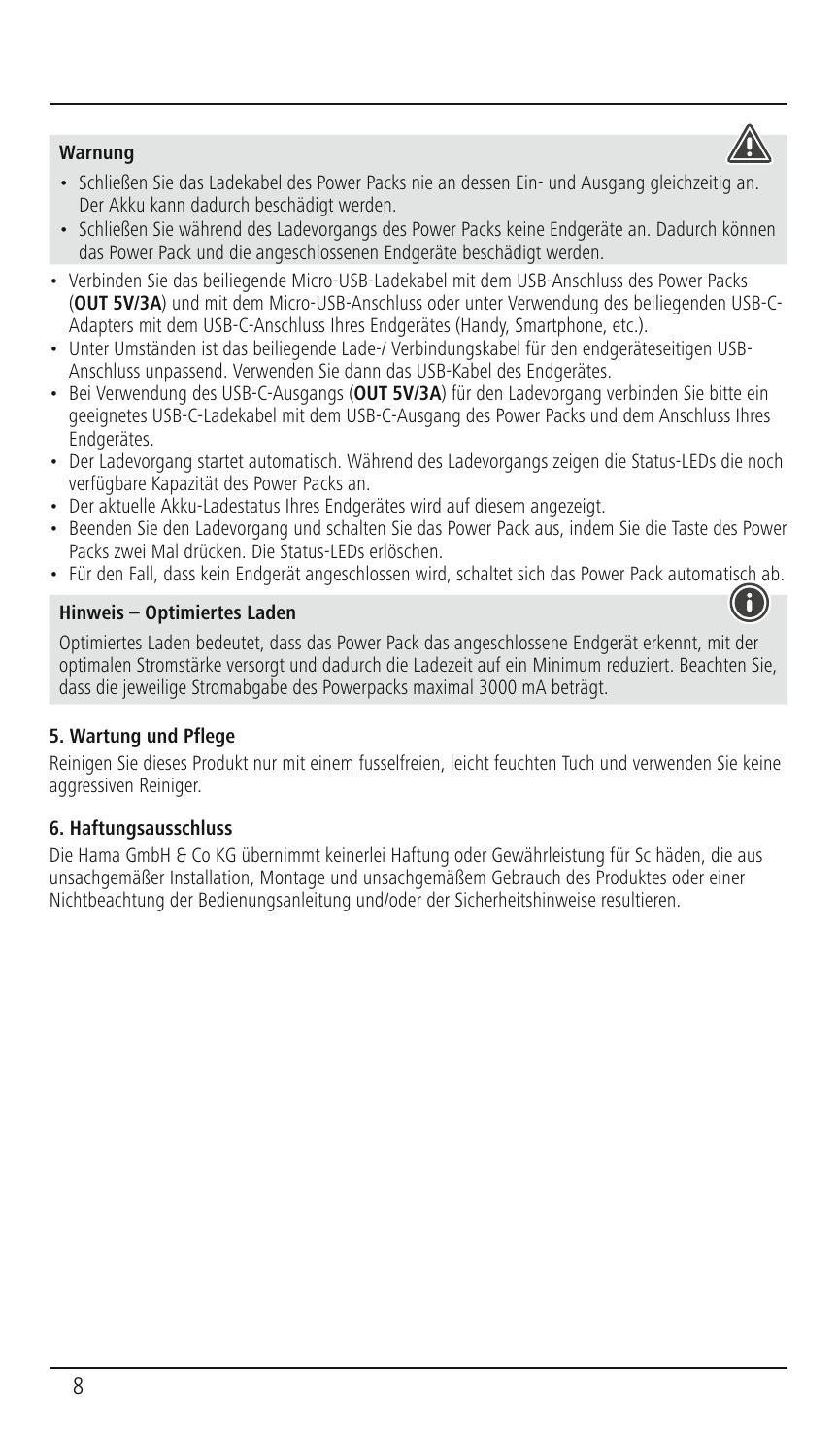# **7. Technische Daten**

| USB-C Eingang     | $5V = 2A$                    |
|-------------------|------------------------------|
| Micro-USB-Eingang | $5V = 2A$                    |
| USB-A-Ausgang 1   | $5V = 3A$                    |
| USB-A-Ausgang 2   | $5V = 3A$                    |
| USB-C Ausgang     | $5V = 3A$                    |
| Ausgang gesamt    | $5V \rightarrow 3A$ (max.)   |
| Batterietyp       | 3,7 V / Li-Po (High Density) |
| Min. Kapazität    | 19920 mAh / 73.7 Wh          |
| Typ. Kapazität    | 20000 mAh / 74 Wh            |

# **8. Entsorgungshinweise**

#### **Hinweis zum Umweltschutz:**



Ab dem Zeitpunkt der Umsetzung der europäischen Richtlinien 2012/19/EU und 2006/66/ EG in nationales Recht gilt folgendes: Elektrische und elektronische Geräte sowie Batterien dürfen nicht mit dem Hausmüll entsorgt werden. Der Verbraucher ist gesetzlich verpflichtet, elektrische und elektronische Geräte sowie Batterien am Ende ihrer Lebensdauer an den dafür eingerichteten, öffentlichen Sammelstellen oder an die

Verkaufsstelle zurückzugeben. Einzelheiten dazu regelt das jeweilige Landesrecht. Das Symbol auf dem Produkt, der Gebrauchsanleitung oder der Verpackung weist auf diese Bestimmungen hin. Mit der Wiederverwertung, der stofflichen Verwertung oder anderen Formen der Verwertung von Altgeräten/Batterien leisten Sie einen wichtigen Beitrag zum Schutz unserer Umwelt.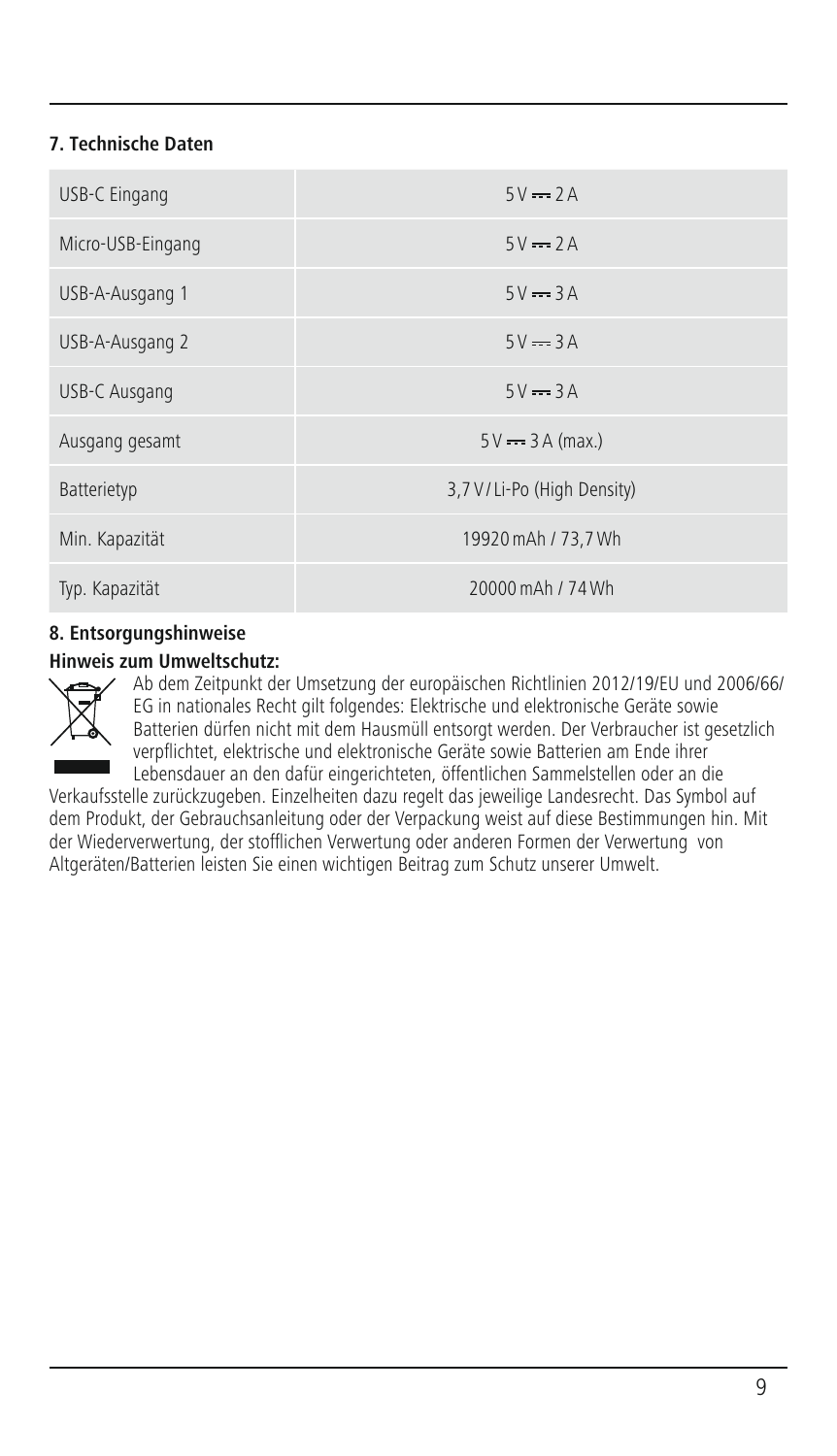Nous vous remercions d'avoir choisi un produit Hama.

Veuillez prendre le temps de lire l'ensemble des remarques et consignes suivantes. Veuillez conserver ce mode d'emploi à portée de main afin de pouvoir le consulter en cas de besoin. Transmettez-le au nouveau propriétaire avec l'appareil le cas échéant.

# **1. Explication des symboles d'avertissement et des remarques**

# **Avertissement**



A

#### **Remarque**

Ce symbole est utilisé pour indiquer des informations supplémentaires ou des remarques importantes.

# **Cellules lithium-polymère haute densité**

Ce produit contient des cellules lithium-polymère haute densité. Les cellules lithium-polymère haute densité ont été principalement développées pour la production de smartphones afin de satisfaire des exigences élevées en matière de capacité et de performances dans un format miniaturisé. Cette nouvelle génération de cellules lithium-polymère permet d'obtenir un produit léger et compact avec une forte capacité.

# **2. Contenu de l'emballage**

- Bloc d'alimentation "Supreme 20HD", 20000mAh
- Câble micro USB
- Micro USB adaptateur USB-C
- Mode d'emploi

# **3. Consignes de sécurité**

- Ce produit est destiné à une installation domestique non commerciale.
- Utilisez le produit exclusivement conformément à sa destination.
- Protégez le produit de toute saleté, humidité, surchauffe et utilisez-le uniquement dans des locaux secs.
- N'utilisez pas le produit à proximité immédiate d'un chauffage, d'autres sources de chaleur ou exposé aux rayons directs du soleil.
- Cet appareil, comme tout appareil électrique, doit être gardé hors de portée des enfants !
- Protégez le produit des secousses violentes et évitez tout choc ou toute chute.
- N'utilisez pas le produit en dehors des limites de puissance indiquées dans les caractéristiques techniques.
- Ne tentez pas d'ouvrir le produit en cas de détérioration et cessez de l'utiliser.
- Recyclez les matériaux d'emballage conformément aux prescriptions locales en vigueur.
- La batterie est installée de façon permanente et ne peut pas être retirée ; recyclez le produit en bloc conformément aux directives légales.
- N'apportez aucune modification à l'appareil. Des modifications vous feraient perdre vos droits de garantie.
- N'utilisez pas le produit dans les zones dans lesquelles l'utilisation d'appareils électroniques est interdite.
- Ne tentez pas de réparer l'appareil vous-même ni d'effectuer des travaux d'entretien. Déléguez tous travaux d'entretien à des techniciens qualifiés.
- Ne jetez pas le produit ni aucune batterie dans un feu.
- Ne modifiez pas et/ou ne déformez/chauffez/désassemblez pas les batteries/piles.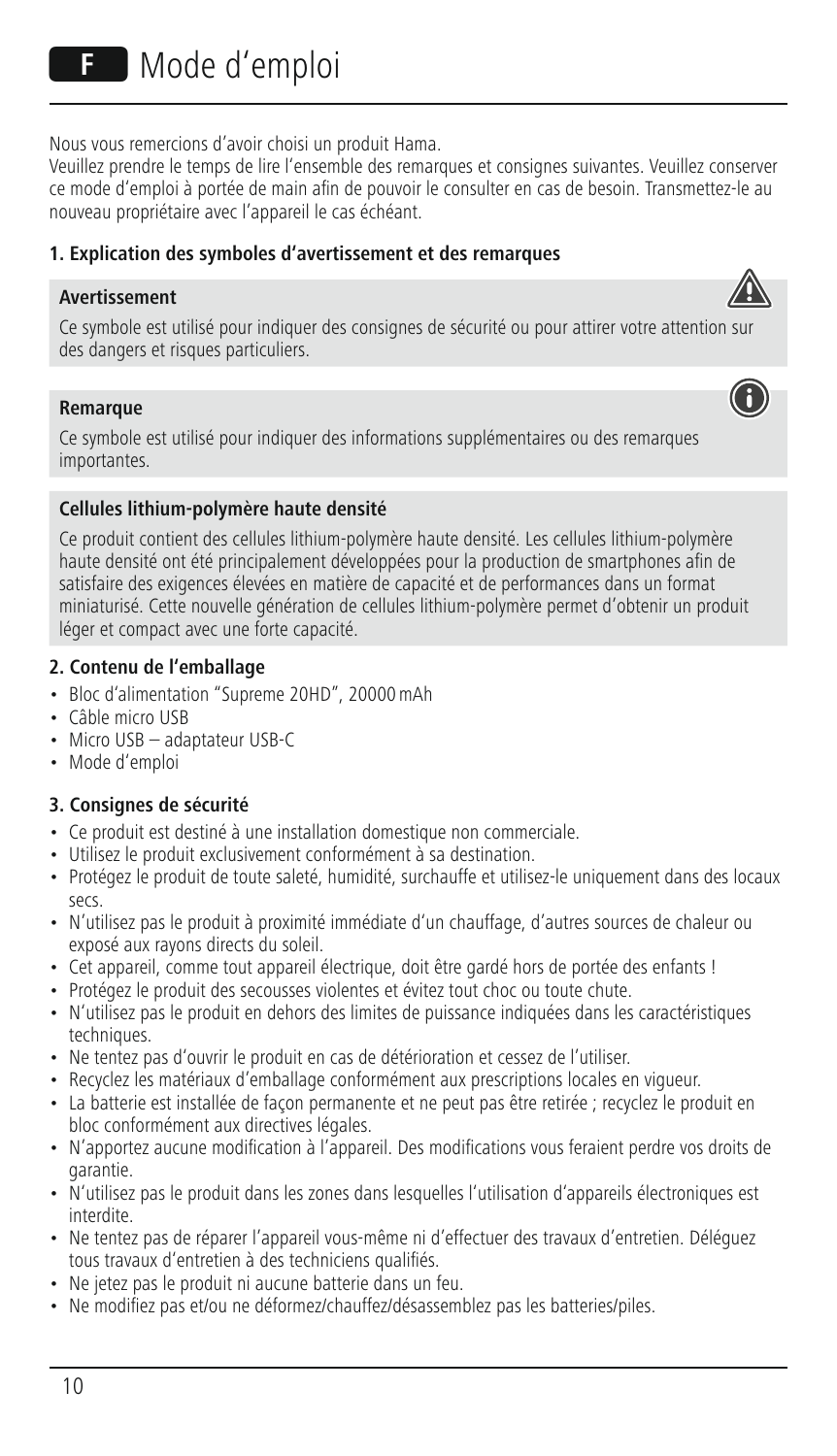# **4.1 Charge de la batterie**

# **Avertissement – Concernant les batteries**

- Ne rechargez pas le bloc d'alimentation sur votre ordinateur de bureau ou portable. Le courant de charge est susceptible d'endommager le port USB de l'ordinateur utilisé.
- Utilisez exclusivement un chargeur approprié ou une connexion USB lors de la recharge.
- Cessez d'utiliser tout chargeur défectueux ou toute connexion USB défectueuse et ne tentez pas de réparer ces derniers.
- Ne surchargez ou ne déchargez pas totalement le produit.
- Évitez de stocker, charger et utiliser le produit à des températures extrêmes et à une pression atmosphérique extrêmement basse (à haute altitude, par exemple).
- Rechargez régulièrement le produit (au moins une fois par trimestre) en cas de longue période de stockage.
- Démarrez la charge du bloc d'alimentation en connectant le câble micro USB fourni au port micro USB du bloc d'alimentation (**IN 5A/2A**) etàun chargeur USB adapté. Veuillez vous référer dans ce cas au mode d'emploi du chargeur USB utilisé. Vous pouvez également charger le bloc d'alimentation via le port USB-C (**IN 5V/2A**) à l'aide de l'adaptateur USB-C fourni.
- Le cycle de charge commence et se termine automatiquement.
- Veuillez charger entièrement le bloc d'alimentation lors de la première utilisation.

#### **Remarque – Capacité**

- La capacité du bloc d'alimentation apparaît en permanence pendant le cycle de charge.
- Chaque LED d'état correspond à 25%de la capacité. L'allumage en permanence d'un voyant LED indique la capacité atteinte. La charge du bloc d'alimentation atteint au moins 75 % lorsque trois voyants LED sont allumés et le quatrième clignote.
- La pleine capacité est disponible lorsque les quatre voyants LED s'allument.
- Appuyez sur la touche du bloc d'alimentation afin de vérifier la capacité actuelle du bloc d'alimentation.
- Appuyez deux fois sur la touche jusqu'à extinction des LED d'état afin de mettre le bloc d'alimentation hors tension.

# **4.2 Charge d'appareils**

# **Avertissement – Concernant la connexion' d'appareils**

- Avant de raccorder un appareil, veuillez contrôler que le débit de courant du bloc d'alimentation
- est suffisant pour ce type d'appareil. • Assurez-vous que la consommation totale de courant de l'appareil branché ne dépasse pas 3000 mA.
- Veuillez respecter les consignes du mode d'emploi de votre appareil.
- Veuillez impérativement respecter les indications et les consignes de sécurité mentionnées concernant l'alimentation en électricité de vos appareils.
- Ne chargez et déchargez pas simultanément le bloc d'alimentation.
- N'utilisez pas simultanément les deux sorties USB et USB-C pour recharger des appareils ; cela diminuerait fortement le courant de charge, prolongerait excessivement la durée de la recharge et serait susceptible de surcharger le bloc d'alimentation.







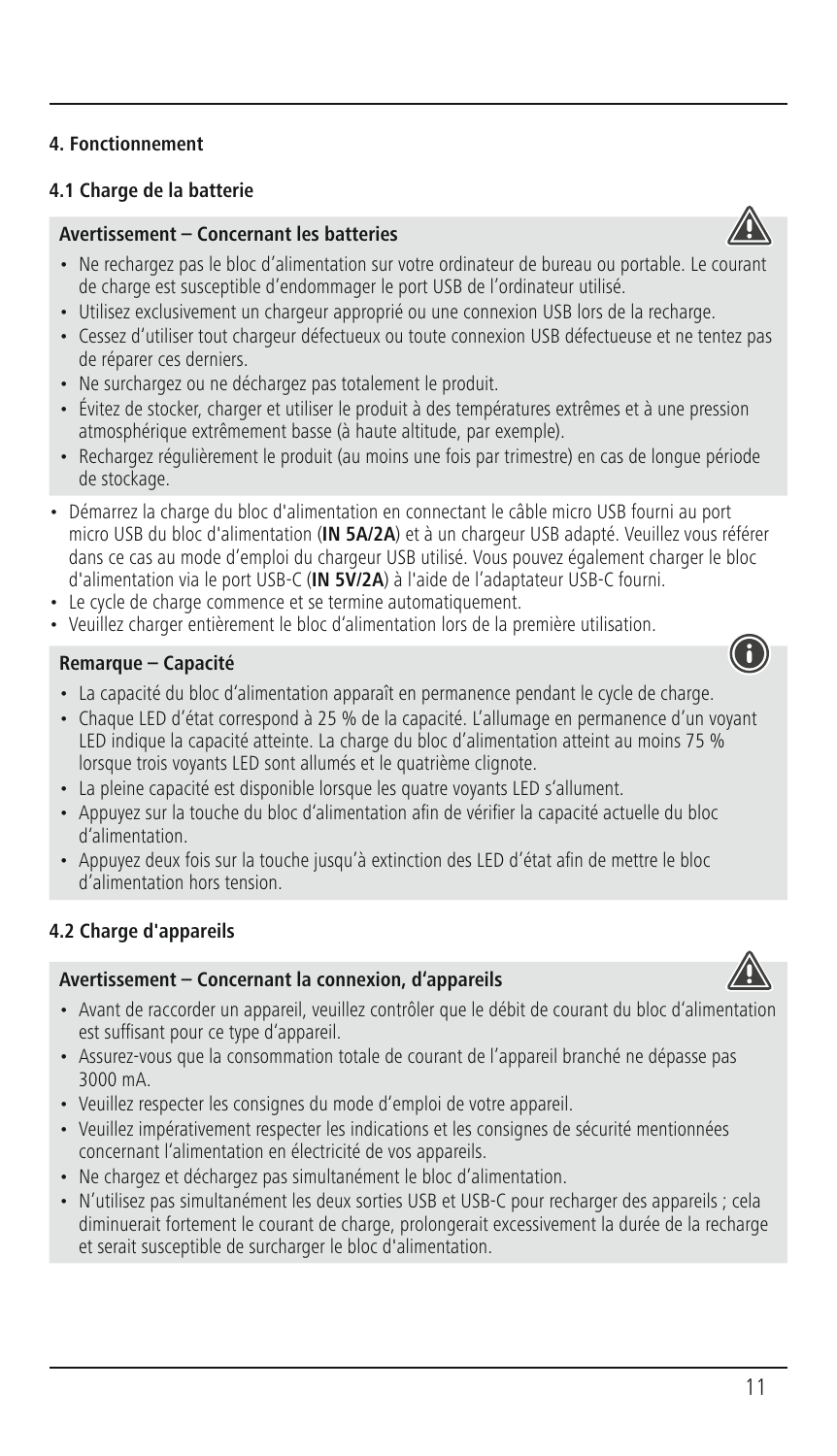# **Avertissement**

- Ne branchez en aucun cas le câble de charge du bloc d'alimentation simultanément à son entrée et à sa sortie. Risque de détérioration de la batterie.
- Ne connectez aucun appareil pendant le cycle de charge du bloc d'alimentation. Risque de détérioration du bloc d'alimentation et des appareils connectés.
- Branchez le câble de charge micro USB fourni au port USB du bloc d'alimentation (**OUT 5V/3A**) et au port micro USB ou, en utilisant l'adaptateur USB-C fourni, au port USB-C de votre appareil (téléphone portable, smartphone, etc.).
- Il est possible que le câble Micro-USB de connexion / de charge fourni ne soit pas compatible avec le port USB de votre appareil. Utilisez, dans ce cas, le câble USB de votre appareil.
- Lorsque vous utilisez la sortie USB-C (**OUT 5V/3A**) pour une recharge, veuillez brancher un câble de charge USB-C adapté au port USB-C du bloc d'alimentation et au port de votre appareil.
- Le cycle de charge commence automatiquement. Les voyants LED indiquent la capacité disponible du bloc d'alimentation pendant la charge.
- L'état actuel de charge de la batterie de votre appareil apparaît sur ce dernier.
- Appuyez deux fois sur la touche du bloc d'alimentation afin de terminer le cycle de charge et mettre le bloc d'alimentation hors tension. Les voyants LED s'éteignent.
- Le bloc d'alimentation se met automatiquement hors tension lorsqu'aucun appareil n'est branché.

# **Remarque – Optimised charging**

Une optimisation de la charge signifie que le bloc d'alimentation reconnaît l'appareil connecté, l'alimente avec la puissance électrique optimale et réduit ainsi le temps de charge au maximum. Veuillez noter que le courant de sortie du bloc d'alimentation est d'au maximum 3000 mA.

# **5. Soins et entretien**

Nettoyez le bloc d'alimentation uniquement à l'aide d'un chiffon non fibreux légèrement humide ; évitez tout détergent agressif.

# **6. Exclusion de garantie**

La société Hama GmbH & Co KG décline toute responsabilité en cas de dommages provoqués par une installation, un montage ou une utilisation non conformes du produit ou encore provoqués par un non respect des consignes du mode d'emploi et/ou des consignes de sécurité.



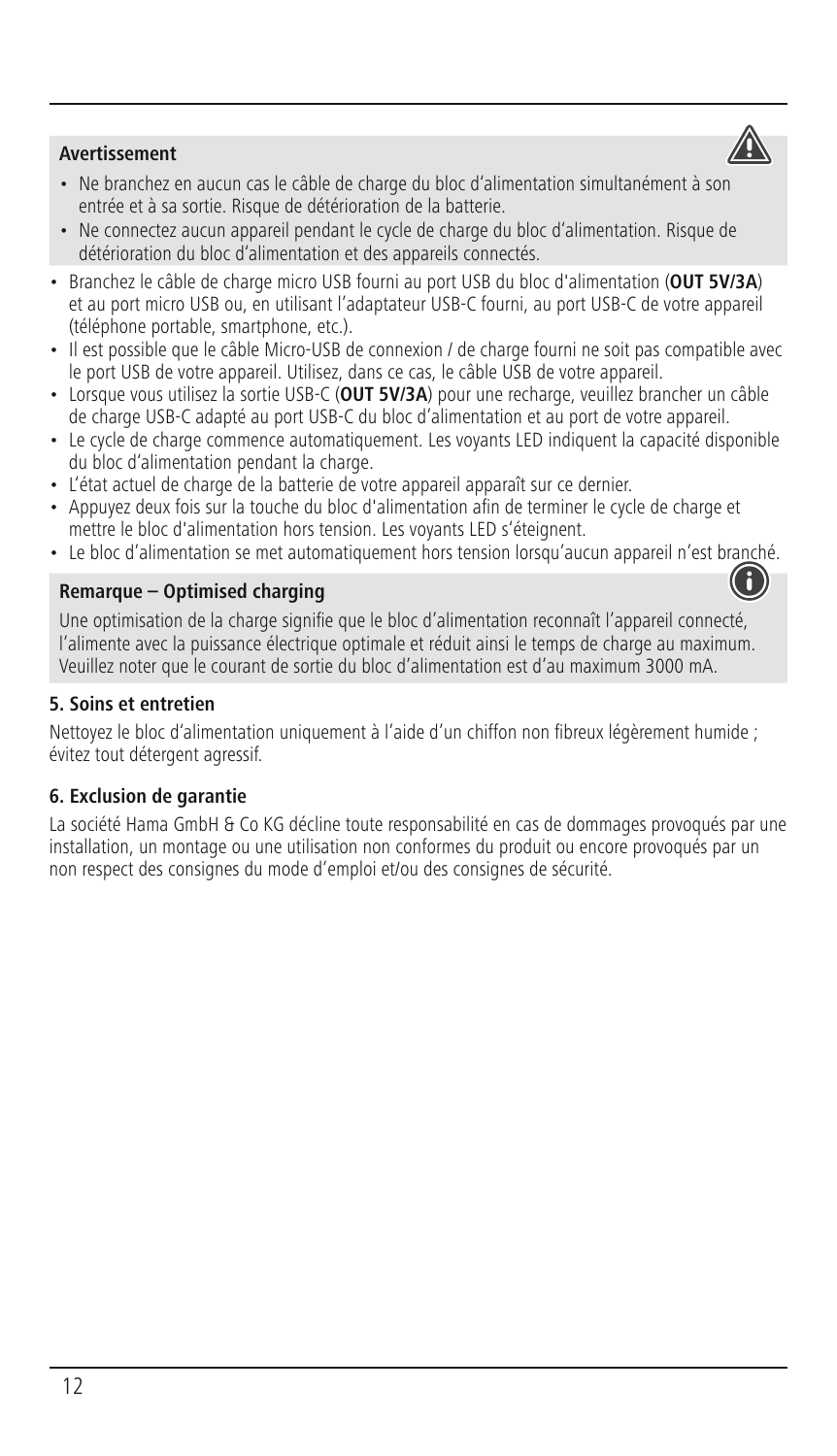# **7. Caractéristiques techniques**

| Fntrée USB-C    | $5V = 2A$                                |
|-----------------|------------------------------------------|
| Port micro USB  | $5V = 2A$                                |
| Sortie USB-A 1  | $5V = 3A$                                |
| Sortie USB-A 2  | $5V = 3A$                                |
| Sortie USB-C    | $5V = 3A$                                |
| Sortie complète | $5V = 3A$ (max.)                         |
| Type de pile    | 3,7 V / Lithium-polymère (haute densité) |
| Min capacité    | 19920 mAh / 73,7 Wh                      |
| Type capacité   | 20000 mAh / 74 Wh                        |

# **8. Consignes de recyclage**

# **Remarques concernant la protection de l´environnement :**



Conformément à la directive européenne 2012/19/EU et 2006/66/CE, et afin d'atteindre un certain nombre d'objectifs en matière de protection de l'environnement, les règles suivantes doivent être appliquées: Les appareils électriques et électroniques ainsi que les batteries ne doivent pas être éliminés avec les déchets ménagers. Le pictogramme "picto" présent sur le produit, son manuel d'utilisation ou son emballage indique que le produit

est soumis à cette réglementation. Le consommateur doit retourner le produit/la batterie usagé(e) aux points de collecte prévus à cet effet. Il peut aussi les remettre à un revendeur. En permettant le recyclage des produits et des batteries, le consommateur contribuera ainsi à la protection de notre environnement. C'est un geste écologique.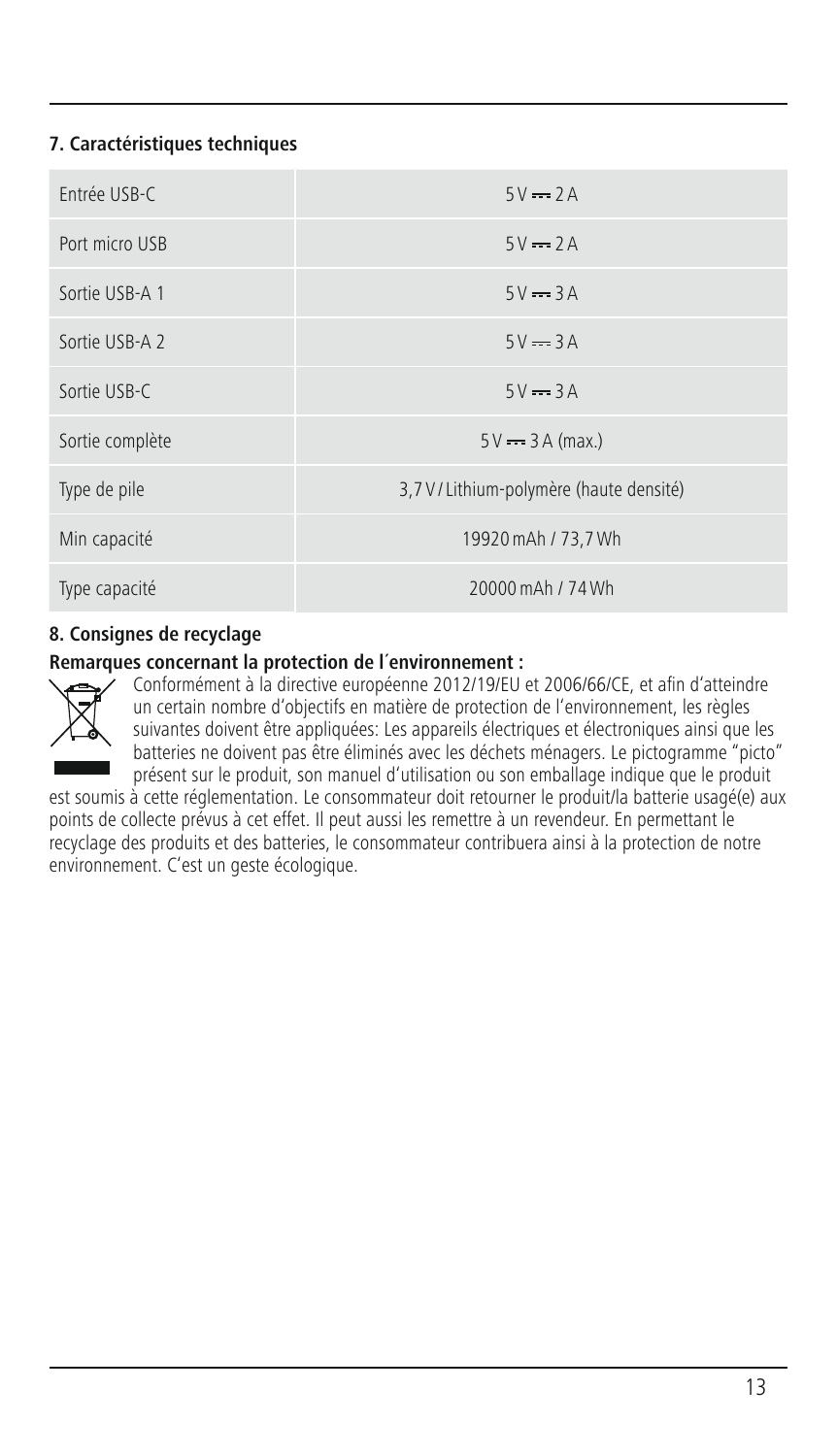Le agradecemos que se haya decidido por un producto de Hama.

Tómese tiempo y léase primero las siguientes instrucciones e indicaciones. Después, guarde estas instrucciones de manejo en un lugar seguro para poder consultarlas cuando sea necesario. Si vende el aparato, entregue estas instrucciones de manejo al nuevo propietario.

# **1. Explicación de los símbolos de aviso y de las indicaciones**

#### **Aviso**



#### **Nota**

Se utiliza para caracterizar informaciones adicionales o indicaciones importantes.

# **Células de polímeros de litio de alta densidad**

Este producto contiene células de polímeros de litio de alta densidad. Las células de polímeros de litio de alta densidad se han desarrollado principalmente para la producción de smartphones para satisfacer los elevados requerimientos de capacidad y potencia con reducida necesidad de espacio. Esta nueva generación de células de polímeros de litio permite un diseño ligero y compacto con una elevada capacidad.

#### **2. Contenido del paquete**

- Universal Power Pack "Supreme 20HD", 20000mAh
- Cable Micro USB
- Adaptador Micro USB USB-C
- Estas instrucciones de manejo

# **3. Instrucciones de seguridad**

- El producto es para el uso doméstico privado, no comercial.
- Emplee el producto exclusivamente para la función para la que fue diseñado.
- Utilice el producto sólo conectado a una toma de corriente autorizada. La toma de corriente debe estar colocada cerca del producto y de forma accesible.
- No opere el producto en las inmediaciones de la calefacción, de otras fuentes de calor o bajo la radiación directa del sol.
- Este aparato, como todos los aparatos eléctricos, no debe estar en manos de los niños.
- No deje caer el producto ni lo someta a sacudidas fuertes.
- No opere el producto fuera de los límites de potencia indicados en los datos técnicos.
- No abra el producto y no lo siga operando de presentar deterioros.
- Deseche el material de embalaje en conformidad con las disposiciones locales sobre el desecho vigentes.
- La batería recargable está montada de forma fija y no se puede retirar, deseche el producto como una unidad y en conformidad con los reglamentos locales
- No realice cambios en el aparato. Esto conllevaría la pérdida de todos los derechos de la garantía.
- No utilice el producto en áreas donde no se permitan aparatos electrónicos.
- No intente mantener o reparar el aparato por cuenta propia. Encomiende cualquier trabajo de mantenimiento al personal especializado competente.
- No arroje la batería o el producto al fuego.
- No modifique ni deforme/caliente/desensamble las pilas recargables/baterías.

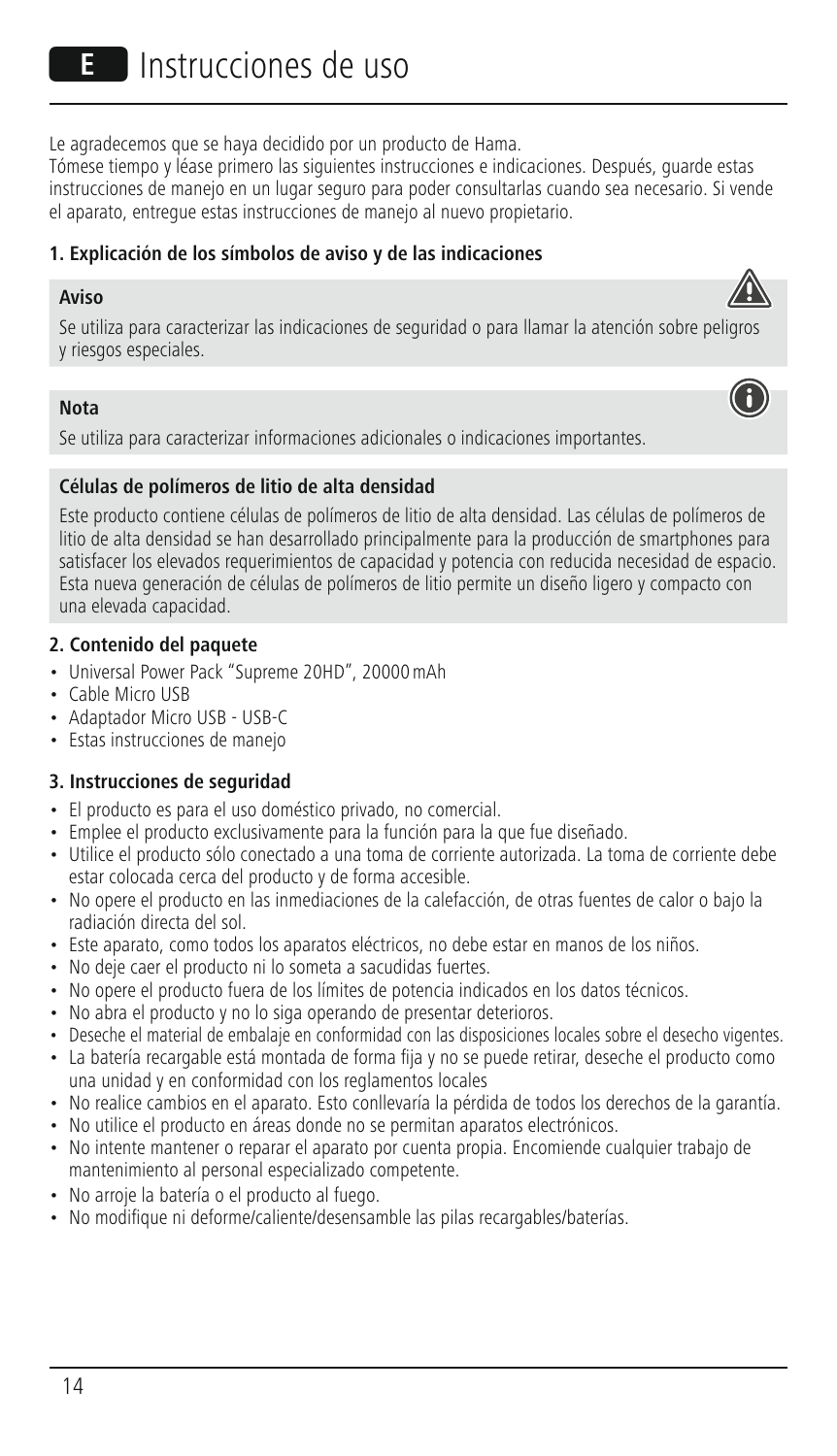# **4.1 Carga de la batería**

#### **Aviso – Pila recargable**

- No cargue el Power Pack a través de su PC o portátil. Las corrientes de carga pueden dañar el puerto USB del PC o portátil.
- Utilice sólo cargadores adecuados o conexiones USB para cargar.
- No siga utilizando cargadores o conexiones USB defectuosos y no intente repararlos.
- No sobrecargue ni descargue totalmente el producto.
- Evite almacenar, cargar y utilizar el despertador a temperaturas extremas y con presiones de aire exageradamente bajas (p. ej. bajas temperaturas).
- En caso de almacenamiento prolongado, cargue regularmente (mín. trimestralmente).
- Inicie el proceso de carga del Power Pack conectando el cable Micro USB incluido al puerto Micro USB del Power Pack (IN 5V/2A) y a un cargador USB adecuado. Para ello, tenga en cuenta las instrucciones de manejo del cargador USB utilizado. Alternativamente, el Power Pack también puede cargarse a través de la entrada USB-C (**IN 5V/2A**) utilizando el adaptador USB-C incluido.
- La carga se inicia y finaliza de forma automática.
- Antes de utilizar por primera vez el Power Pack, cárguelo por completo.

#### **Nota – Capacidad**

- La capacidad se muestra en todo momento durante el proceso de carga del Power Pack.
- Cada LED de estado se corresponde con un 25 % de la capacidad. Si un LED se muestra iluminado de forma continua, indica la capacidad ya alcanzada. Si se iluminan tres LEDs y el cuarto LED parpadea, el Power Pack cuenta con una carga mínima del 75 %.
- Si se iluminan el cuatro LEDs de estado, dispone de capacidad de carga plena.
- Pulse la tecla del Power Pack para encenderlo y consultar la capacidad actual del Power Pack.
- Para apagar el Power Pack, pulse la tecla dos veces hasta que los LED de estado se apaguen.

# **4.2 Carga de terminales**

# **Aviso – Conexión de terminales**

- Antes de conectar un terminal, compruebe si éste se puede alimentar de manera suficiente con la salida de corriente del Power Pack.
- Asegúrese de que el consumo de corriente total del terminal conectado no supera los 3000 mA.
- Observe las indicaciones contenidas en las instrucciones de manejo de su terminal.
- Observe siempre los datos y las indicaciones de seguridad relativos a la alimentación de corriente de sus dispositivos contenidos en las mismas.
- ¡El Power Pack no debe cargarse y descargarse simultáneamente!
- No cargue simultáneamente en ambas salidas USB y USB-C ya que ello reduce fuertemente la corriente de carga. Eso aumenta notablemente el tiempo de carga y el Power Pack puede verse sobrecargado bajo determinadas circunstancias.

# **Aviso**

- No conecte el cable de carga del Power Pack a su propia entrada y salida simultáneamente. Podría provocar el deterioro de la batería.
- No conecte ningún terminal durante el proceso de carga del Power Pack. Podría dañar el Power Pack y los terminales conectados.







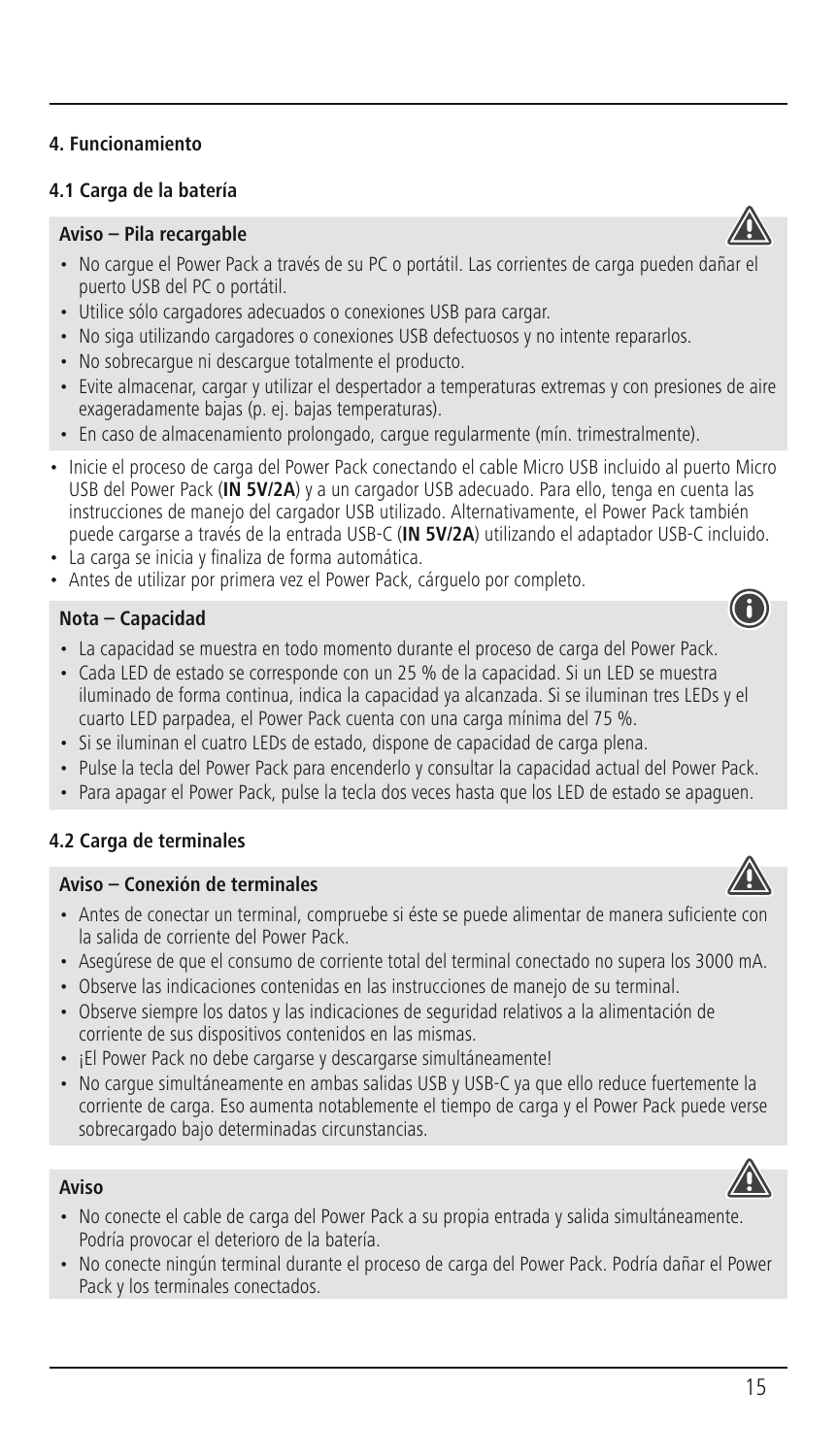- Conecte el cable de carga Micro-USB incluido al puerto USB del Power Pack (**OUT 5V/3A**) y al puerto Micro-USB o al puerto USB-C de su terminal (teléfono móvil, smartphone, etc.) utilizando el adaptador USB-C incluido.
- En casos concretos, es posible que el cable de carga/conexión Micro-USB adjunto no sea compatible con el puerto USB del terminal. En tal caso, utilice el cable USB del terminal.
- Si utiliza la salida USB-C (**OUT 5V/3A**) para el proceso de carga, conecte un cable de carga USB-C adecuado con la salida USB-C del Power Pack y con la conexión de su terminal.
- La carga se inicia de forma automática. Durante el proceso de carga, la capacidad restante del Power Pack se muestraatravés de los LEDs de estado.
- Podrá visualizar el estado actual de la carga de su terminal en el mismo.
- Finalice el proceso de carga y apague el Power Pack pulsando dos veces la tecla del Power Pack. Los LEDs de estado se apagan.
- En caso de no conectar ningún terminal, el Power Pack se apaga automáticamente.

# **Nota – Carga optimizada**



La carga optimizada significa que el Power Pack reconoce el terminal conectado y le suministra la intensidad de corriente óptima, reduciéndose el tiempo de carga al mínimo . Tenga en cuenta que la salida de corriente correspondiente al Power Pack es de máximo 3000 mA.

### **5. Mantenimiento y cuidado**

Limpie este producto sólo con un paño ligeramente humedecido que no deje pelusas y no utilice detergentes agresivos.

#### **6. Exclusión de responsabilidad**

Hama GmbH & Co KG no se responsabiliza ni concede garantía por los daños que surjan por una instalación, montaje o manejo incorrectos del producto o por la no observación de las instrucciones de manejo y/o de las instrucciones de seguridad.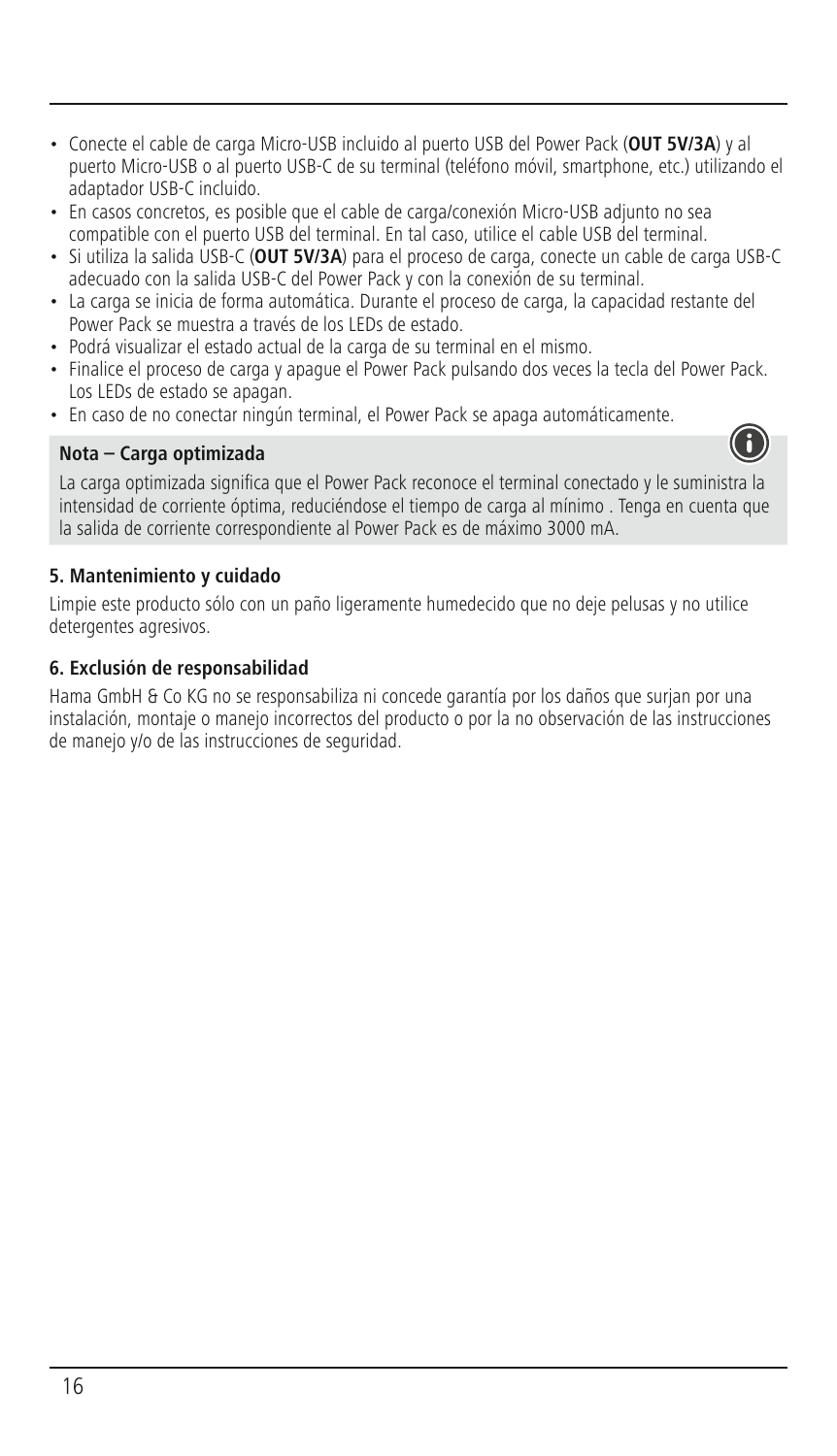# **7. Datos técnicos**

| Fntrada USB-C           | $5V = 2A$                   |
|-------------------------|-----------------------------|
| Entrada Micro USB       | $5V = 2A$                   |
| Salida USB-A 1          | $5V = 3A$                   |
| Salida USB-A 2          | $5V = 3A$                   |
| Salida USB-C            | $5V = 3A$                   |
| Salida total            | $5V = 3A (max.)$            |
| Tipo de batería         | 3,7 V/Li-Po (alta densidad) |
| Min. capacidad          | 19920 mAh / 73,7 Wh         |
| Indicación de capacidad | 20000 mAh / 74 Wh           |

# **8. Instrucciones para desecho y reciclaje**

# **Nota sobre la protección medioambiental:**



Después de la puesta en marcha de la directiva Europea 2012/19/EU y 2006/66/EU en el sistema legislativo nacional, se aplicara lo siguiente: Los aparatos eléctricos y electrónicos, así como las baterías, no se deben evacuar en la basura doméstica. El usuario está legalmente obligado a llevar los aparatos eléctricos y electrónicos, así como pilas y pilas recargables, al final de su vida útil a los puntos de recogida comunales o a

devolverlos al lugar donde los adquirió. Los detalles quedaran definidos por la ley de cada país. El símbolo en el producto, en las instrucciones de uso o en el embalaje hace referencia a ello. Gracias al reciclaje, al reciclaje del material o a otras formas de reciclaje de aparatos/pilas usados, contribuye Usted de forma importante a la protección de nuestro medio ambiente.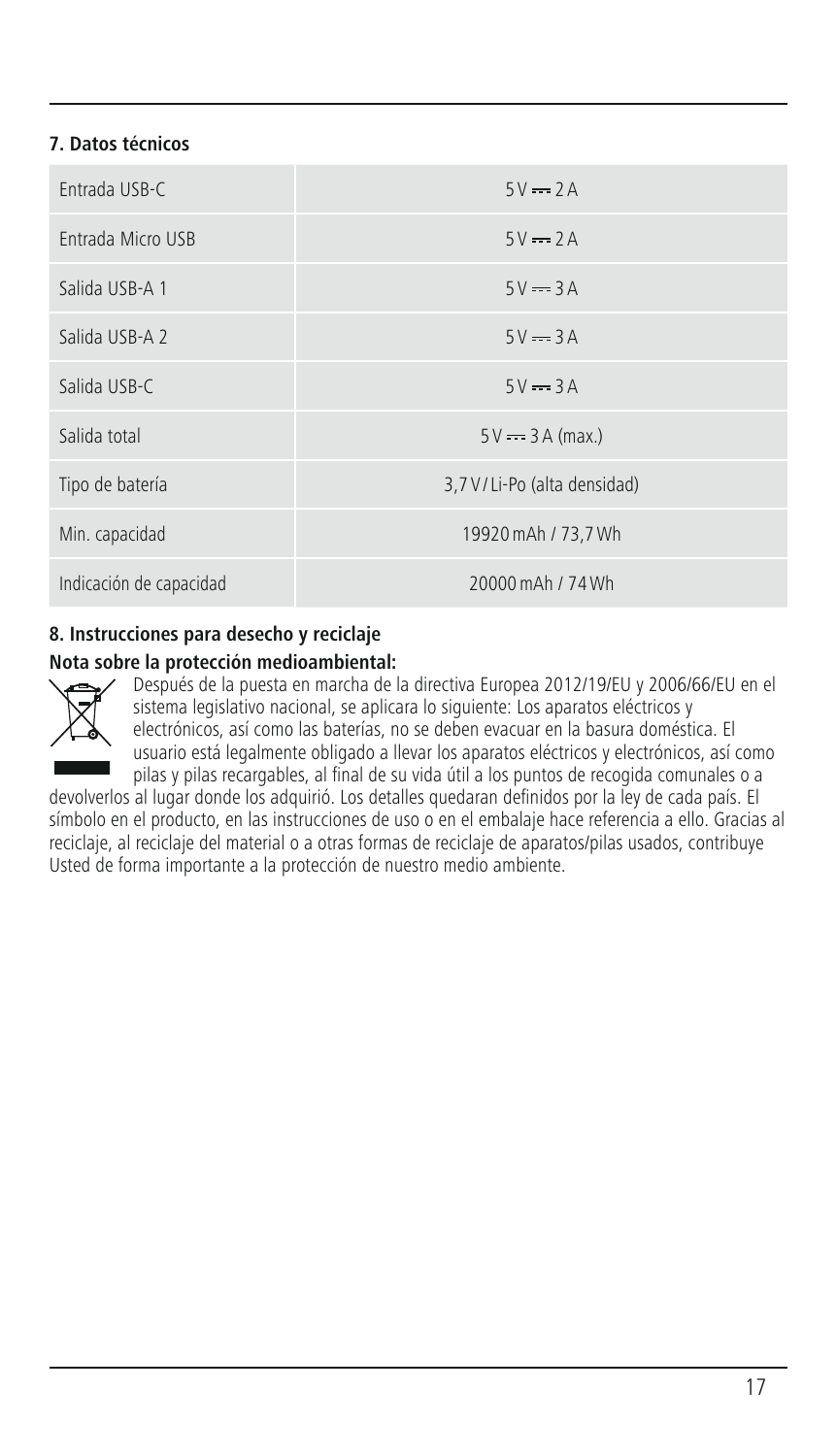Благодарим за покупку изделия фирмы Hama.

внимательно ознакомьтесь с настоящей инструкцией. Храните инструкцию в надежном месте для справок в будущем. В случае передачи изделия другому лицу приложите и эту инструкцию.

#### **1. Предупредительные пиктограммы и инструкции**

#### **Внимание**

Данным значком отмечены инструкции, несоблюдение которых может привести к опасной ситуации.

#### **Примечание**



Дополнительная или важная информация.

#### **Литий-полимерные элементы c высокой плотностью зарядки**

Аккумулятор состоит из литий-полимерных элементов с высокой плотностью зарядки. Элементы с высокой плотностью зарядки разработаны специально для смартфонов, в производстве которых предъявляются повышенные требования к емкости и мощности при соблюдении малых размеров. Новое поколение литий-полимерных элементов позволяют добиться легкой компактной конструкции и сравнительно высокой емкости.

#### **2. Комплект поставки**

- Универсальный аккумулятор аккумуляторный блок питания "Supreme 20HD", 20000мАч
- Кабель с разъемом micro-USB
- Переходник micro-USB USB-C
- Настоящая инструкция

#### **3. Техника безопасности**

- Изделие предназначено только для домашнего применения.
- Запрещается использовать не по назначению.
- Беречь от грязи, влаги и источников тепла. Эксплуатировать только в сухих условиях.
- Не эксплуатировать в непосредственной близости с нагревательными приборами, беречь от прямых солнечных лучей.
- Не давать детям!
- Не ронять. Беречь от сильных ударов.
- Соблюдать технические характеристики.
- Изделие не открывать. Запрещается эксплуатировать неисправное изделие.
- Утилизировать упаковку в соответствии с местными нормами.
- Аккумулятор замене не подлежит. Утилизацию продукта производить целиком согласно нормативам.
- Запрещается вносить изменения в конструкцию. В противном случае гарантийные обязательства аннулируются.
- Не применять в запретных зонах.
- Запрещается самостоятельно ремонтировать устройство. Ремонт разрешается производить только квалифицированному персоналу.
- Аккумулятор и изделие не бросать в огонь!
- Батареи не деформировать, не нагревать, не разбирать.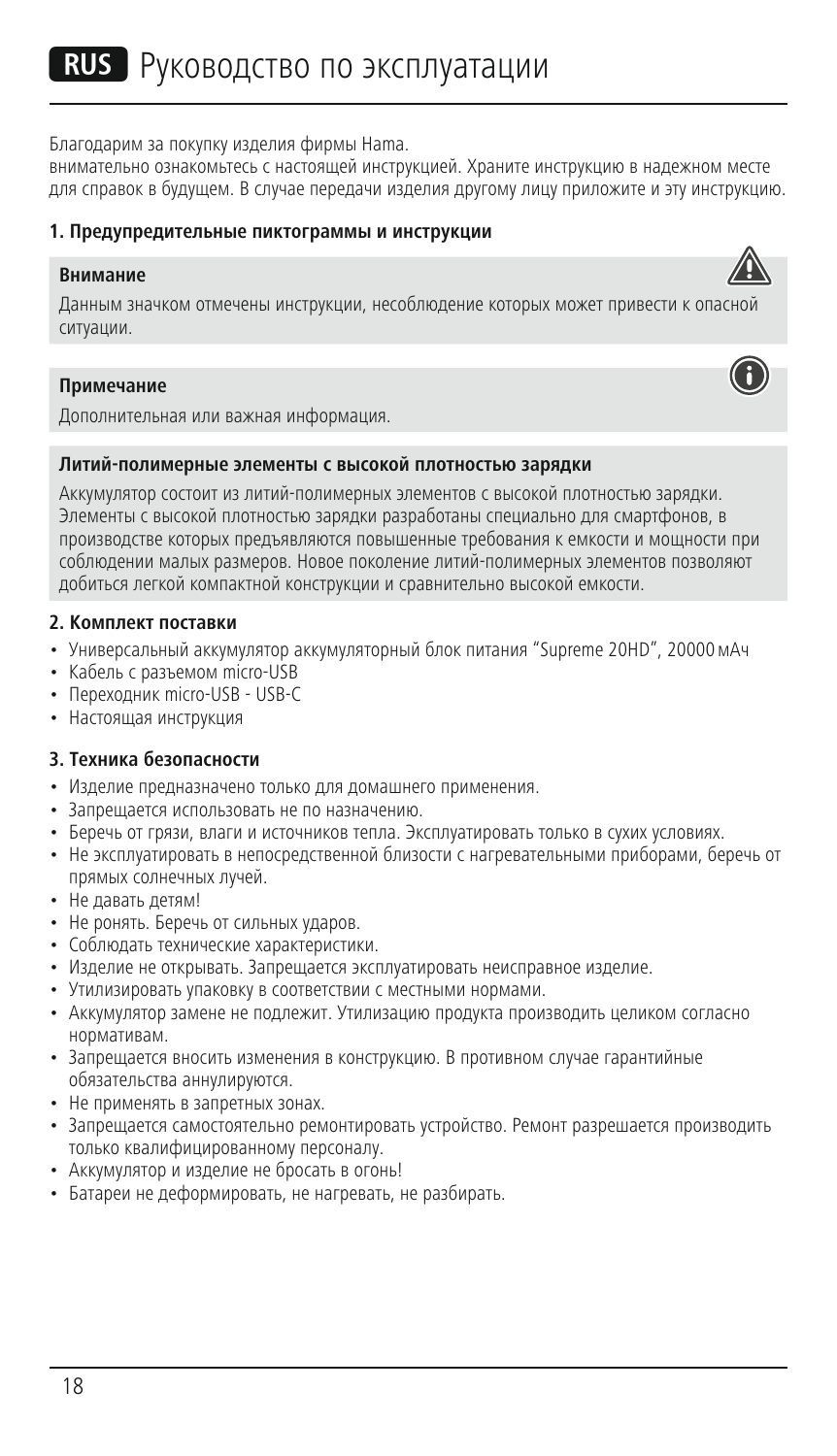# **4.1 Зарядка аккумуляторного блока питания**

# **Внимание – Аккумулятор**

- Не заряжайте аккумуляторный блок питания от ПК или ноутбука. Зарядные токи могут повредить USB- порт ПК или ноутбука.
- Применять только соответствующие зарядные устройства.
- Запрещается эксплуатировать и ремонтировать неисправные устройства.
- Не подвергать аккумуляторы глубокой разрядке и перезарядке.
- Избегайте хранения, зарядки и использования при экстремальных температурах и экстремально низком атмосферном давлении (например, на большой высоте).
- При длительном хранении заряжать не реже одного раза в три месяца.
- Чтобы зарядить аккумуляторный блок питания, с помощью кабеля (в комплекте) соедините разъем micro-USB аккумуляторного блока (**IN 5 В /2A**) с соответствующим зарядным устройством USB. Соблюдайте инструкции по эксплуатации устройств. Кроме того, аккумуляторный блок можно заряжать через разъем USB-С (**IN 5 В /2 A**) с помощью переходника USB-C (в комплекте).
- Процесс зарядки происходит автоматически.
- Перед началом эксплуатации аккумуляторный блок питания необходимо один раз зарядить полностью.

#### **Примечание – Емкость**

- Во время зарядки текущая емкость отображается непрерывно.
- Каждая лампа индикации соответствует 25% емкости. Непрерывно горящая лампа показывает, что макс. емкость достигнута. Если три лампы горят, а четвертая мигает, значит аккумуляторный блок заряжен миним. на 75%.
- Если батарея заряжена полностью, горят все 4 светодиодные лампы.
- Чтобы включить блок питания и проверить его текущую емкость, нажмите кнопку на панели.
- Для выключения аккумуляторного блока дважды нажмите кнопку, чтобы погасли светодиодные индикаторы состояния.

# **4.2 Зарядка оконечных устройств**

#### **Внимание – Подключение оконечных устройств**

- Перед подключением заряжаемого устройства убедитесь, что его характеристики соответствуют аккумуляторному блоку питания.
- Общий потребляемый ток всех подключенных устройств не должен превышать 3000 мА.
- Соблюдайте инструкции по эксплуатации устройств.
- Соблюдайте правила техники безопасности по питанию устройств.
- Аккумуляторный блок питания запрещается одновременно заряжать и разряжать.
- Не подключайте одновременно выходы USB и USB-C, так как в этом случае зарядный ток значительно снижается. Время зарядки при этом сильно увеличивается, что, при определенных обстоятельствах, может привести к перегрузке аккумуляторного блока.



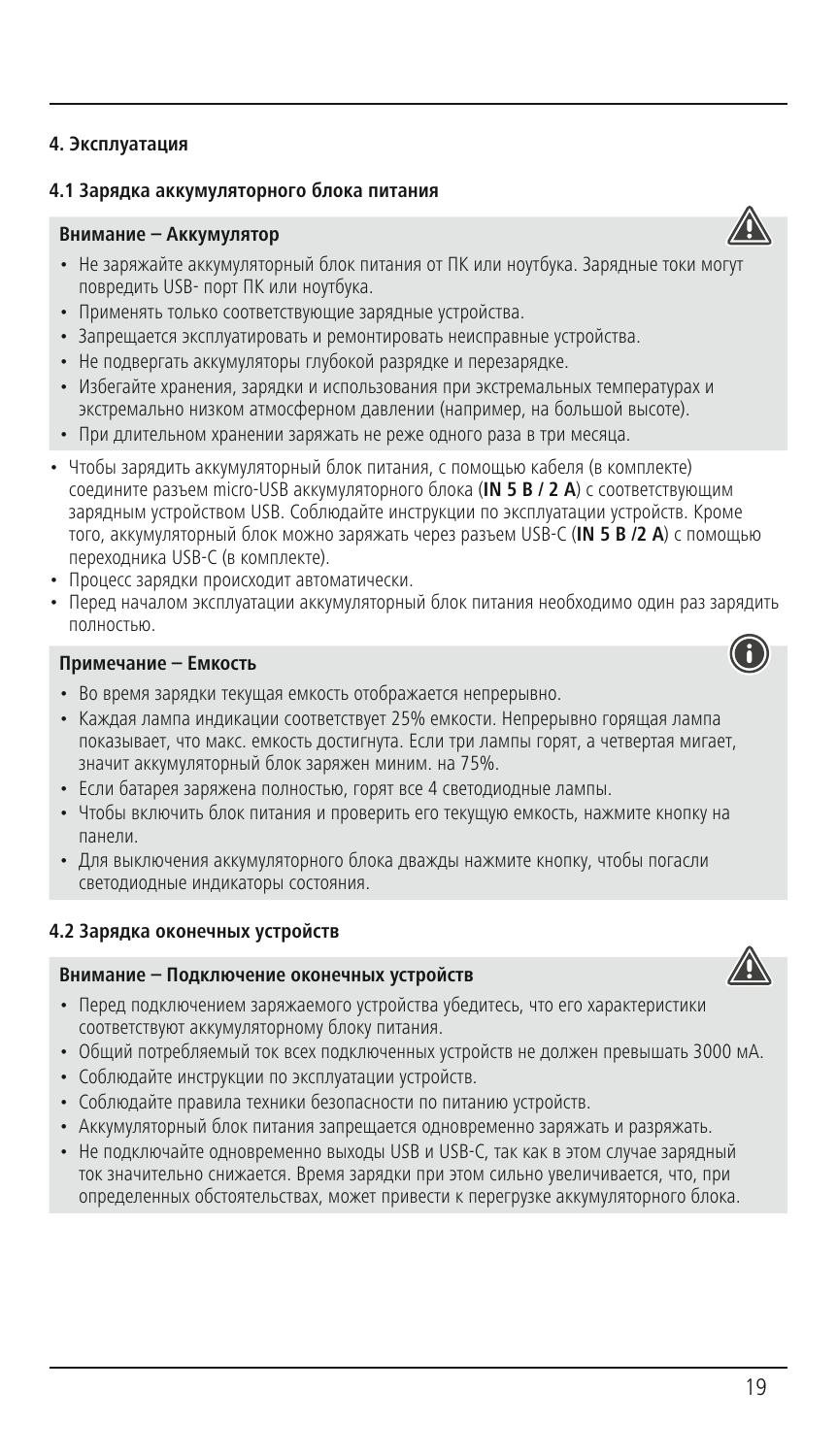# **Внимание**

- Запрещается соединять кабелям вход и выход аккумуляторного блока. Это может стать причиной выхода аккумулятора из строя.
- Не подключайте оконечные устройства во время зарядки аккумуляторного блока питания. В противном случае это может привести к выходу из строя блока питания и оконечного устройства.
- Подключите кабель micro-USB (в комплекте) к разъему USB аккумуляторного блока (**OUT 5 В /3 A**) икразъему micro-USB или через переходник USB-C разъему USB-C заряжаемого устройства (мобильный телефон, смартфон и т.д.).
- USB-кабель с микроразъемом из комплекта аккумуляторного блока может не подойти к оконечному устройству. В этом случае воспользуйтесь USB-кабелем устройства.
- Если для зарядки применяется выход USB-C (**OUT 5V/3A**), подключите соответствующий кабель USB-C к выходу USB-C аккумуляторного блока питания икразъему конечного устройства.
- Процесс загрузки начнется автоматически. Во время зарядки текущая емкость отображается светодиодными лампами индикации.
- Ход зарядки смотрите на дисплее оконечного устройства.
- Чтобы отключить процесс зарядки и выключить блок питания, дважды нажмите кнопку на блоке питания. Лампы индикации должны погаснуть.
- Если заряжаемое устройство не подключено, аккумуляторный блок автоматически выключается.

# **Примечание – Оптимальная зарядка**

Режим оптимальной зарядки обеспечивает опознавание устройства, выбор тока оптимальной величины и обеспечение минимального времени зарядки. Максимальный выходной ток аккумуляторного блока питания составляет 3000 мА.

# **5. Уход и техническое обслуживание**

Чистку изделия производить только безворсовой слегка влажной салфеткой. Запрещается применять агрессивные чистящие средства.

# **6. Отказ от гарантийных обязательств**

Компания Hama GmbH & Co KG не несет ответственность за ущерб, возникший вследствие неправильного монтажа, подключения и использования изделия не по назначению, а также вследствие несоблюдения инструкции по эксплуатации и техники безопасности.



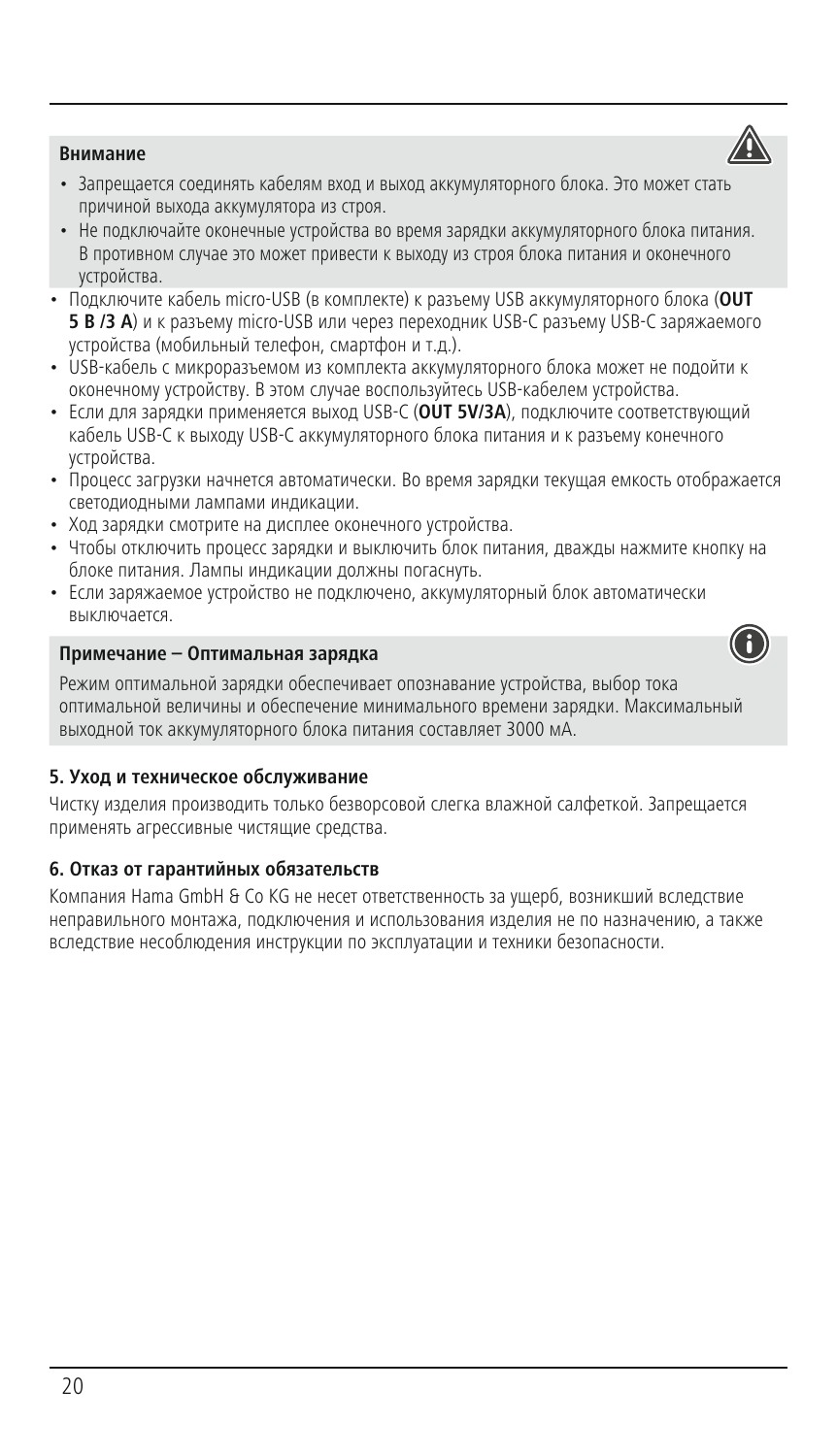#### **7. Технические характеристики**

| <b>Вход USB-С</b> | $5V = 2A$                                            |
|-------------------|------------------------------------------------------|
| Вход micro-USB    | $5V = 2A$                                            |
| Выход USB-A 1     | $5V = 3A$                                            |
| Выход USB-A 2     | $5V = 3A$                                            |
| Выход USB-C       | $5V = 3A$                                            |
| Общий выход       | $5V = 3A$ (max.)                                     |
| Тип батареи       | 3,7 V / Литий-полимерные (высокая плотность зарядки) |
| минимум Емкость   | 19920 мАч / 73.7 Вт.ч                                |
| тип. Емкость      | 20000 м Ач / 74 Вт. ч                                |

## **8. Инструкции по утилизации**

#### **Охрана окружающей среды:**



С момента перехода национального законодательства на европейские нормативы 2012/19/EU и 2006/66/EU действительно следующее: Электрические и электронные приборы, а также батареи запрещается утилизировать с обычным мусором. Потребитель, согласно закону, обязан утилизировать электрические и электронные приборы, а также батареи и аккумуляторы после их использования в специально

предназначенных для этого пунктах сбора, либо в пунктах продажи. Детальная регламентация этих требований осуществляется соответствующим местным законодательством. Необходимость соблюдения данных предписаний обозначается особым значком на изделии, инструкции по эксплуатации или упаковке. При переработке, повторном использовании материалов или при другой форме утилизации бывших в употреблении приборов Вы помогаете охране окружающей среды. В соответствии с предписаниями по обращению с батареями, в Германии вышеназванные нормативы действуют для утилизации батарей и аккумуляторов.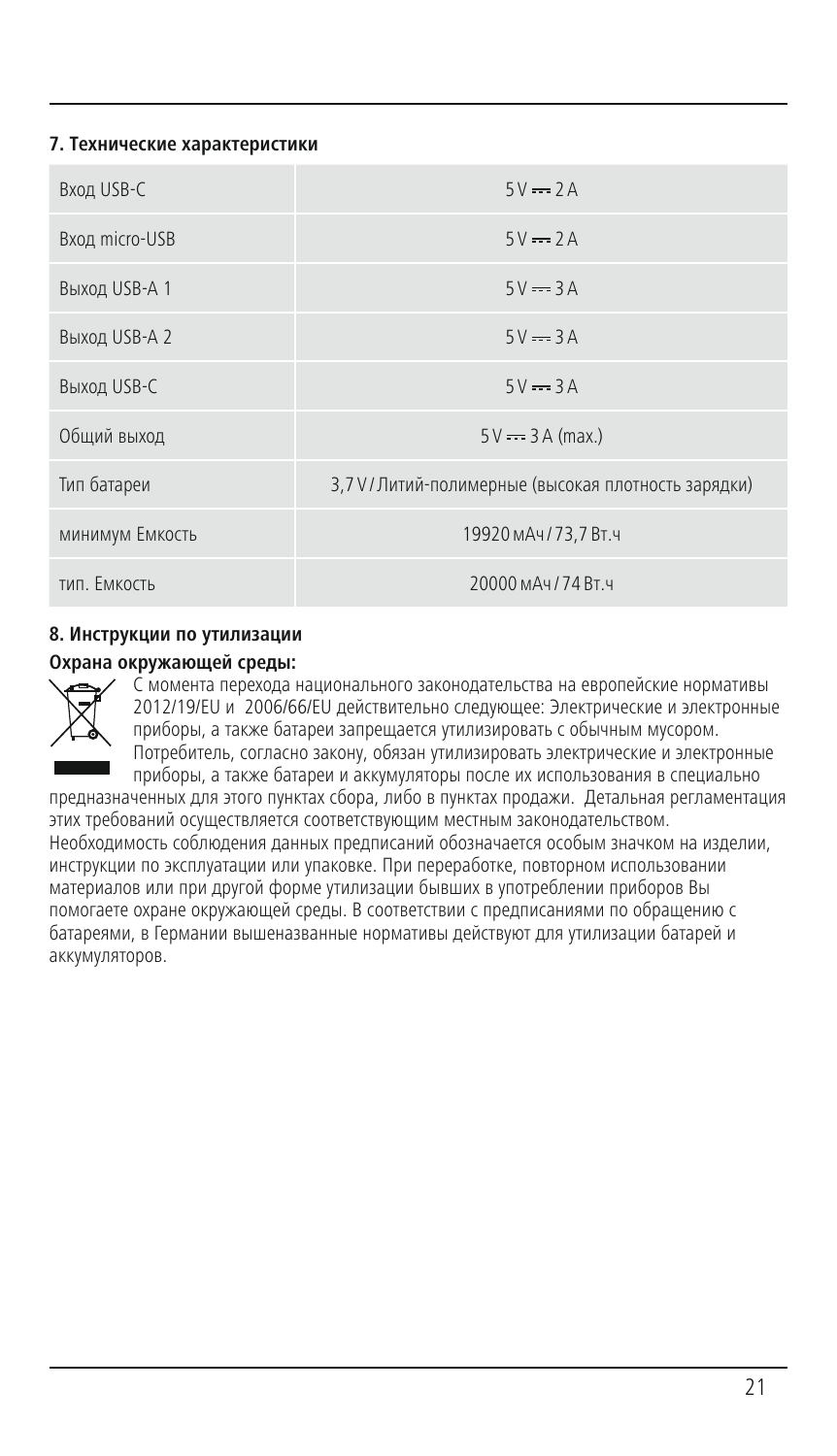Hartelijk dank dat u voor een product van Hama heeft gekozen.

Neem de tijd om de volgende aanwijzingen en instructies volledig door te lezen. Berg deze gebruiksaanwijzing vervolgens op een goede plek op zodat u hem als naslagwerk kunt gebruiken. Op zodat u hem als naslagwerk kunt gebruiken. Mocht u het toestel verkopen, geeft u dan ook deze gebruiksaanwijzing aan de nieuwe eigenaar.

# **1. Verklaring van waarschuwingssymbolen en instructies**

#### **Waarschuwing**

Wordt gebruikt voor veiligheidsinstructies of om de aandacht te trekken op bijzondere gevaren en risico's.

#### **Aanwijzing**

Wordt gebruikt voor extra informatie of belangrijke informatie.

#### **High Density Li-Polymeer cellen**

Dit product bevat High Density Li-Polymeer cellen. High Density cellen werden voornamelijk voor de productie van smartphones ontwikkeld om aan de inmiddels zeer hoge eisen qua capaciteit en prestaties in een kleine ruimte te kunnen voldoen. Deze nieuwe generatie Li-Polymeer cellen maakt een lichte en compacte vormgeving bij een verhoudingsgewijs grote capaciteit mogelijk.

#### **2. Inhoud van de verpakking**

- Universal Power Pack "Supreme 20HD", 20000mAh
- Micro-USB-kabel
- Micro-USB USB-C-adapter
- deze bedieningsinstructies

# **3. Veiligheidsinstructies**

- Het product is bedoeld voor niet-commercieel privegebruik in huiselijke kring.
- Gebruik het product uitsluitend voor het doel waarvoor het gemaakt is.
- Bescherm het product tegen vuil, vocht en oververhitting en gebruik het alleen in droge omgevingen.
- Gebruik het product niet in de onmiddellijke nabijheid van een verwarming of andere warmtebronnen en stel het niet bloot aan directe zonnestralen.
- Elektrische apparaten dienen buiten het bereik van kinderen gehouden te worden!
- Laat het product niet vallen en stel het niet bloot aan zware schokken of stoten.
- Gebruik het product niet buiten de in de technische gegevens vermelde vermogensgrenzen.
- Open het product niet en gebruik het niet meer als het beschadigd is.
- Het verpakkingsmateriaal direct en overeenkomstig de lokaal geldende afvoervoorschriften afvoeren.
- De accu is vast ingebouwd en kan niet worden verwijderd, voer het product derhalve als één geheel af overeenkomstig de wettelijke voorschriften.
- Verander niets aan het toestel. Daardoor vervalt elke aanspraak op garantie.
- Gebruik het product niet binnen omgevingen, waarin elektronische apparatuur niet is toegestaan.
- Probeer niet het product zelf te onderhouden of te repareren. Laat onderhouds- en reparatiewerkzaamheden door vakpersoneel uitvoeren.
- Gooi de accu resp. het product niet in het vuur.
- De accu's/batterijen niet wijzigen en/of vervormen/verhitten/demonteren.

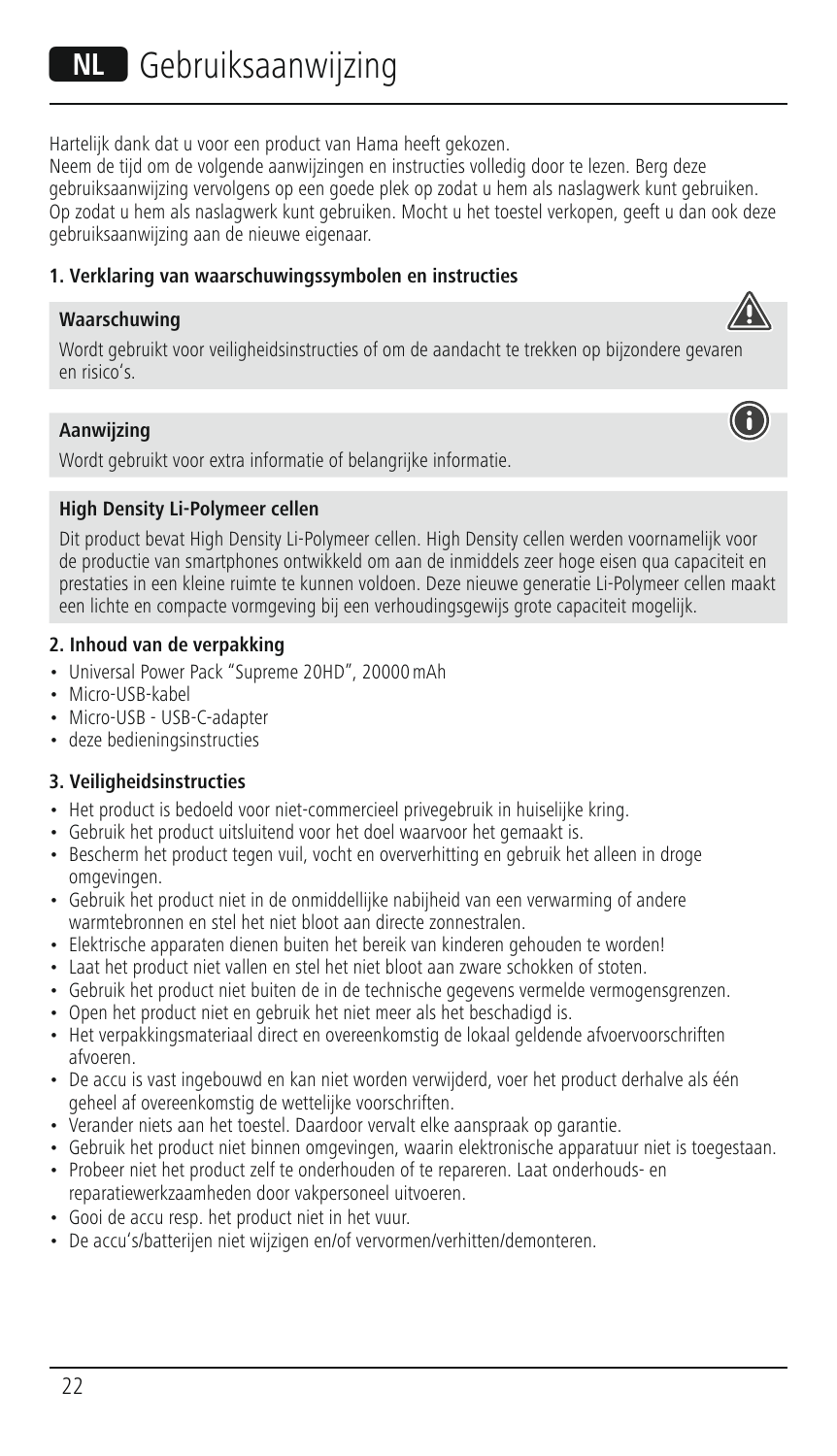# **4.1 Opladen van het Power Pack**

#### **Waarschuwing – accu**

- Het Power Pack niet via uw pc of notebook opladen. De laadstroomwaarden kunnen de USBpoort van de pc of notebook beschadigen.
- Gebruik alleen geschikte laadapparatuur of USB-aansluitingen voor het opladen.
- Gebruik defecte laadapparatuur of USB-aansluitingen niet meer en probeer ze niet te repareren.
- Het op te laden product niet overladen of diepontladen.
- Vermijd opslag, opladen en gebruik bij extreme temperaturen en extreem lage luchtdruk (bijv. op grote hoogte).
- Indien de accu's gedurende langere tijd worden opgeborgen dienen ze ten minste elke 3 maanden opgeladen te worden.
- Start het opladen van de Power Pack door de meegeleverde micro-USB-kabel aan te sluiten op de micro-USB-poort van de Power Pack (**IN 5V/2A**) en op een geschikte USB-lader. Neem in dat geval de bedieningsinstructies van het gebruikte USB-laadtoestel in acht. Als alternatief kan de Power Pack ook worden opgeladen via de USB-C-ingang (**IN 5V/2A**) met behulp van de meegeleverde USB-C-adapter.
- Het opladen start en eindigt automatisch.
- Laad voor het eerste gebruik het Power Pack allereerst eenmaal volledig op.

# **Aanwijzing – Capaciteit**

- Tijdens het opladen van het Power Pack wordt de capaciteit continu weergegeven.
- Ledere status-LED komt overeen met 25% van de capaciteit. Het continu branden van een LED signaleert de reeds bereikte capaciteit. Indien er drie LEDs branden en de vierde knippert, dan is het Power Pack voor ten minste 75% opgeladen.
- Indien alle vier LEDs oplichten, dan is de volledige capaciteit ter beschikking.
- Druk op de toets van het Power Pack teneinde deze in te schakelen en de actuele capaciteit van het Power Pack te weten te komen.
- Druk tweemaal op de toets totdat de statusledjes doven om het Power Pack uit te schakelen.

# **4.2 Opladen van eindapparatuur**

# **Waarschuwing – aansluiten van eindapparatuur**

- Controleer voor het aansluiten van een eindtoestel of het met de stroomlevering door het Power Pack voldoende van stroom kan worden voorzien.
- Vergewis u ervan dat het totale stroomverbruik van het aangesloten eindtoestel niet meer dan 3000 mA bedraagt.
- Neem de aanwijzingen in de bedieningsinstructies van uw eindtoestel in acht.
- Neemt u absoluut de aldaar vermelde informatie en veiligheidsinstructies met betrekking tot de stroomvoorziening van uw apparatuur in acht.
- Het Power Pack mag niet tegelijkertijd worden opgeladen en ontladen!
- Niet tegelijkertijd op beide uitgangen USB en USB-C opladen a.u.b. omdat daardoor de laadstroom sterk wordt verminderd. Hierdoor duurt het opladen veel langer en kan het Power Pack onder bepaalde omstandigheden overbelast raken.





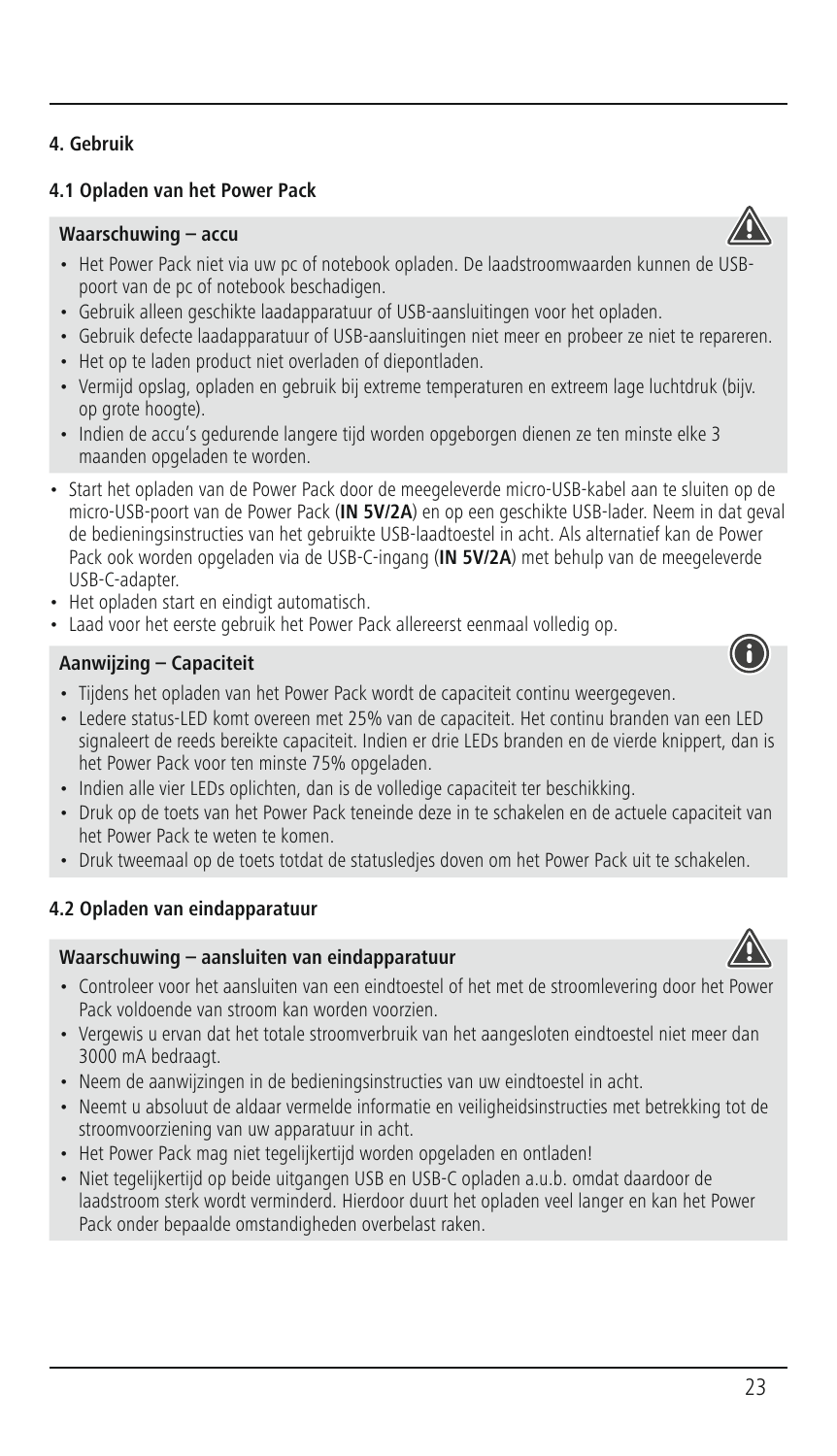# **Waarschuwing**

- Sluit de laadkabel van het Power Pack nooit tegelijkertijd op de in- en uitgang daarvan aan. De accu kan daardoor worden beschadigd.
- Sluit tijdens het opladen van het Power Pack geen eindapparatuur aan. Daardoor kunnen het Power Pack en de aangesloten eindapparatuur worden beschadigd.
- Sluit de meegeleverde micro-USB-oplaadkabel aan op de USB-poort van de Power Pack (**OUT 5V/3A**) en op de micro-USB-poort, of met behulp van de meegeleverde USB-C adapter op de USB-C-poort van uw eindapparaat (mobiele telefoon, smartphone, enz.)
- Soms kan het voorkomen dat de meegeleverde Micro-USB-laad-/ verbindingskabel niet past op de USB-aansluiting van het eindtoestel. Gebruik dan de USB-kabel van het eindtoestel.
- Bij gebruikmaking van de USB-C-uitgang (**OUT 5V/3A**) voor het opladen, verbindt u een geschikte USB-C-oplaadkabel met de USB-C-uitgang van het Power Pack en het aansluitpunt van uw eindtoestel.
- Het opladen start automatisch. Tijdens het opladen tonen de status-LEDs de nog beschikbare capaciteit van het Power Pack.
- De actuele accu-laadstatus van uw eindtoestel wordt daarop weergegeven.
- Beëindig het opladen en schakel het Power Pack uit door tweemaal op de toets van het Power Pack te drukken. De status-LEDs gaan uit.
- In het geval dat er geen eindtoestel wordt aangesloten, schakelt het Power Pack automatisch.

# **Aanwijzing – geoptimaliseerd opladen**

Geoptimaliseerd opladen betekent, dat het Power Pack het aangesloten eindtoestel herkent, met de optimale stroomsterkte voedt en daardoor de oplaadtijd tot een minimum beperkt. Let erop dat de betreffende stroomlevering door het Power Pack maximaal 3000 mA bedraagt.

# **5. Onderhoud en verzorging**

Reinig dit product uitsluitend met een pluisvrije, licht vochtige doek en maak geen gebruik van agressieve reinigingsmiddelen.

# **6. Uitsluiting van garantie en aansprakelijkheid**

Hama GmbH & Co KG aanvaardt geen enkele aansprakelijkheid of garantieclaims voor schade of gevolgschade, welke door ondeskundige installatie, montage en ondeskundig gebruik van het product ontstaan of het resultaat zijn van het niet in acht nemen van de bedieningsinstructies en/of veiligheidsinstructies.



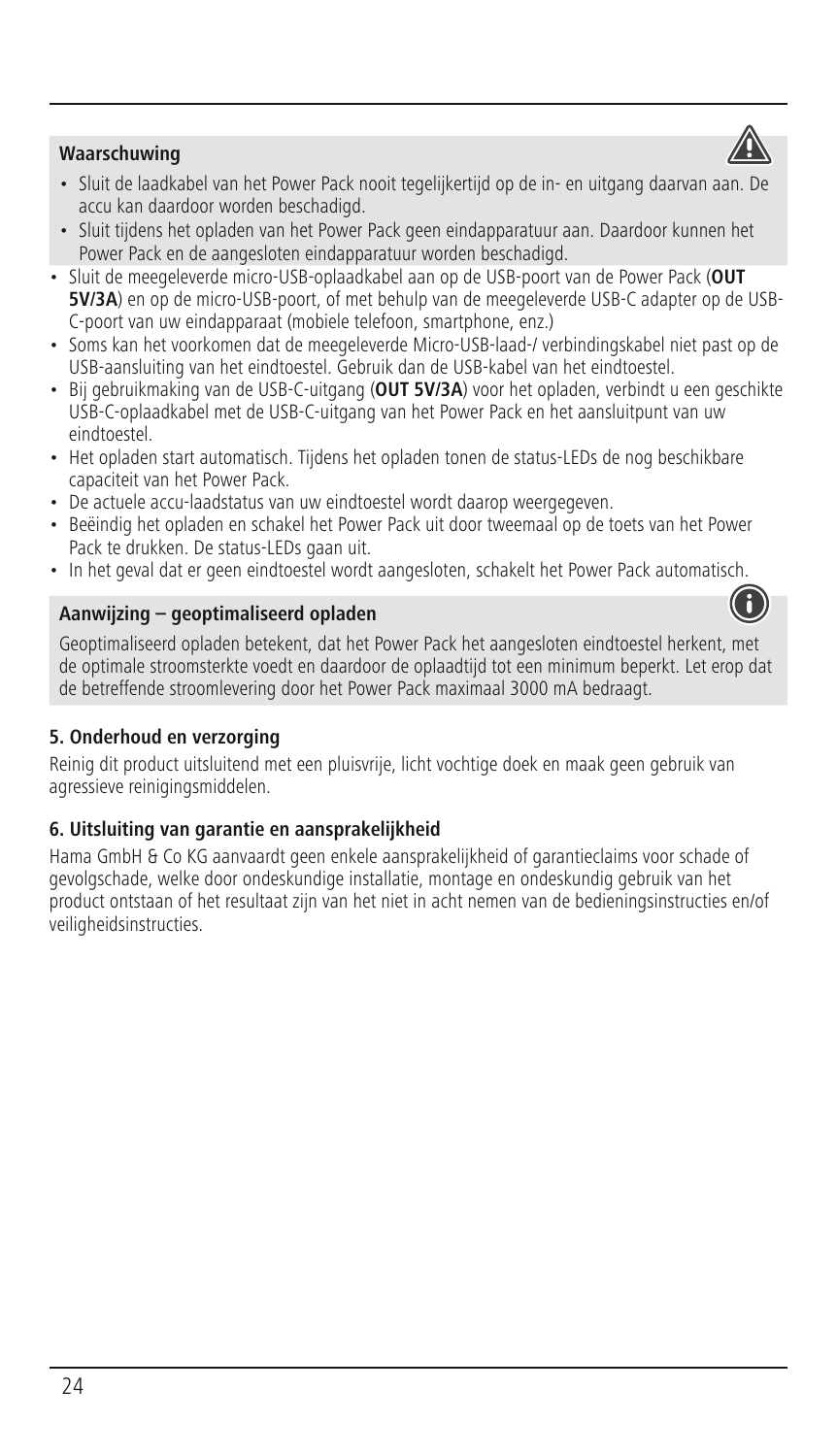# **7. Technische specificaties**

| USB-C-ingang     | $5V = 2A$                    |
|------------------|------------------------------|
| Micro USB-ingang | $5V = 2A$                    |
| USB-A-uitgang 1  | $5V = 3A$                    |
| USB-A-uitgang 2  | $5V = 3A$                    |
| USB-C-uitgang    | $5V = 3A$                    |
| Uitgang totaal   | $5V = 3A (max.)$             |
| Batterijtype     | 3,7 V / Li-Po (High Density) |
| Min. capaciteit  | 19920 mAh / 73.7 Wh          |
| Type capaciteit  | 20000 mAh / 74 Wh            |

# **8. Aanwijzingen over de afvalverwerking**

#### **Notitie aangaande de bescherming van het milieu:**



Ten gevolge van de invoering van de Europese Richtlijn 2012/19/EU en 2006/66/EU in het nationaal juridisch systeem, is het volgende van toepassing: Elektrische en elektronische apparatuur, zoals batterijen mag niet met het huisvuil weggegooid worden. Consumenten zijn wettelijk verplicht om elektrische en elektronische apparaten zoals batterijen op het einde van gebruik in te dienen bij openbare verzamelplaatsen speciaal opgezet voor dit

doeleinde of bij een verkooppunt. Verdere specificaties aangaande dit onderwerp zijn omschreven door de nationale wet van het betreffende land. Dit symbool op het product, de gebruiksaanwijzing of de verpakking duidt erop dat het product onderworpen is aan deze richtlijnen. Door te recycleren, hergebruiken van materialen of andere vormen van hergebruiken van oude toestellen/batterijen, levert u een grote bijdrage aan de bescherming van het milieu.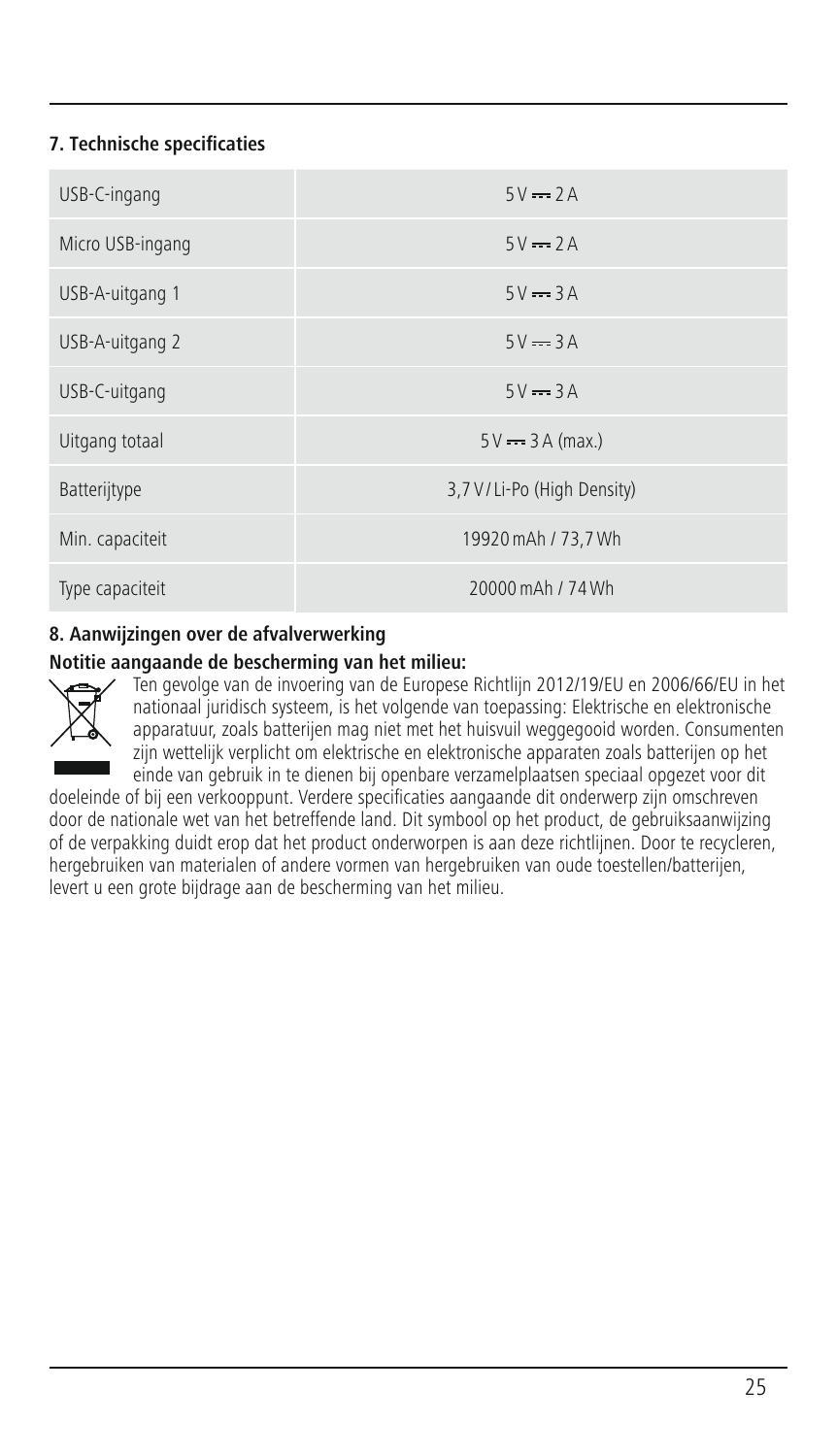Dziękujemy za zakup naszego produktu!

Przed pierwszym użyciem należy dokładnie przeczytać instrukcję obsługi. Instrukcję należy przechować, gdyż może być jeszcze potrzebna.

#### **1. Objaśnienie symboli ostrzegawczych i wskazówek**

#### **Ostrzeżenie**

Używane w celu zwrócenia uwagi na szczególne niebezpieczeństwo lub ryzyko.

#### **Wskazówki**

Używane w celu zwrócenia uwagi na szczególnie przydatne informacje.

#### **Ogniwa litowo-polimerowe o dużej gęstości**

Ten produkt zawiera ogniwa litowo-polimerowe o dużej gęstości. Ogniwa o dużej gęstości są zasadniczo wykorzystywane w produkcji smartfonów i są odpowiedzią na zapotrzebowanie na wysoką pojemność i moc baterii przy utrzymaniu jej niewielkich rozmiarów. Ta nowa generacja ogniw litowo-polimerowych pozwala na zachowanie lekkiej i kompaktowej budowy przy stosunkowo dużej pojemności.

#### **2. Zawartość opakowania**

- uniwersalny zestaw zasilający "Supreme 20HD", 20000mAh
- Kabel micro USB
- Adapter micro USB USB-C
- niniejsza instrukcja obsługi

#### **3. Wskazówki bezpieczeństwa**

- Produkt jest przeznaczony do prywatnego, niekomercyjnego użytku domowego.
- Stosować produkt wyłącznie zgodnie z przewidzianym przeznaczeniem.
- Chronić produkt przed zanieczyszczeniem, wilgocią i przegrzaniem oraz stosować go tylko w suchym otoczeniu.
- Nie używać produktu w bezpośredniej bliskości ogrzewania, innych źródeł ciepła ani nie wystawiać go na bezpośrednie promieniowanie słoneczne.
- Trzymać urządzenie, jak wszystkie urządzenia elektryczne, z dala od dzieci!
- Chronić produkt przed upadkiem i silnymi wstrząsami.
- Nie stosować produktu poza zakresem mocy podanym w danych technicznych.
- Nie otwierać produktu i nie używać go, gdy jest uszkodzony.
- Materiały opakowaniowe należy natychmiast poddać utylizacji zgodnie z obowiązującymi przepisami miejscowymi.
- Akumulator jest zamontowany na stałe i nie można go usunąć, poddać cały produkt utylizacji zgodnie z ustawowymi postanowieniami.
- Nie modyfikować urządzenia. Prowadzi to do utraty wszelkich roszczeń z tytułu gwarancji.
- Nie używać produktu w miejscach, gdzie nie jest dozwolone stosowanie urządzeń elektronicznych.
- Nie próbować naprawiać samodzielnie urządzenia. Prace serwisowe zlecać wykwalifikowanemu personelowi fachowemu.
- Nie wrzucać akumulatora ani produktu do ognia.
- Nie modyfikować / deformować / podgrzewać / rozkładać akumulatorów / baterii.

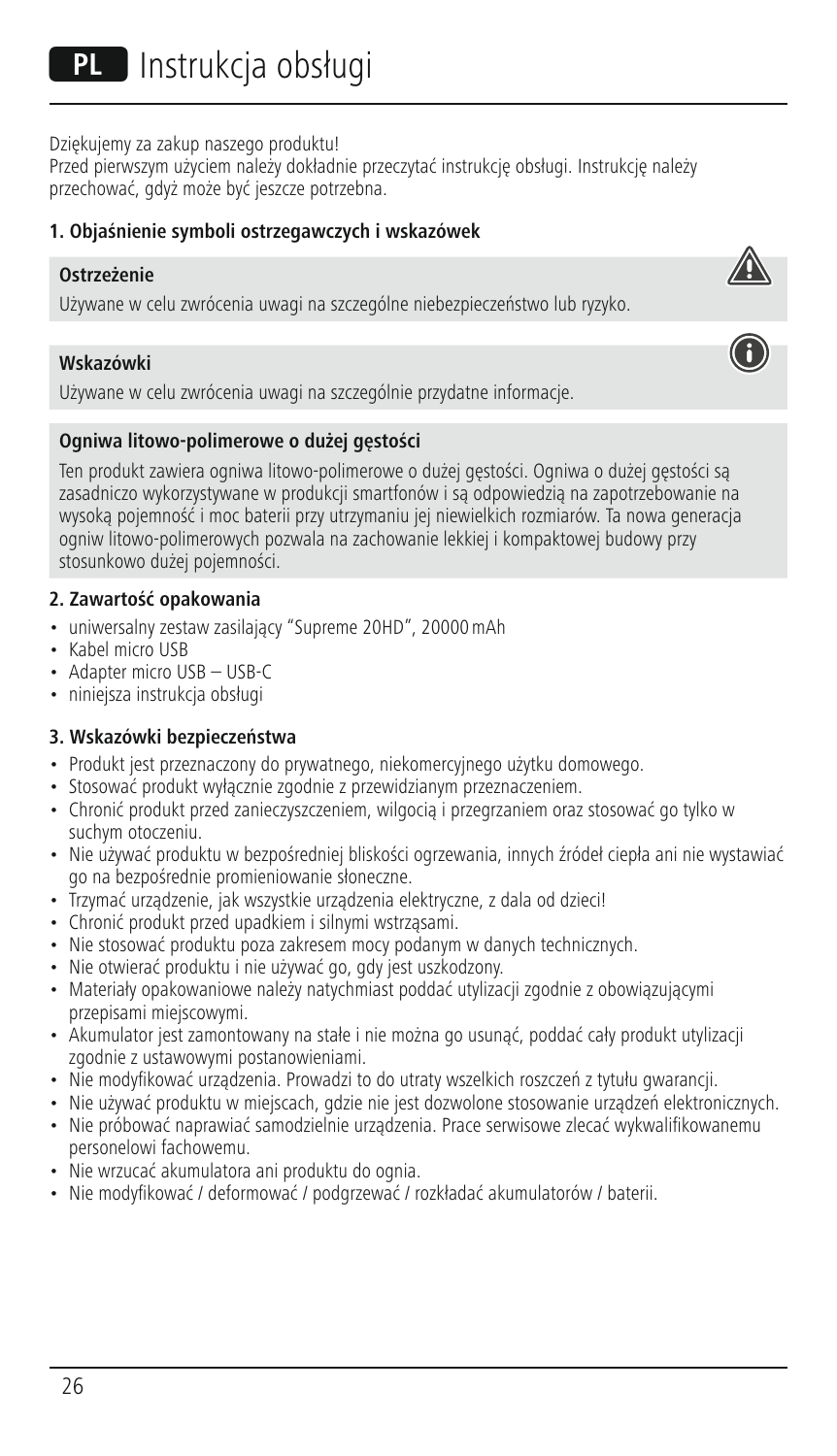# **4. Obsługa**

# **4.1 Ładowanie zestawu zasilającego Power Pack**

# **Ostrzeżenie - akumulator**

- Nie ładować zestawu zasilającego Power Pack poprzez komputer lub laptopa. Prąd ładowania może uszkodzić złącze USB komputera lub laptopa.
- Używać do ładowania tylko odpowiednich ładowarek lub portów USB.
- Generalnie nie stosować uszkodzonych ładowarek lub portów USB ani nie próbować ich naprawiać.
- Chronić produkt przed przeładowaniem lub głębokim rozładowaniem.
- Unikać przechowywania, ładowania i stosowania w ekstremalnych temperaturach i przy bardzo niskim ciśnieniu powietrza (np. na dużych wysokościach).
- W przypadku dłuższego przechowywania regularnie (przynajmniej co kwartał) doładowywać urządzenie.
- Uruchomić proces ładowania zestawu Power Pack, podłączając dołączony kabel micro USB do wejścia micro USB zestawu Power Pack (IN 5V/2A) i odpowiedniej ładowarki USB. Uwzględnić instrukcję obsługi stosowanej ładowarki USB. Opcjonalnie można ładować zestaw Power Pack poprzez wejście USB-C (**IN 5V/2A**) za pomocą dołączonego adaptera USB-C.
- Proces ładowania rozpoczyna i kończy się automatycznie.
- Przed pierwszym użyciem zestawu zasilającego Power Pack należy go całkowicie naładować.

#### **Wskazówki – pojemność**

- Podczas ładowania zestawu zasilającego Power Pack wskazywana jest stale jego pojemność.
- Każda dioda LED stanu odpowiada 25% pojemności. Ciągłe świecenie diody LED sygnalizuje uzyskaną już pojemność. Jeżeli świecą się trzy diody LED, a czwarta dioda miga, oznacza to, że zestaw zasilający jest naładowany w przynajmniej 75%.
- Jeżeli świecą się wszystkie cztery diody LED, oznacza to, że dostępna jest pełna pojemność.
- Nacisnąć przycisk zestawu Power Pack, aby go włączyć i sprawdzić aktualną pojemność zestawu Power Pack.
- Aby wyłączyć zestaw zasilający Power Pack, nacisnąć przycisk dwa razy, aż zgasną diody LED stanu.

# **4.2 Ładowanie urządzeń końcowych**

#### **Ostrzeżenie – podłączanie urządzeń końcowych**



- Przed podłączeniem urządzenia końcowego sprawdzić, czy będzie ono dostatecznie zasilane prądem wyjściowym zestawu zasilającego Power Pack.
- Zadbać, aby całkowity pobór prądu podłączonego urządzenia końcowego nie przekroczył 3000 mA.
- Uwzględnić informacje w instrukcji obsługi urządzenia końcowego.
- Koniecznie przestrzegać też podanych w nich informacji i wskazówek bezpieczeństwa dotyczących zasilania prądem stosowanych urządzeń.
- Zestaw zasilający Power Pack nie może być równocześnie ładowany i rozładowywany!
- Nie ładować równocześnie za pomocą obu wejść USB i USB-C, ponieważ powoduje to znaczne zmniejszenie prądu ładowania. Czas ładowania ulega wówczas wydłużeniu i może dojść do przeciążenia zestawu Power Pack.

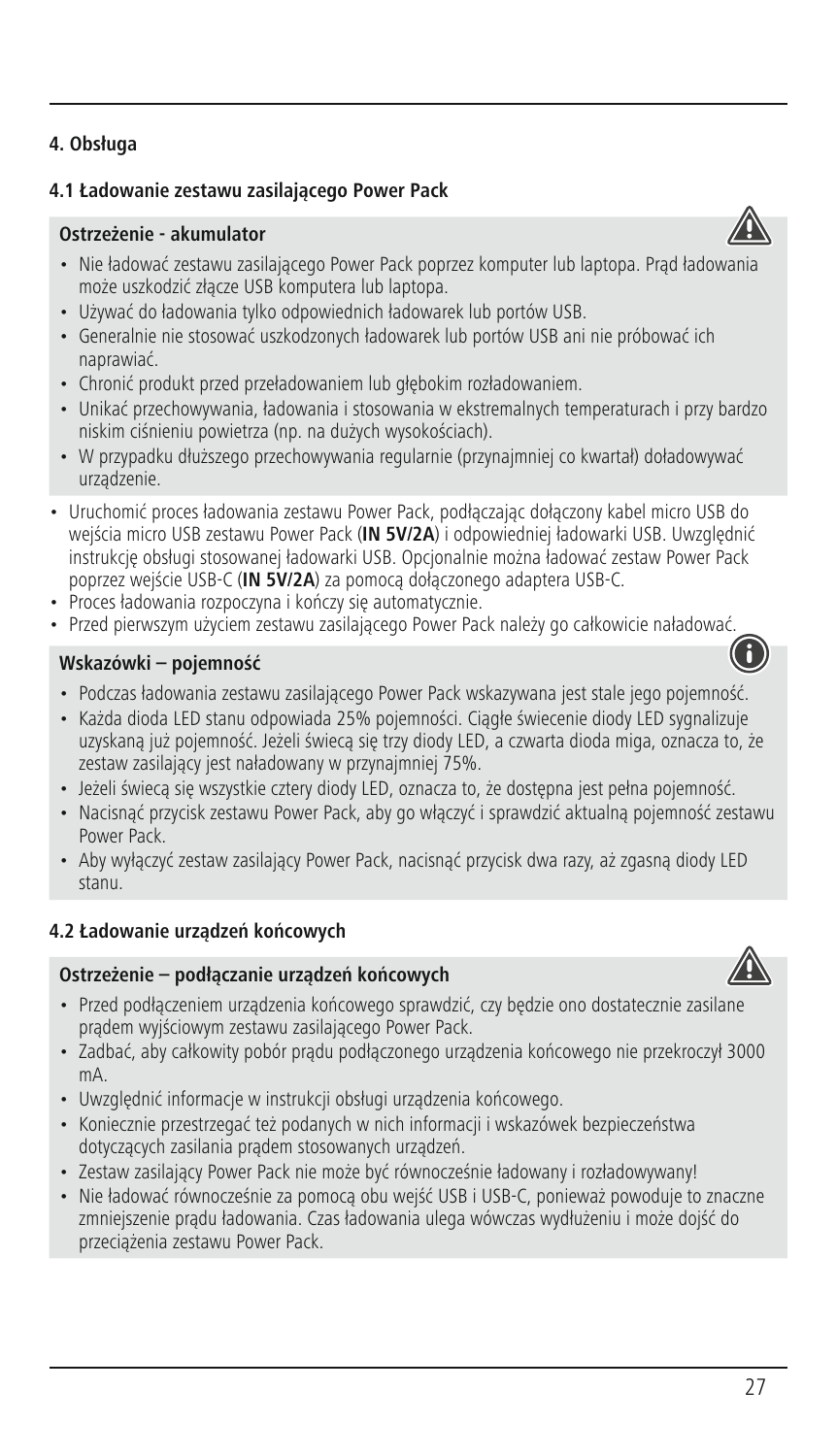## **Ostrzeżenie**

- Nigdy nie podłączać kabla ładującego zestawu zasilającego Power Pack jednocześnie do jego wejścia i wyjścia. Może to doprowadzić do uszkodzenia akumulatora.
- Podczas ładowania zestawu zasilającego Power Pack nie podłączać żadnych urządzeń końcowych. Może to prowadzić do uszkodzenia zestawu Power Pack i podłączonych urządzeń końcowych.
- Należy podłączyć dołączony kabel micro USB do wyjścia USB zestawu Power Pack (**OUT 5V/3A**) i portu micro USB lub portu USB-C lub przy użyciu dołączonego adaptera USB-C urządzenia końcowego (telefon komórkowy, smartfon itp.).
- Może się zdarzyć, że dołączony kabel ładujący / połączeniowy microUSB nie będzie pasował do gniazda USB urządzenia końcowego. W takim przypadku użyć kabla USB urządzenia końcowego.
- Stosując do ładowania wyjście USB-C (**OUT 5V/3A**) podłączyć odpowiedni kabel USB-C do wyjścia USB-C w zestawie zasilającym Power Pack i do złącza w urządzeniu końcowym.
- Proces ładowania rozpoczyna się automatycznie. Podczas ładowania diody stanu LED wskazują dostępną jeszcze pojemność zestawu Power Pack.
- Aktualny stan naładowania akumulatora urządzania końcowego jest wskazywany na urządzeniu.
- Zakończyć proces ładowania i wyłączyć zestaw Power Pack, naciskając dwukrotnie przycisk zestawu Power Pack. Diody stanu LED gasną.
- Jeżeli nie zostanie połączone żadne urządzenie końcowe, zestaw Power Pack wyłączy się automatycznie.

# **Wskazówka – optymalizacja ładowania**

Optymalne ładowanie oznacza, że zestaw zasilający rozpoznaje podłączone urządzenie końcowe, zasila je prądem o optymalnym natężeniu i dzięki temu redukuje do minimum czas ładowania. Należy pamiętać, że prąd wyjściowy zestawu Powerpack wynosi maksymalnie 3000 mA.

# **5. Czyszczenie**

Produkt można czyścić jedynie lekko zwilżoną szmatką. Do czyszczenia nie należy używać żadnych silnych i agresywnych detergentów.

# **6. Wyłączenie odpowiedzialności**

Hama GmbH & Co KG nie udziela gwarancji ani nie odpowiada za szkody wskutek niewłaściwej instalacji, montażu oraz nieprawidłowego stosowania produktu lub nieprzestrzegania instrukcji obsługi i/lub wskazówek bezpieczeństwa.





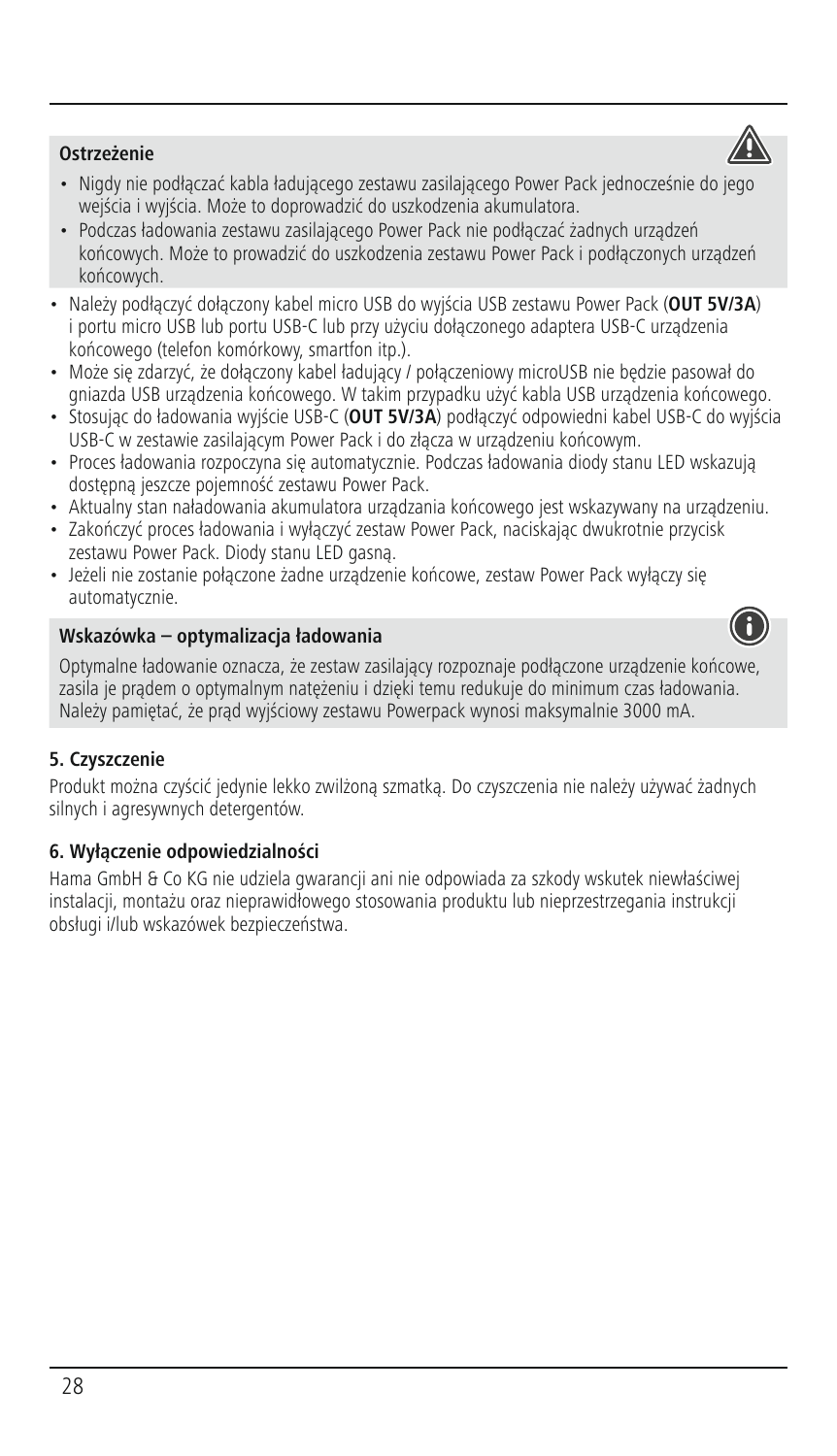# **7. Dane techniczne**

| Wejście USB-C     | $5V = 2A$                        |
|-------------------|----------------------------------|
| Wejście micro USB | $5V = 2A$                        |
| Wyjście USB-A 1   | $5V = 3A$                        |
| Wyjście USB-A 1   | $5V = 3A$                        |
| Wyjście USB-C     | $5V = 3A$                        |
| Wyjście łączne    | $5V = 3A (max.)$                 |
| Typ baterii       | 3,7 V / Li-Po (o dużej gęstości) |
| Min. pojemność    | 19920 mAh / 73,7 Wh              |
| Typowa pojemność  | 20000 mAh / 74 Wh                |

# **8. Informacje dotycząca recyklingu**

# **Wskazówki dotyczące ochrony środowiska:**



Od czasu wprowadzenia europejskiej dyrektywy 2012/19/EU i 2006/66/EU do prawa narodowego obowiązują następujące ustalenia: Urządzeń elektrycznych, elektronicznych oraz baterii jednorazowych nie należy wyrzucać razem z codziennymi odpadami domowymi! Użytkownik zobowiązany prawnie do odniesienia zepsutych, zniszczonych lub niepotrzebnych urządzeń elektrycznych i elektronicznych do punktu zbiórki lub do

sprzedawcy. Szczegółowe kwestie regulują przepisy prawne danego kraju. Informuje o tym symbol przekreślonego kosza umieszczony na opakowaniu. Segregując odpady pomagasz chronić środowisko!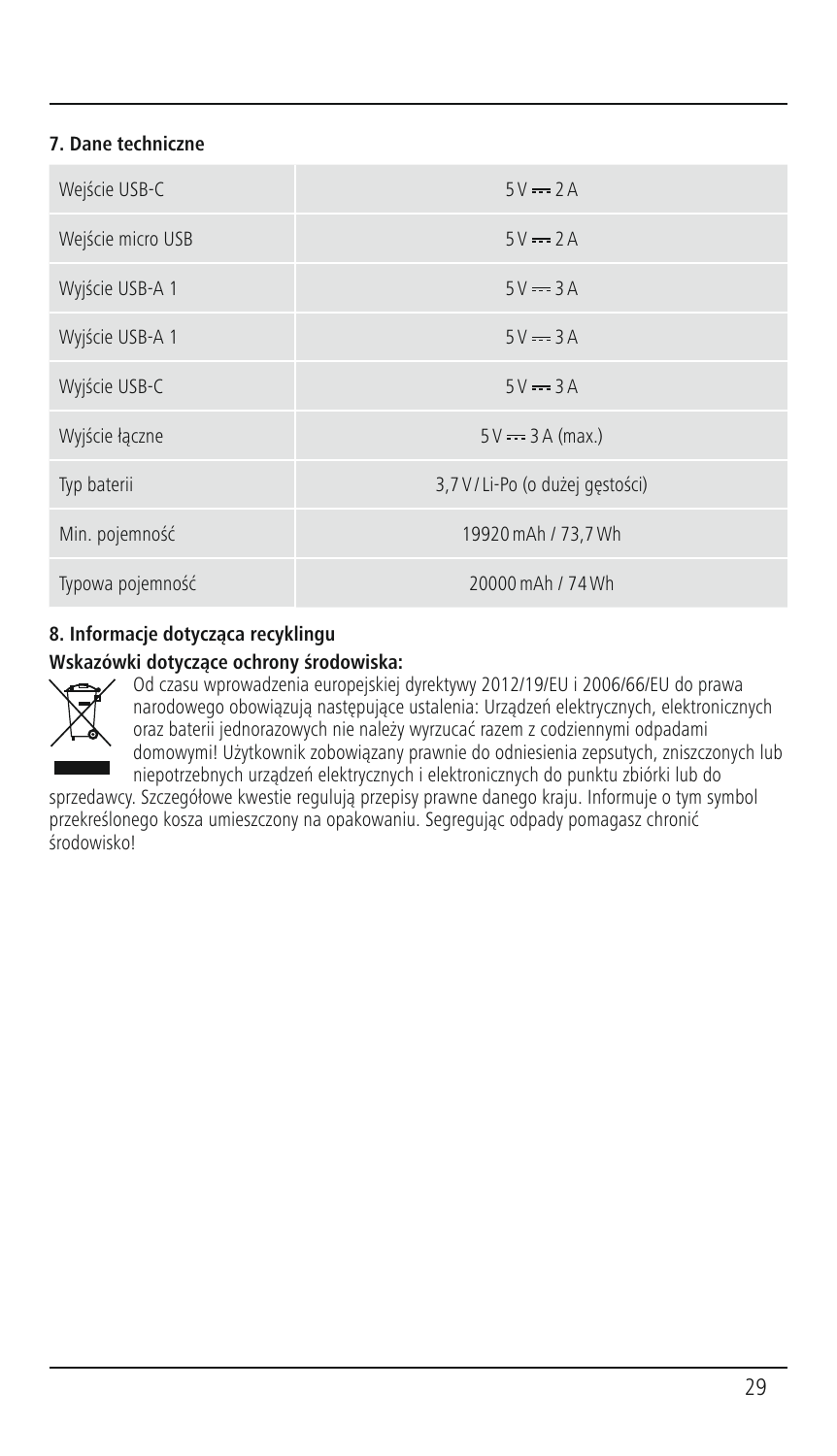Köszönjük, hogy ezt a Hama terméket választotta!

Kérjük, hogy felszerelés előtt szánjon rá időt és olvassa el végig az alábbi útmutatót. A későbbiekben tartsa biztonságos helyen ezt a füzetet, hogy ha szükség van rá, bármikor megtalálja. Ha eladja ezt a terméket, vele együtt adja tovább ezt az útmutatót is az új tulajdonosnak.

# **1. Figyelmeztető szimbólumok és előírások ismertetése**

#### **Figyelmeztetés**

Figyelmeztető jeleket használunk a biztonsági tényezők bemutatására, ill. felhívjuk a figyelmet a különleges veszélyekre és kockázatokra.

#### **Hivatkozás**

Az itt látható figyelmeztető jeleket használjuk fel, ha kiegészítő információkat közlünk vagy fontos tudnivalókra hívjuk fel a figyelmet.

#### **Nagy sűrűségű Li-Polimer cellák**

Ez a termék nagy sűrűségű Li-Polimer cellákat tartalmaz. A nagy sűrűségű sejteket elsősorban az okostelefonok gyártására fejlesztették ki annak érdekében, hogy képesek legyenek megfelelni a rendkívül magas kapacitás- és teljesítményigénynek a kis helyigény esetén. Ezek az új generációs Li-polimer cellák könnyű és kompakt kialakítást tesznek lehetővé, viszonylag nagy kapacitással.

#### **2. A csomag tartalma**

- Külső akkumulátor "Supreme 20HD", 20000mAh
- Micro USB kábel
- Micro USB USB-C adapter
- A jelen kezelési útmutató

#### **3. Biztonsági előírások**

- A termék a magánháztartási, nem üzleti célú alkalmazásra készül.
- A terméket kizárólag az előírt célra használja.
- Óvja meg a terméket szennyeződéstől, nedvességtől és túlmelegedéstől, és kizárólag zárt környezetben használja.
- A terméket ne használja a fűtés és egyéb hőforrások közelében, vagy közvetlen napsütésnek kitéve.
- Ez a készülék, mint minden elektromos készülék, nem gyermekek kezébe való!
- Ne ejtse le a terméket és ne tegye ki heves rázkódásnak.
- Ne üzemeltesse a terméket a műszaki adatokban megadott teljesítményhatárain túl.
- Ne nyissa ki a terméket és sérülés esetén ne üzemeltesse tovább.
- Azonnal ártalmatlanítsa a csomagolóanyagot a helyileg érvényes ártalmatlanítási előírások szerint.
- Az akkumulátor állandó beszerelésű és nem távolítható el, ezért a terméket egyben, a jogszabályi előírások szerint ártalmatlanítsa.
- Ne végezzen módosítást a készüléken. Ebben az esetben minden garanciaigény megszűnik.
- Ne használja a terméket olyan helyen, ahol elektronikus készülékek nincsenek megengedve.
- Ne kísérelje meg a készülék saját karbantartását vagy javítását. Bármely karbantartási munkát bízzon illetékes szakemberre.
- Ne dobja tűzbe az akkumulátort, ill a terméket.
- Ne módosítsa és/vagy deformálja/hevítse/szedje szét az akkumulátorokat/elemeket.



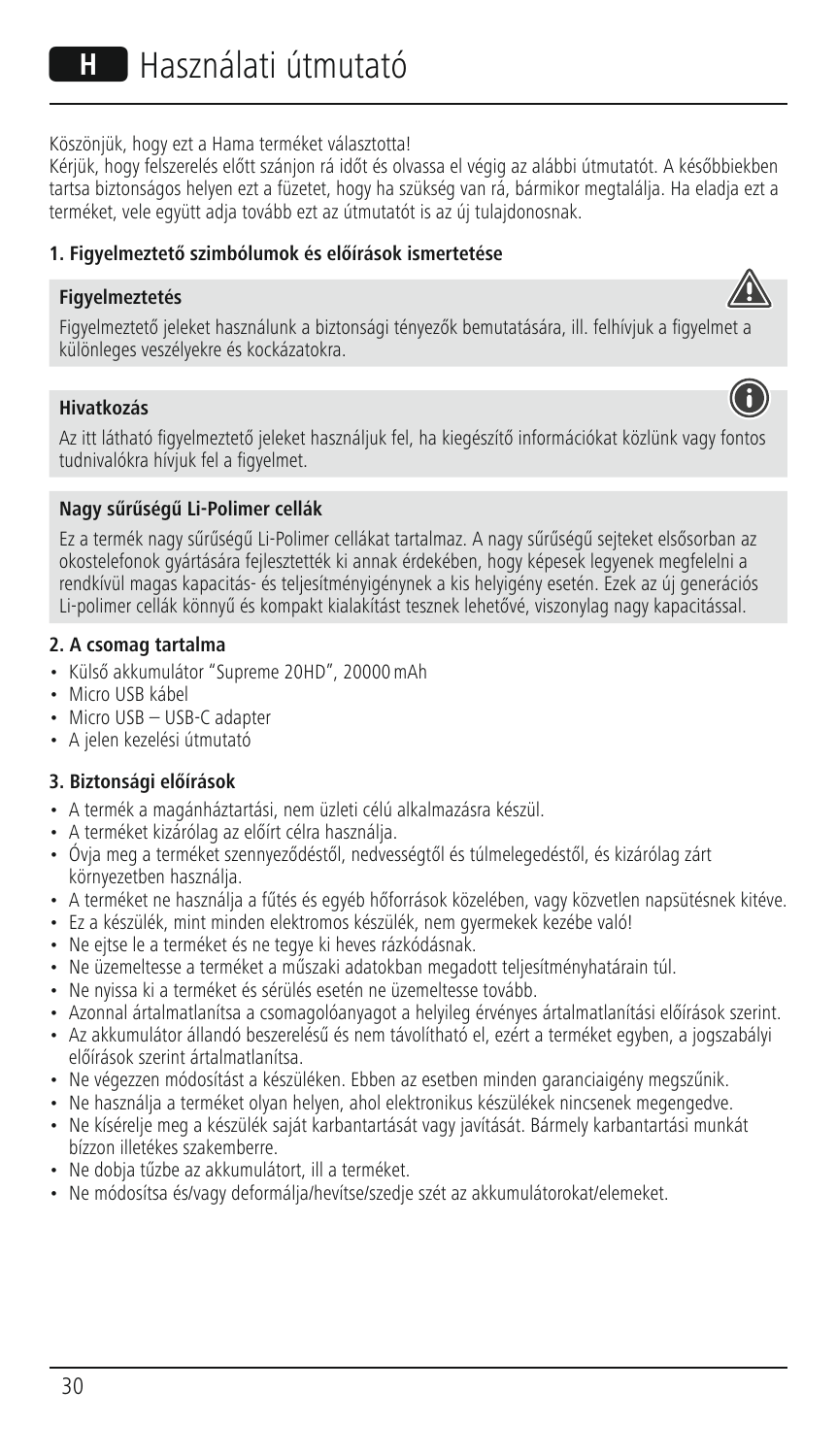# **4.1. A külső akkumulátor töltése**

# **Figyelmeztetés – Akkumulátor**

- Ne töltse fel a külső akkumulátort a számítógépről vagy a notebookról. A töltőáramok károsíthatják a számítógép vagy a notebook USB portját.
- Töltéshez csak megfelelő töltőket vagy USB-csatlakozókat használjon.
- Ne használja többet a hibás töltőket vagy USB-csatlakozókat, és ne próbálja ezeket megjavítani.
- Ne töltse túl és ne merítse le túlságosan a terméket.
- Kerülje a tárolást, a berakodást és a felhasználást szélsőséges hőmérsékleteken és rendkívül alacsony légnyomáson (pl. nagy magasságban).
- Hosszabb tárolás esetén rendszeresen (min. negyedévente) töltse a terméket.
- A töltés megkezdéséhez csatlakoztassa a mellékelt micro USB-kábelt a külső akkumulátor (**IN 5V/2A**) micro USB bemenetéhez és egy megfelelő USB töltőhöz. Ehhez kapcsolódóan olvassa el az USB töltőkészülék használati útmutatóját. Alternatívaként a külső akkumulátort töltheti a mellékelt USB-C adapter segítségével, az USB-C bemenetén (**IN 5V/2A**) keresztül.
- A töltési folyamat automatikusan elindul és befejeződik.
- Az első használat előtt először töltse fel teliesen a külső akkumulátort.

#### **Hivatkozás – Kapacitás**

- A külső akkumulátor töltési folyamata közben folyamatosan látható a kapacitás.
- Minden állapotjelző LED a kapacitás 25%-ának felel meg. A LED folyamatos világítása a már elért kapacitást jelzi. Ha három LED felvillan, és a negyedik villog, a külső akkumulátor túl gyenge. 75%-os töltöttség.
- Ha mind a négy állapotjelző LED világít, a teljes kapacitás rendelkezésre áll.
- A külső akkumulátor bekapcsolásához és az aktuális kapacitása kijelzéséhez nyomja meg az akkumulátor gombját.
- A külső akkumulátor kikapcsolásához nyomja le a gombot kétszer, amíg az állapotjelző LED-ek kialszanak.

# **4.2. Végberendezések töltése**

#### **Figyelmeztetés – Végberendezések csatlakoztatása**

- A végberendezés csatlakoztatása előtt ellenőrizze, hogy az a külső akkumulátor által leadott árammal elegendően táplálható-e.
- Bizonyosodjon meg róla, hogy a csatlakoztatott végberendezés össz-áramfogyasztása nem haladja meg a 3000 mA-t.
- Vegye figyelembe a végberendezése kezelési útmutatójában található utasításokat.
- Feltétlenül tartsa be a készüléke áramellátására vonatkozó ott feltüntetett adatokat és biztonsági utasításokat.
- A külső akkumulátort nem szabad egyszerre tölteni lemeríteni!
- Ne töltse az USB-t és az USB-C-t mindkét kimeneten egyidejűleg, mivel ez jelentősen csökkenti a töltőáramot. A töltési idő jelentősen megnövekszik ezáltal, és a tápegység bizonyos körülmények között túlterheltté válhat.





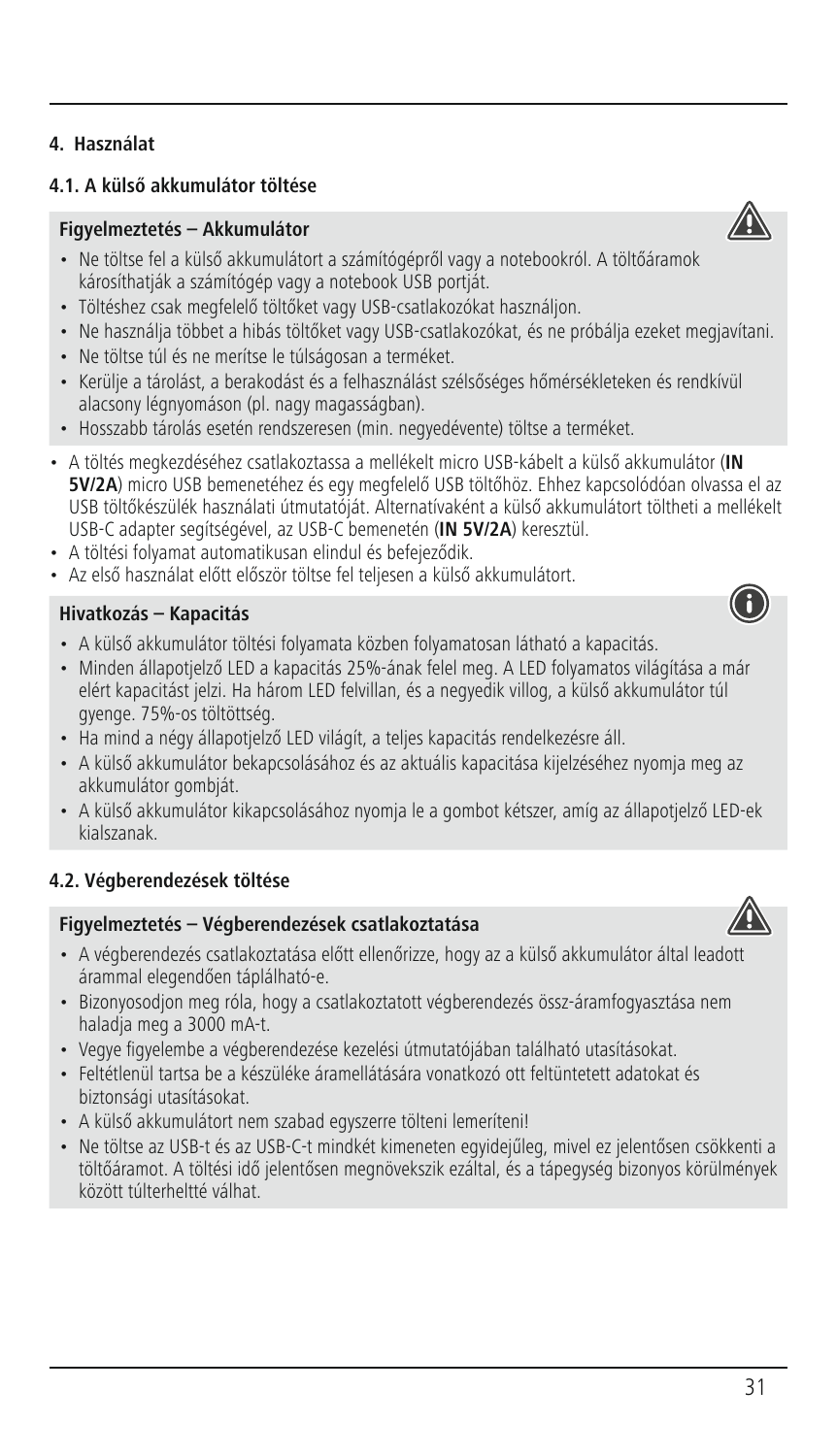

# **Figyelmeztetés**

- Soha ne csatlakoztassa a tápegység töltőkábelét a bemenethez és a kimenethez egyszerre. Az akkumulátor megsérülhet.
- Ne csatlakoztasson semmilyen eszközt a külső akkumulátor töltése közben. Ez károsíthatja a tápegységet és a csatlakoztatott eszközöket.
- Csatlakoztassa a mellékelt Micro USB töltőkábelt a külső akkumulátor (**OUT 5V/3A**) USB portjához vagy a mellékelt USB-C adapter segítségével a készülék (mobiltelefon, okostelefon stb.) micro USB vagy USB-C portjához.
- Bizonyos körülmények között a mellékelt töltő-/összekötőkábel a készülék felőli oldal USB portja számára nem megfelelő. Ilyen esetben használja a készülék USB kábelét.
- Ha az USB-C kimenetet (**OUT 5V/3A**) használja a töltéshez, csatlakoztasson egy arra alkalmas USB-C töltőkábelt a külső akkumulátor USB-C kimenetéhez és a készülék portjához.
- A töltési folyamat automatikusan elindul. A töltési folyamata közben az állapotjelző LED-ek a külső akkumulátor még rendelkezésre álló kapacitását mutatják.
- Ezek megmutatják a végberendezése akkumulátorának aktuális töltöttségi állapotát.
- Fejezze be a töltési folyamatot, és kapcsolja ki a külső akkumulátort a külső akkumulátor gombjának kétszeri megnyomásával. Az állapotjelző LED-ek kialszanak.
- Abban az esetben, ha nem csatlakoztat végberendezést, a külső akkumulátor automatikusan kikapcsol.

# **Hivatkozás – Optimális töltés**

Az optimális töltés azt jelenti, hogy a külső akkumulátor felismeri a csatlakoztatott végberendezést, ellátja azt az optimális áramerősséggel, és ezáltal a töltési időt minimálisra csökkenti. Ügyeljen arra, hogy a külső akkumulátor mindenkori áramleadása maximum 3000 mA.

# **5. Karbantartás és ápolás**

Ezt a terméket csak szöszmentes, kissé benedvesített kendővel tisztítsa, és ne használjon agresszív tisztítószert.

#### **6. Szavatosság kizárása**

A Hama GmbH & Co KG semmilyen felelősséget vagy szavatosságot nem vállal a termék szakszerűtlen telepítéséből, szereléséből és szakszerűtlen használatából, vagy a kezelési útmutató és/vagy a biztonsági előírások be nem tartásából eredő károkért.

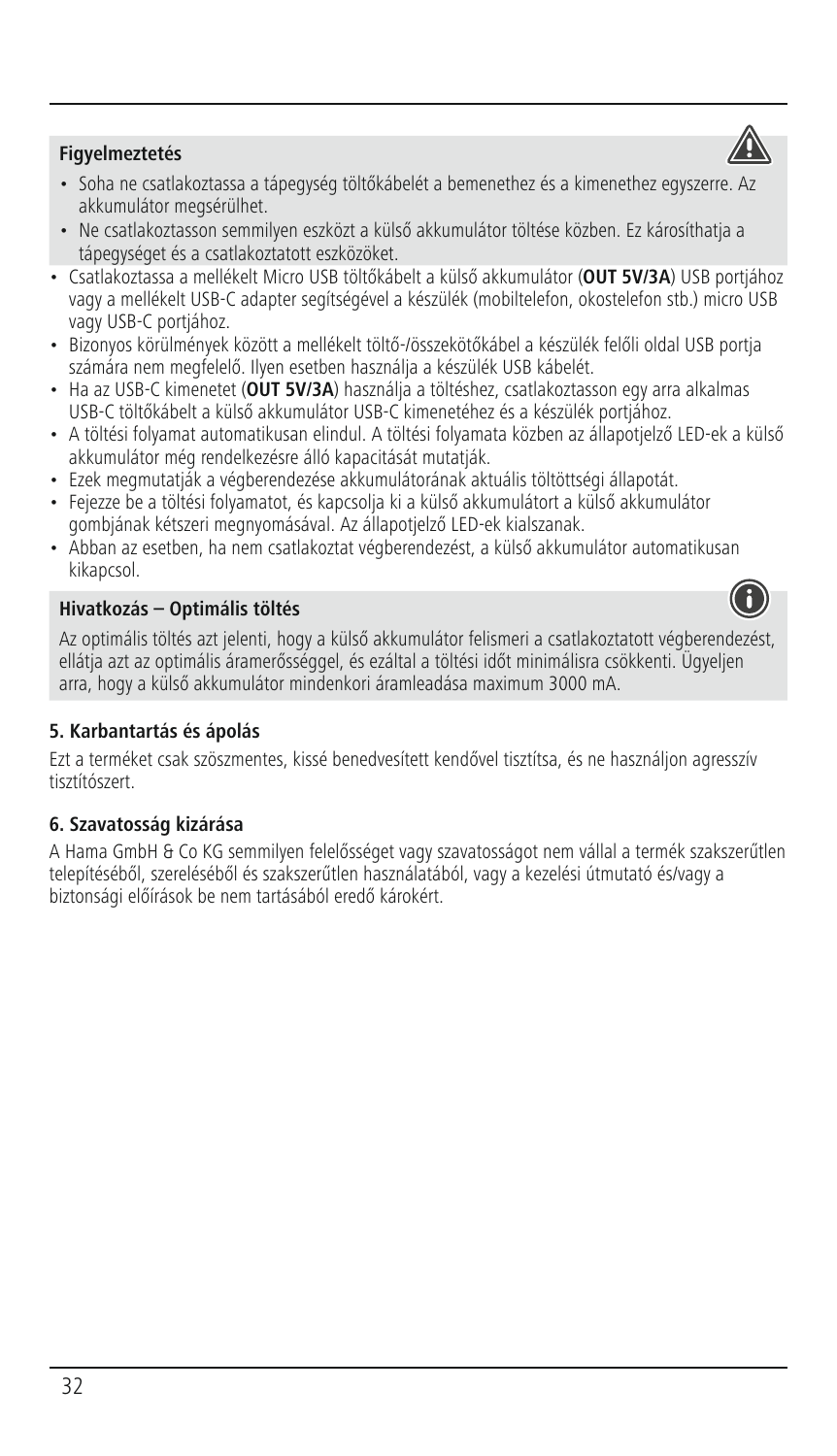# **7. Műszaki adatok**

| USB-C-hemenet     | $5V = 2A$                    |
|-------------------|------------------------------|
| Micro USB bemenet | $5V = 2A$                    |
| USB-A-kimenet 1   | $5V = 3A$                    |
| USB-A-kimenet 2   | $5V = 3A$                    |
| USB-C kimenet     | $5V = 3A$                    |
| Összes kimenet    | $5V \rightarrow 3A$ (max.)   |
| Elem típusa       | 3,7 V / Li-Po (High Density) |
| Min. Kapacitás    | 19920 mAh / 73.7 Wh          |
| Típus Kapacitás   | 20000 mAh / 74 Wh            |

# **8. Ártalmatlanítási előírások**

#### **Környezetvédelmi tudnivalók:**



Az európai irányelvek 2012/19/EU és 2006/66/EU ajánlása szerint, a megjelölt időponttól kezdve, minden EU-s tagállamban érvényesek a következők: Az elektromos és elektronikai készülékeket és az elemeket nem szabad a háztartási szemétbe dobni! A leselejtezett elektromos és elektronikus készülékeket és elemeket, akkumulátorokat nem szabad a háztartási szemétbe dobni. Az elhasznált és működésképtelen elektromos és elektronikus

készülékek gyűjtésére törvényi előírás kötelez mindenkit, ezért azokat el kell szállítani egy kijelölt gyűjtő helyre vagy visszavinni a vásárlás helyére. A termék csomagolásán feltüntetett szimbólum egyértelmű jelzést ad erre vonatkozóan a felhasználónak. A régi készülékek begyűjtése, visszaváltása vagy bármilyen formában történő újra hasznosítása közös hozzájárulás környezetünk védelméhez.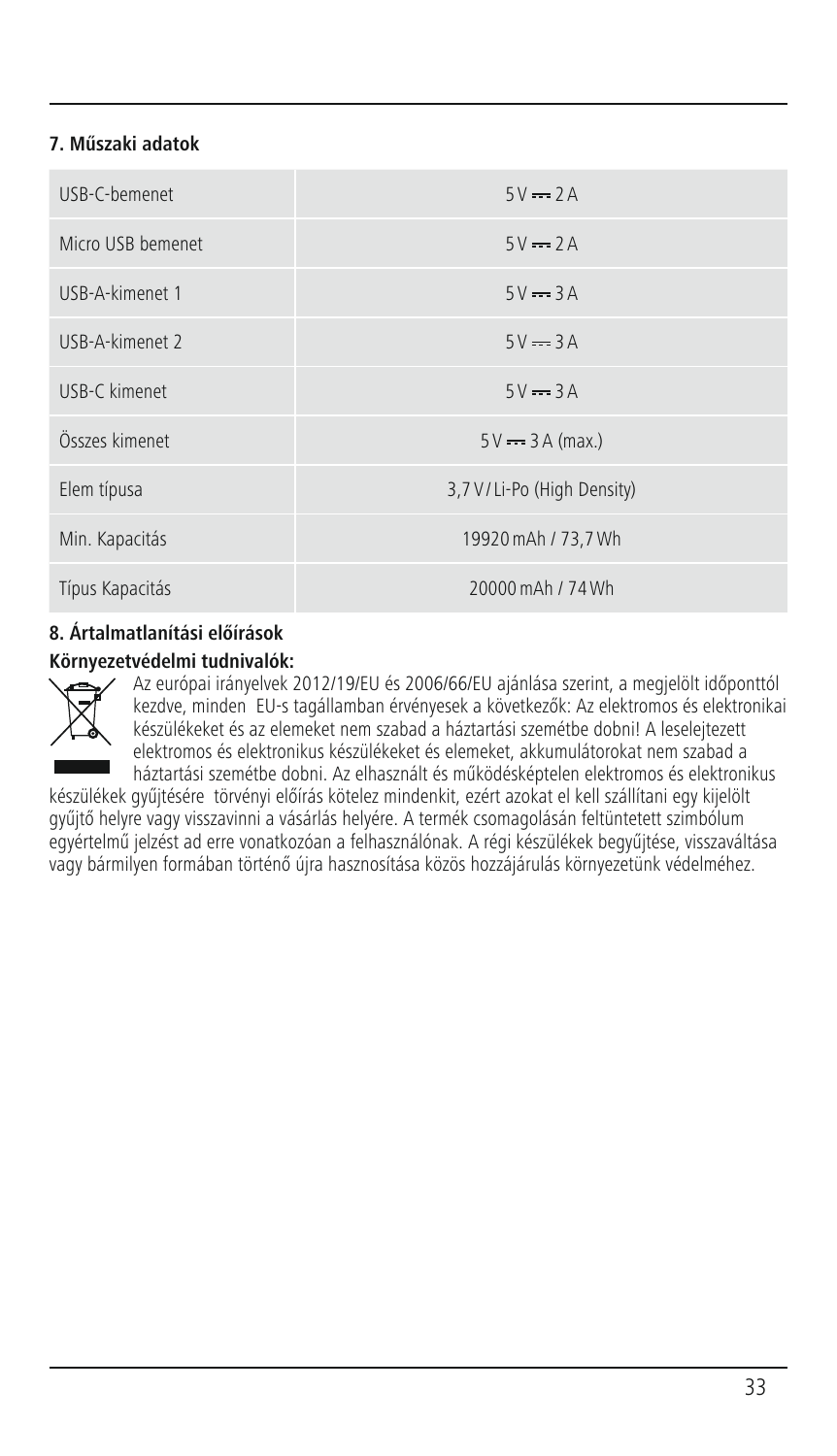# **CZ** Návod k použití

Děkujeme, že jste si vybrali výrobek Hama.

Přečtěte si, prosím, všechny následující pokyny a informace. Uchovejte tento text pro případné budoucí použití. Pokud výrobek prodáte, předejte tento text novému majiteli.

#### **1. Vysvětlení výstražných symbolů a pokynů**

#### **Upozornění**

Tento symbol označuje bezpečnostní upozornění, které poukazuje na určitá rizika a nebezpeč

#### **Poznámka**



Tento symbol označuje dodatečné informace nebo důležité poznámky.

#### **High Density lithium-polymerové akumulátory**

Tento produkt obsahuje High Density lithium-polymerové akumulátory. Akumulátory High Density byly vyvinuty zejména pro výrobu chytrých telefonů, kde musí vyhovět velmi vysokým nárokům na kapacitu a výkon při velmi malých rozměrech. Tato nová generace lithium-polymerových akumulátorů umožňuje lehkou a kompaktní konstrukci při srovnatelně vyšší kapacitě.

#### **2. Obsah balení**

- univerzální Power Pack "Supreme 20HD", 20000mAh
- Mikro USB kabel
- Mikro USB USB-C adaptér
- tento návod k obsluze

#### **3. Bezpečnostní pokyny**

- Výrobek je určen pro použití v soukromých domácnostech.
- Výrobek používejte výhradně ke stanovenému účelu.
- Chraňte výrobek před znečištěním, vlhkostí a přehřátím a používejte ho pouze v suchých prostorách.
- Výrobek nepoužívejte v blízkosti zdrojů tepla, ani nevystavujte působení přímého slunečního záření.
- Tento produkt, stejně jako všechny ostatní elektrické produkty, nepatří do rukou dětí!
- Zabraňte pádu výrobku a výrobek nevystavujte velkým otřesům.
- Přístroj neprovozujte mimo meze výkonu uvedené v technických údajích.
- Výrobek neotvírejte avpřípadě poškození již dále nepoužívejte.
- Obalový materiál likvidujte ihned podle platných místních předpisů o likvidaci.
- Akumulátor je pevně instalován a nelze jej odstranit. Výrobek likvidujte jako celek v souladu se zákonným ustanovením.
- Na výrobku neprovádějte žádné změny.Tím zanikají veškeré závazky ze záruky.
- Výrobek nepoužívejte na místech, kde je používání elektronických zařízení zakázáno.
- Do výrobku nezasahujte a neopravujte ho. Veškeré úkony údržby přenechejte příslušnému odbornému personálu.
- Baterii ani výrobek nevhazujte do ohně.
- Na akumulátorech/bateriích neprovádějte změny a/nebo je nedeformujte/nezahřívejte/ nerozebíreite.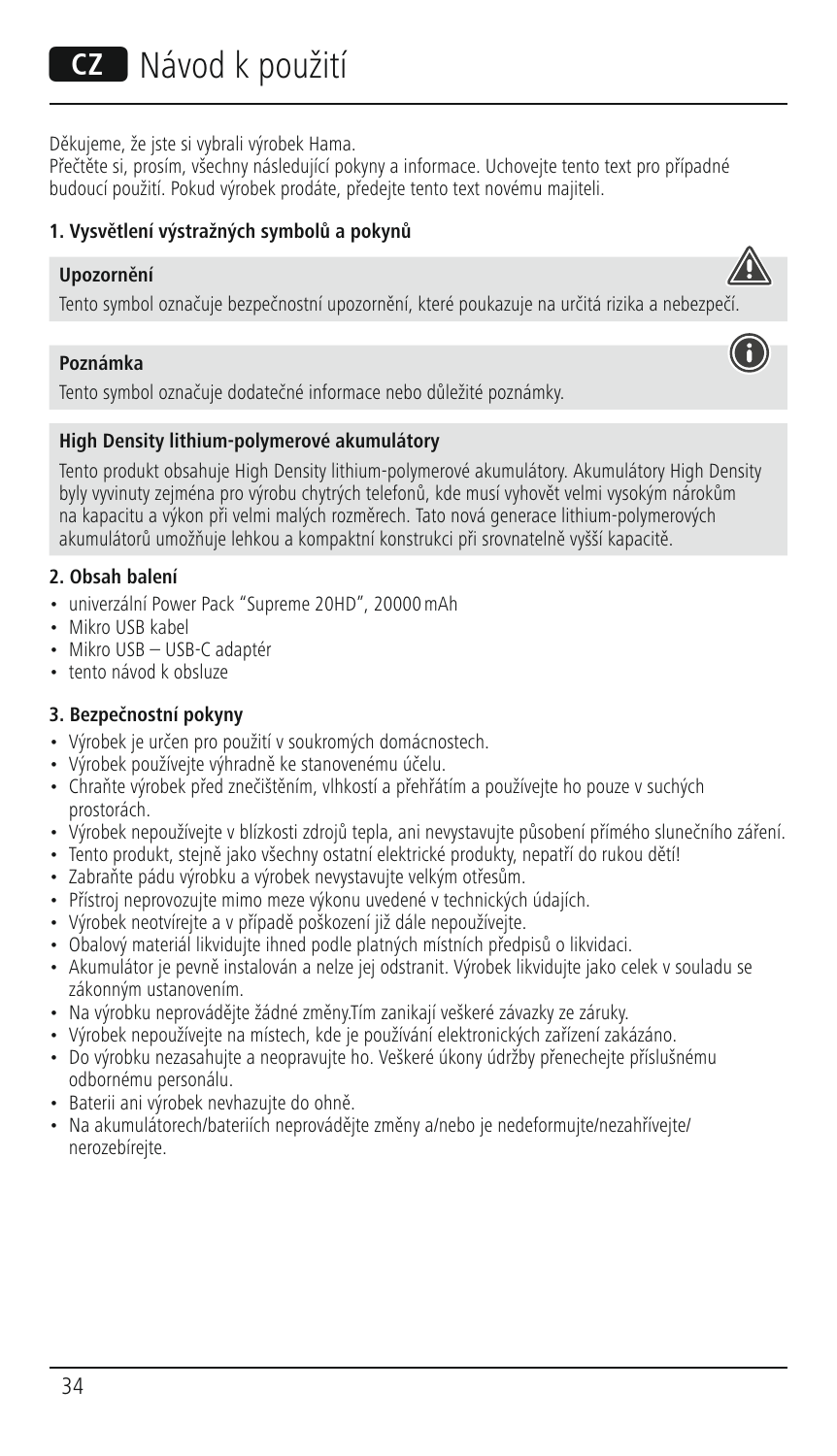# **4.1 Nabíjení Power Packu**

#### **Výstraha – akumulátor**

- Nenabíjejte Power Pack přes PC ani notebook. Nabíjecí proudy by mohly poškodit USB port PC nebo notebooku.
- Pro nabíjení používejte pouze vhodné nabíječky nebo USB-přípojky.
- Defektní nabíječky nebo USB-přípojky nikdy nepoužívejte a také nezkoušejte tyto opravovat.
- Výrobek nepřebíjejte nebo ho zcela nevybíjejte.
- Vyhněte se skladování, nabíjení a používání při extrémních teplotách a extrémně nízkém tlaku vzduchu (např. ve velkých výškách).
- V případě delšího skladování pravidelně dobíjejte (nejméně každého čtvrt roku).
- Spusťte nabíjení Power Packu tak, že připojíte přiložený kabel mikro USB do mikro USB přípojky Power Packu (IN 5 V/2 A) a do vhodné USB nabíječky. Respektujte pokyny uvedené v návodech k obsluze používané USB-nabíječky. Alternativně lze Power Pack nabíjet i přes vstup USB-C (**IN 5 V/2 A**) pomocí přiloženého USB-C adaptéru.
- Nabíjení se spustí a ukončí automaticky.
- Před prvním použitím jednou zcela nabijte kumulátor.

#### **Poznámka – kapacita**

- Během nabíjení Power Packu je trvale zobrazována kapacita.
- Každá stavová dioda LED odpovídá kapacitě 25 %. Trvalé svícení jedné LED signalizuje již dosaženou kapacitu. Pokud svítí tři diody LED a čtvrtá bliká, pak jsou baterie nabité na nejméně 75 %.
- Pokud se rozsvítí všechny čtyři stavové diody LED, pak je k dispozici plná kapacita.
- Pro zapnutí a zjištění aktuální kapacity Power Packu stiskněte tlačítko na Power Packu.
- Pro vypnutí Power Packu stiskněte tlačítko vypínače dvakrát, dokud nezhasnou stavové LED diody.

# **4.2 Nabíjení koncových přístrojů**

#### **Výstraha – připojení koncových přístrojů**

- Před připojením koncového přístroje zkontrolujte, zda je tento odběrem proudu ze strany power pack dostatečně zásobován.
- Ujistěte se, že celkový příkon připojeného koncového přístroje nepřekračuje 3000 mA.
- Respektujte pokyny uvedené v návodech k obsluze vašeho koncového přístroje.
- Bezpodmínečně také respektujte zde uvedené údaje a bezpečnostní pokyny týkající se napájení Vašich přístrojů.
- Power Pack se nesmí současně nabíjet a vybíjet!
- Neprovádějte nabíjení na výstupu USB a USB-C současně, protože se tím silně snižuje nabíjecí proud. Doba nabíjení se tak velmi prodlužuje a případně může dojít k přetížení Power Packu.

# **Výstraha**

- Nabíjecí kabel Power Packu nikdy nepřipojujte současně na jeho vstup a výstup. Může tak dojít k poškození akumulátoru.
- Během nabíjení Power Packu nepřipojujte žádné koncové přístroje. Mohlo by tak dojít k poškození Power Packu a připojených koncových přístrojů.







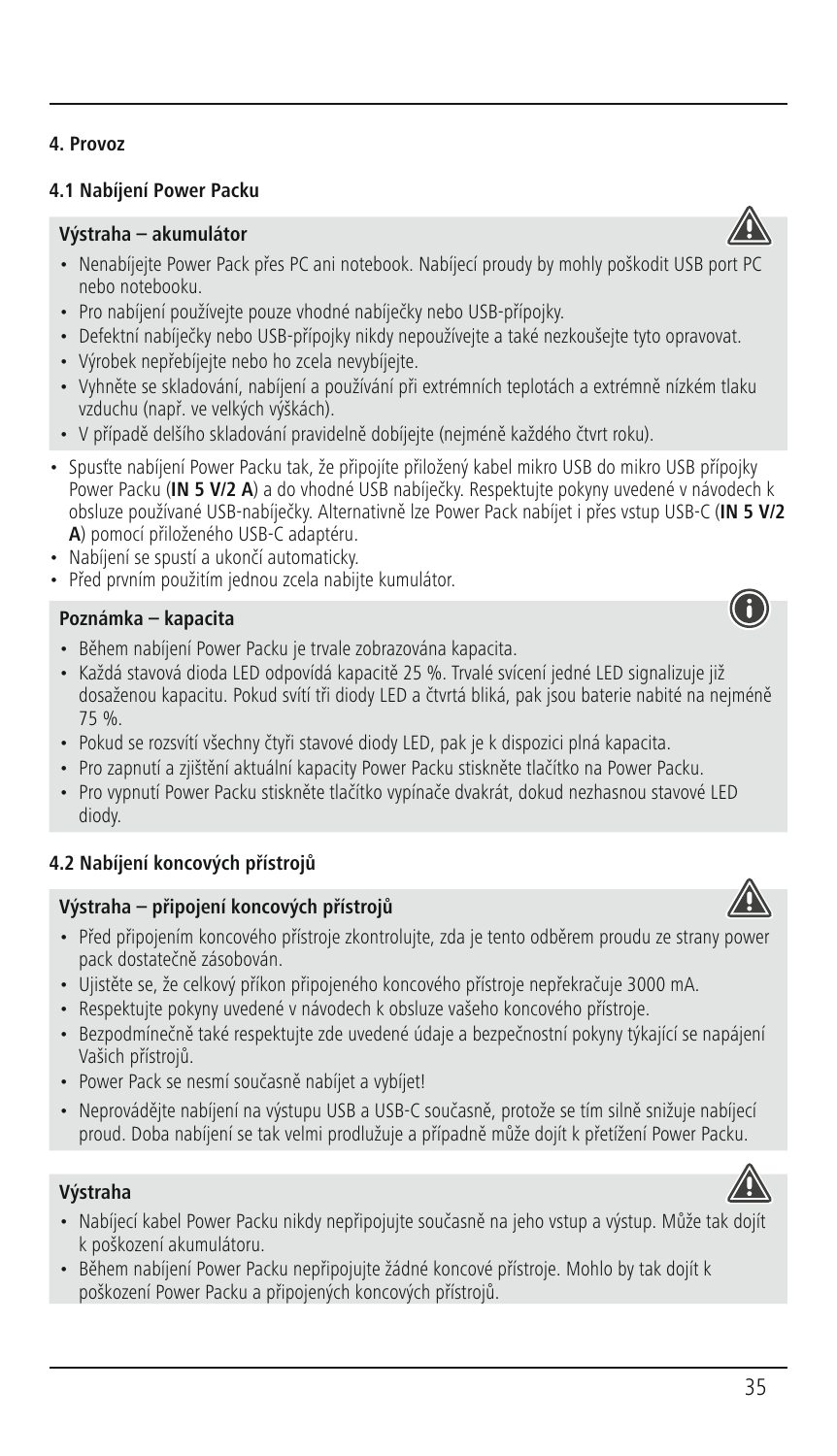- Zapojte přiložený nabíjecí kabel mikro USB do USB přípojky Power Packu (**OUT 5 V/3 A**)ado přípojky mikro USB nebo použijte přiložený USB-C adaptér a přípojku USB-C koncového zařízení (mobil, chytrý telefon apod.).
- Může se stát, že přiložený nabíjecí/ spojovací kabel micro USB není vhodný pro USB-přípojku koncového přístroje. V takovém případě použijte USB kabel koncového přístroje.
- Při použití výstupu USB-C (**OUT 5 V/3 A**) pro nabíjení zapojte vhodný nabíjecí kabel USB-C do výstupu USB-C Power Packu a do přípojky koncového zařízení.
- Nabíjení se spustí automaticky. Během nabíjení zobrazují stavové diody LED zbývající kapacitu Power Packu.
- Aktuální stav nabití baterií vašeho koncového přístroje je zobrazován na koncovém přístroji.
- Dvojitým stisknutím tlačítka Power Packu ukončíte nabíjení a Power Pack vypnete. Stavové diody LED zhasnou.
- V případě, že nebude připojen žádný koncový přístroj, vypne se Power Pack automaticky.

# **Upozornění – optimalizované nabíjení**



Optimální nabíjení znamená, že Power Pack rozpozná připojený koncový přístroj, napájí ho optimálním proudem a snižuje tak dobu nabíjení na minimum. Upozorňujeme, že příslušný odběr proudu Power Packu je maximálně 3000 mA.

# **5. Údržba a čištění**

Zařízení čistěte jemným navlhčeným hadříkem, který nepouští žmolky. Při čištění nepoužívejte agresivní čistící prostředky.

# **6. Vyloučení záruky**

Hama GmbH & Co KG nepřebírá žádnou odpovědnost nebo záruku za škody vzniklé neodbornou instalací, montáží nebo neodborným použitím výrobku nebo nedodržováním návodu k použití a/nebo bezpečnostních pokynů.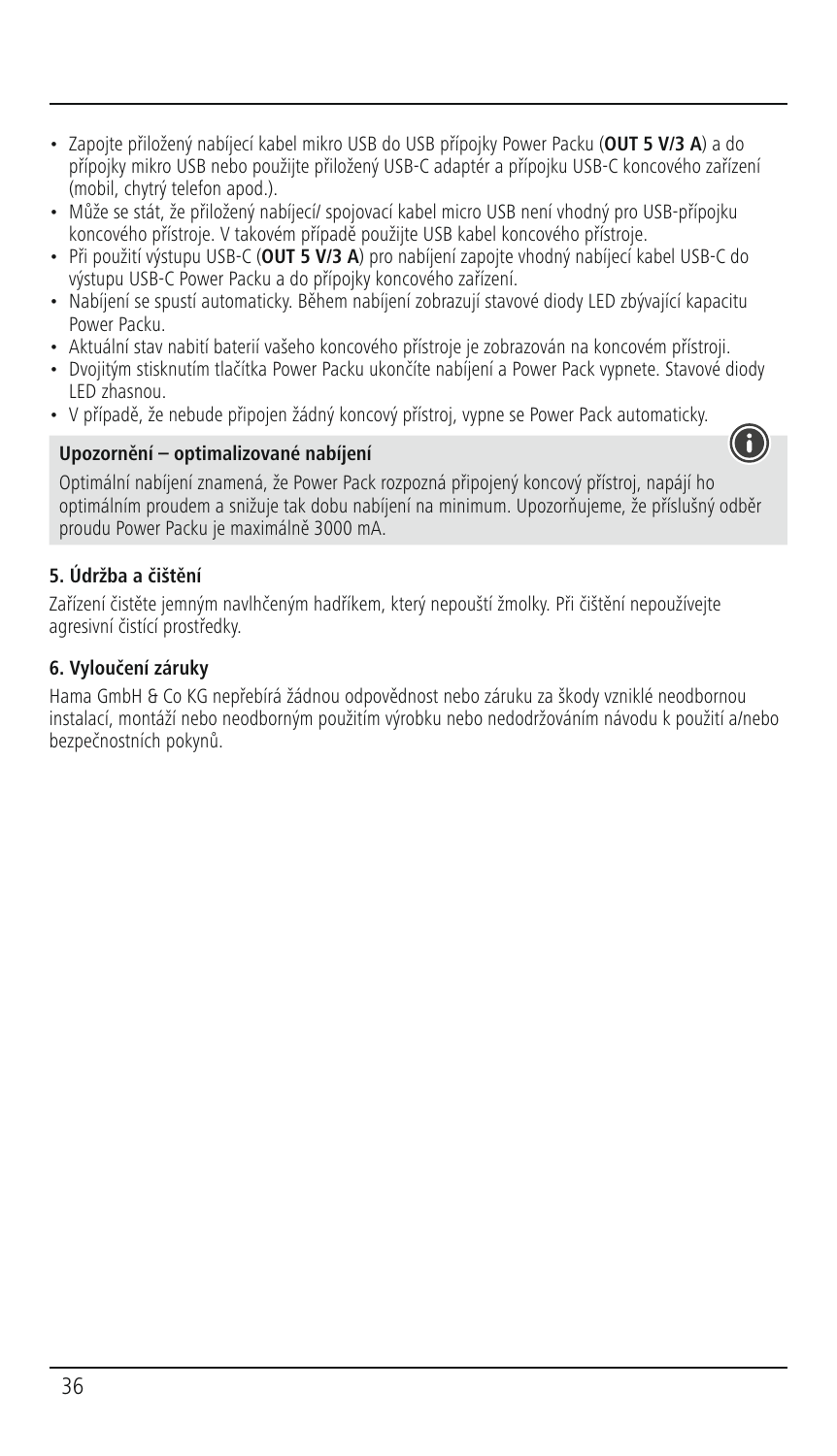# **7. Technické údaje**

| Vstup USB-C      | $5V = 2A$                    |
|------------------|------------------------------|
| Vstup mikro USB  | $5V = 2A$                    |
| Výstup USB-A 1   | $5V = 3A$                    |
| Výstup USB-A 2   | $5V = 3A$                    |
| Výstup USB-C     | $5V = 3A$                    |
| Výstup celkový   | $5V \rightarrow 3A$ (max.)   |
| Typ baterie      | 3,7 V / Li-Po (High Density) |
| Min. kapacita    | 19920 mAh / 73,7 Wh          |
| Typická kapacita | 20000 mAh / 74 Wh            |

# **8. Pokyny k likvidaci**

# **Ochrana životního prostředí:**



Evropská směrnice 2012/19/EU a 2006/66/EU ustanovujete následující: Elektrická a elektronická zařízení stejně jako baterie nepatří do domovního odpadu. Spotřebitel se zavazuje odevzdat všechna zařízení a baterie po uplynutí jejich životnosti do příslušných sběren. Podrobnosti stanoví zákon příšlušné země. Symbol na produktu, návod k obsluze nebo balení na toto poukazuje. Recyklací a jinými způsoby zužitkování přispíváte k

ochraně životního prostředí.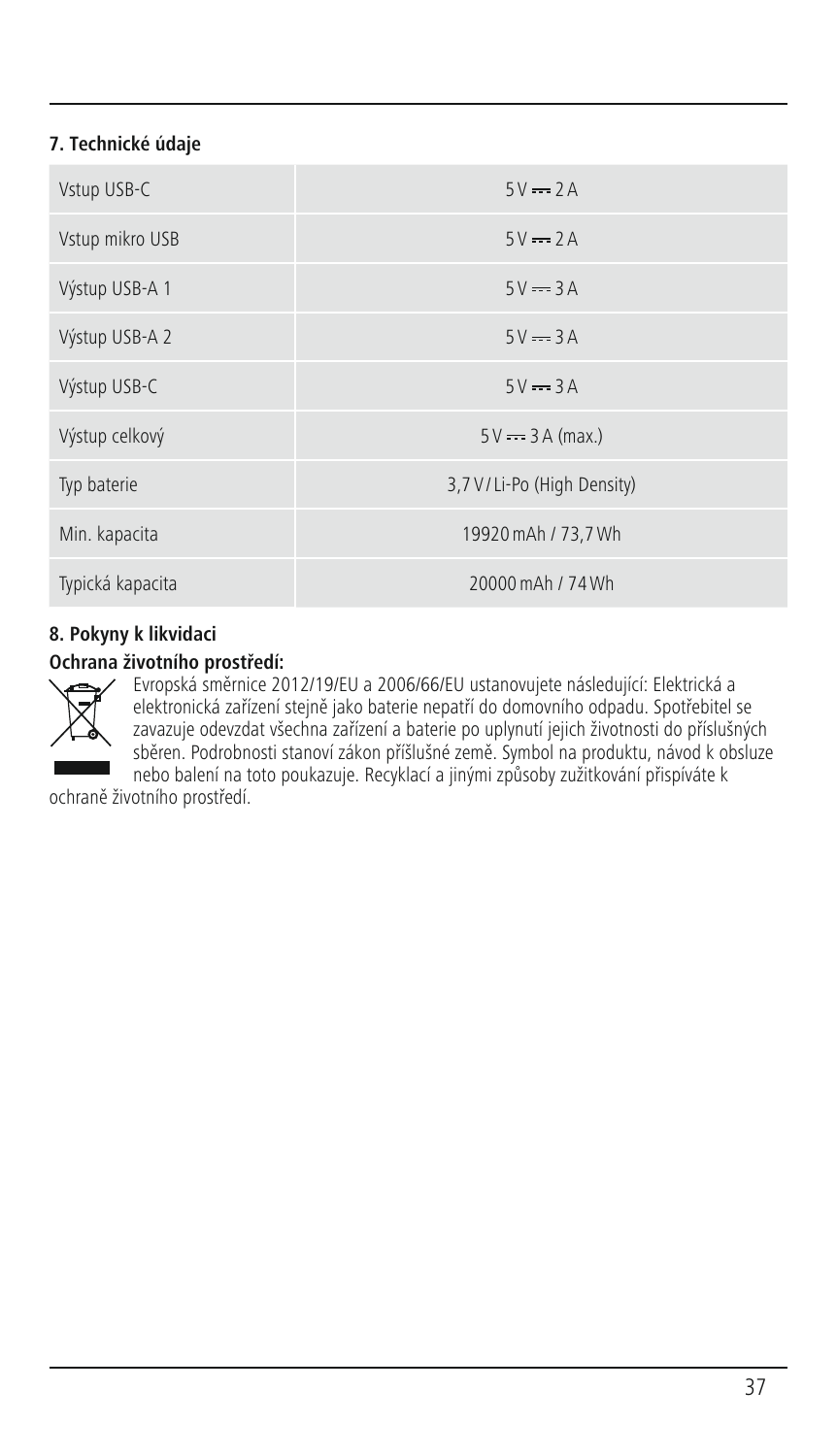Ďakujeme, že ste sa rozhodli pre výrobok Hama.

Prečítajte si všetky nasledujúce pokyny a informácie. Uchovajte tento návod na použitie pre prípadné budúce použitie. Pokiaľ výrobok predáte, dajte tento návod novému majiteľovi.

#### **1. Vysvetlenie výstražných symbolov a upozornení**

#### **Upozornenie**

Tento symbol označuje bezpečnostné upozornenie, ktoré poukazuje na určité riziká a nebezpečenstva.

#### **Poznámka**

Tento symbol označuje dodatočné informácie, alebo dôležité poznámky.

#### **Lítium-polymérové akumulátory High Density**

Tento výrobok obsahuje lítium-polymérové akumulátory High Density. Akumulátory High Density boli vyvinuté predovšetkým na výrobu smartfónov s cieľom splniť momentálne veľmi vysoké nároky na kapacitu a výkon pri veľmi malých rozmeroch. Táto nová generácia lítium-polymérových akumulátorov umožňuje ľahkú a kompaktnú konštrukciu pri porovnateľne vyššej kapacite.

# **2. Obsah balenia**

- univerzálny Power Pack "Supreme 20HD", 20000mAh
- Mikro USB kábel
- Mikro USB adaptér USB-C
- tento návod na použitie

#### **3. Bezpečnostné upozornenia**

- Výrobok je určený pre súkromné použitie v domácnosti, nie je určený na komerčné použitie.
- Výrobok používajte výhradne na stanovený účel.
- Chráňte výrobok pred znečistením, vlhkosťou a prehriatím a používajte ho len v suchom prostredí.
- Výrobok nepoužívajte v blízkosti zdrojov tepla, ani nevystavujte pôsobeniu priameho slnečného žiarenia.
- Tento prístroj, rovnako ako všetky elektrické zariadenia, nepatrí do detských rúk!
- Výrobok nenechajte spadnúť a nevystavujte ho silným otrasom.
- Výrobok neprevádzkujte mimo svojich výkonových medzí uvedených uvedených v technických údajoch.
- Výrobok neotvárajte a nepoužívajte ho ďalej, ak je poškodený.
- Likvidujte obalový materiál okmžite podľa platných miestnych predpisov na likvidáciu odpadov.
- Akumulátor je pevne inštalovaný a nie je možné ho odstrániť, likvidujte výrobok kompletne podľa zákonných predpisov.
- Na zariadení/prístroji nerobte žiadne zmeny. Má to za následok stratu akýchkoľvek nárokov na plnenie zo záruky.
- Výrobok nepoužívajte na miestach, kde je používanie elektronických zariadení zakázané.
- Do výrobku nezasahujte a neopravujte ho. Akékoľvek úkony údržby prenechajte príslušnému odbornému personálu.
- Akumulátor, resp. výrobok nevhadzujte do ohňa.
- Na akumulátoroch/batériách nerobte žiadne zmeny a/ani ich nedeformujte/nezahrievajte/ nerozoberajte.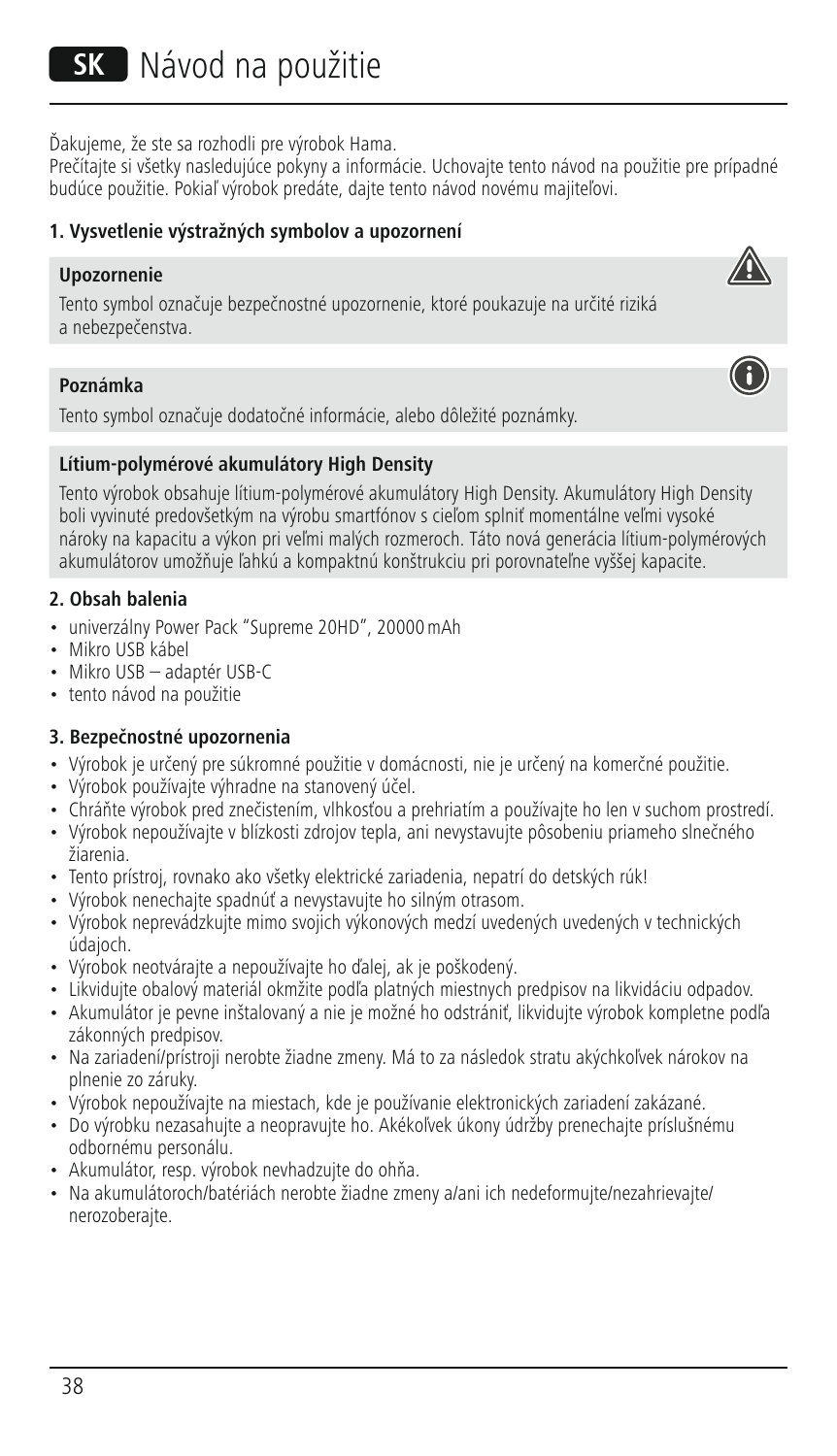# **4.1. Nabíjanie Power Packu**

#### **Upozornenie – akumulátor**

- Batériu Power Pack nenabíjajte cez počítač alebo notebook. Nabíjacie prúdy môžu poškodiť USB port počítača alebo notebooku.
- Pre nabíjanie používajte len vhodné nabíjačky alebo USB pripojenia.
- Nikdy nepoužívajte poškodené nabíjačky a USB pripojenia a nepokúšajte sa ich opravovať.
- Zariadenie neprebíjajte ani celkom nevybíjajte.
- Vyhýbajte sa skladovaniu, nabíjaniu a používaniu pri extrémnych teplotách a extrémne nízkom tlaku vzduchu (ako napr. vo veľkých výškach).
- V prípade dlhšieho skladovania pravidelne zariadenie dobíjajte (aspoň raz štvrťročne).
- Spustite nabíjanie batérie Power Pack pripojením priloženého mikro USB kábla do mikro USB prípojky batérie Power Pack (**IN 5 V/2 A**) a vhodnej USB nabíjačky. Rešpektujte pokyny uvedené v návode na používanie k USB nabíjačke. Batériu Power Pack môžete alternatívne nabíjať aj cez vstup USB-C (**IN 5 V/2 A**) pomocou priloženého adaptéra USB-C.
- Nabíjanie sa spustí a ukončí automaticky.
- Pred prvým použitím Power Pack úplne nabite.

#### **Poznámka – kapacita**

- Počas nabíjania Power Packu je trvale zobrazovaná kapacita.
- Každá stavová LED dióda odpovedá kapacite 25%. Trvalé svietenie jednej LED signalizuje už dosiahnutú kapacitu. Pokiaľ svietia tri diódy LED a štvrtá bliká, stav nabitia je najmenej 75%.
- Ak sa rozsvietia všetky štyri stavové LED diódy, je k dispozícii plná kapacita.
- Pre zapnutie a zistenie aktuálnej kapacity Power Packu stlačte tlačidlo na Power Packu.
- Na vypnutie batérie Power Pack stlačte dvakrát tlačidlo až do zhasnutia stavových LED diód.

# **4.2. Nabíjanie koncových zariadení**

#### **Upozornenie – pripojenie koncových zariadení**

- Pred pripojením koncového zariadenia skontrolujte, či je odberom prúdu zo strany Power Pack dostatočne zásobovaný.
- Postarajte sa o to, aby celkový odber prúdu pripojeného koncového zariadenia neprekročil 3000 mA.
- Rešpektujte pokyny uvedené v návode na použitie ku koncovému zariadeniu.
- Rešpektujte tiež uvedené údaje a bezpečnostné pokyny týkajúce sa napájania koncového zariadenia.
- Power Pack sa nesmie súčasne nabíjať a vybíjať!
- Nenabíjajte súčasne na obidvoch výstupoch USB a USB-C, pretože nabíjací prúd sa tým výrazne zníži. Doba nabíjania sa predĺži a batéria Power Pack sa môže za určitých okolností preťažiť.

#### **Upozornenie**

- Nabíjací kábel Power Packu nikdy nepripájajte súčasne na jeho vstup a výstup. Môže tak dôjsť k poškodeniu akumulátoru.
- Počas nabíjania Power Packu nepripájajte žiadne koncové zariadenia. Mohlo by tak dôjsť k poškodeniu Power Packu a pripojených koncových zariadení.







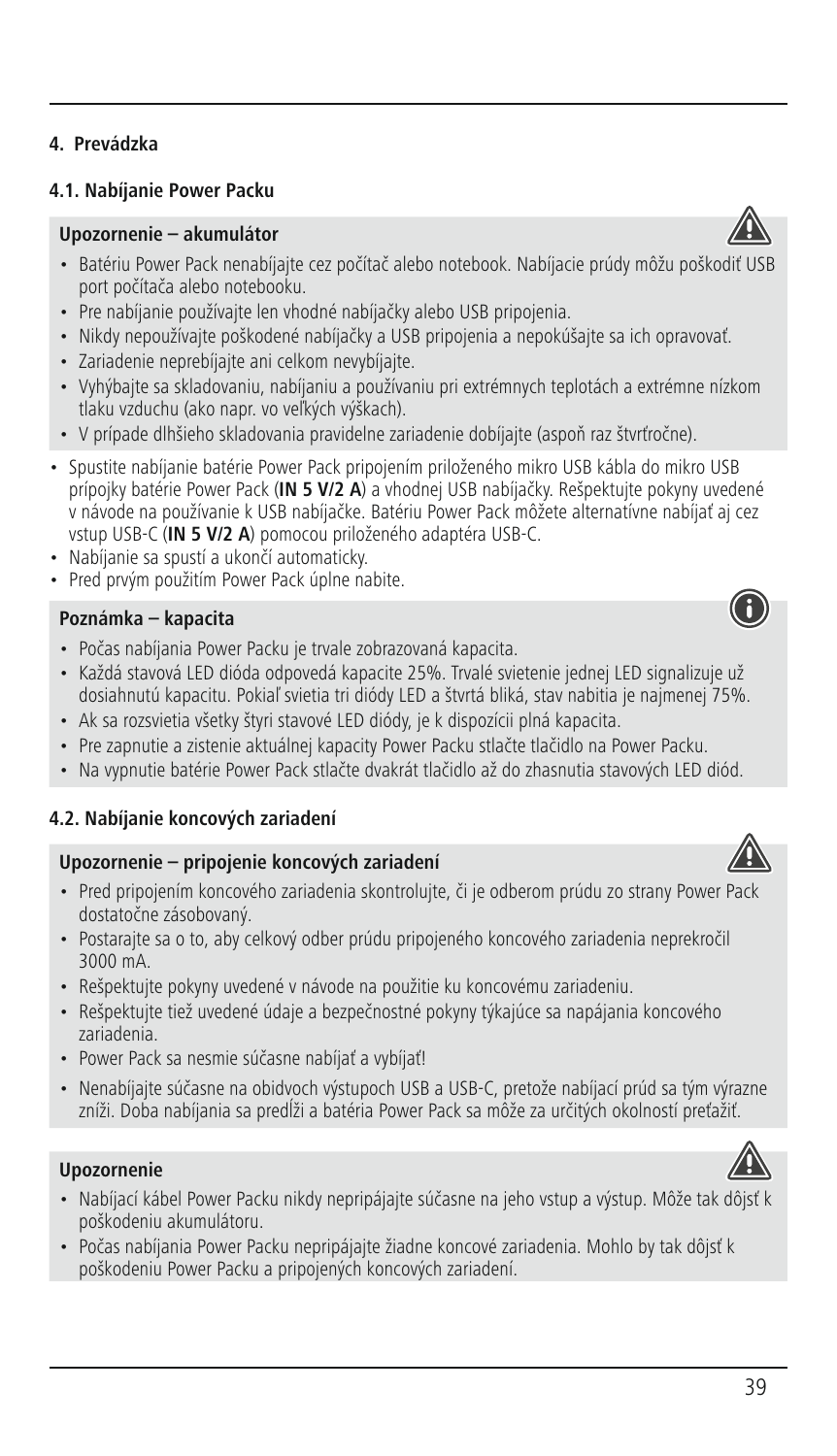- Spojte priložený mikro USB nabíjací kábel s USB prípojkou batérie Power Pack (**OUT 5 V/3 A**) a prípojkou mikro USB alebo prípojkou USB-C vášho koncového zariadenia (mobil, smartfón atď.) pri použití priloženého adaptéra USB-C.
- Môže sa stať, že priložený micro USB kábel nie je vhodný pre USB konektor koncového zariadenia. V takom prípade použite USB kábel, ktorý bol priložený ku koncovému zariadeniu.
- Pri používaní výstupu USB-C (**OUT 5 V/3 A**) na nabíjanie spojte vhodný nabíjací kábel USB-C s výstupom USB-C batérie Power Pack a prípojkou vášho koncového zariadenia.
- Proces nabíjania sa spustí automaticky. Počas nabíjania zobrazujú stavové LED diódy aktuálnu kapacitu Power Packu.
- Aktuálny stav batérie koncového zariadenia sa zobrazuje na koncovom zariadení.
- Ukončite proces nabíjania a vypnite Power Pack dvojnásobným stlačením tlačidla Power Packu. Stavové LED diódy zhasnú.
- V prípade, že nebude pripojené žiadne koncové zariadenie, Power Pack sa automaticky vypne.

#### **Poznámka - optimalizované nabíjanie**



Optimálne nabíjanie znamená, že Power Pack rozpozná pripojené zariadenie, napája ho optimálnym prúdom a znižuje tak dobu nabíjania na minimum. Dbajte na to, aby príslušná dodávka prúdu batérie Power Pack bola maximálne 3000 mA.

# **5. Údržba a starostlivosť**

Na čistenie tohto výrobku používajte len navlhčenú utierku, ktorá nepúšťa vlákna a nepoužívajte žiadne agresívne čistiace prostriedky.

#### **6. Vylúčenie záruky**

Firma Hama GmbH & Co KG neručí/nezodpovedá za škody vyplývajúce z neodbornej inštalácie, montáže alebo neodborného používania výrobku alebo z nerešpektovania návodu na používanie a/ alebo bezpečnostných pokynov.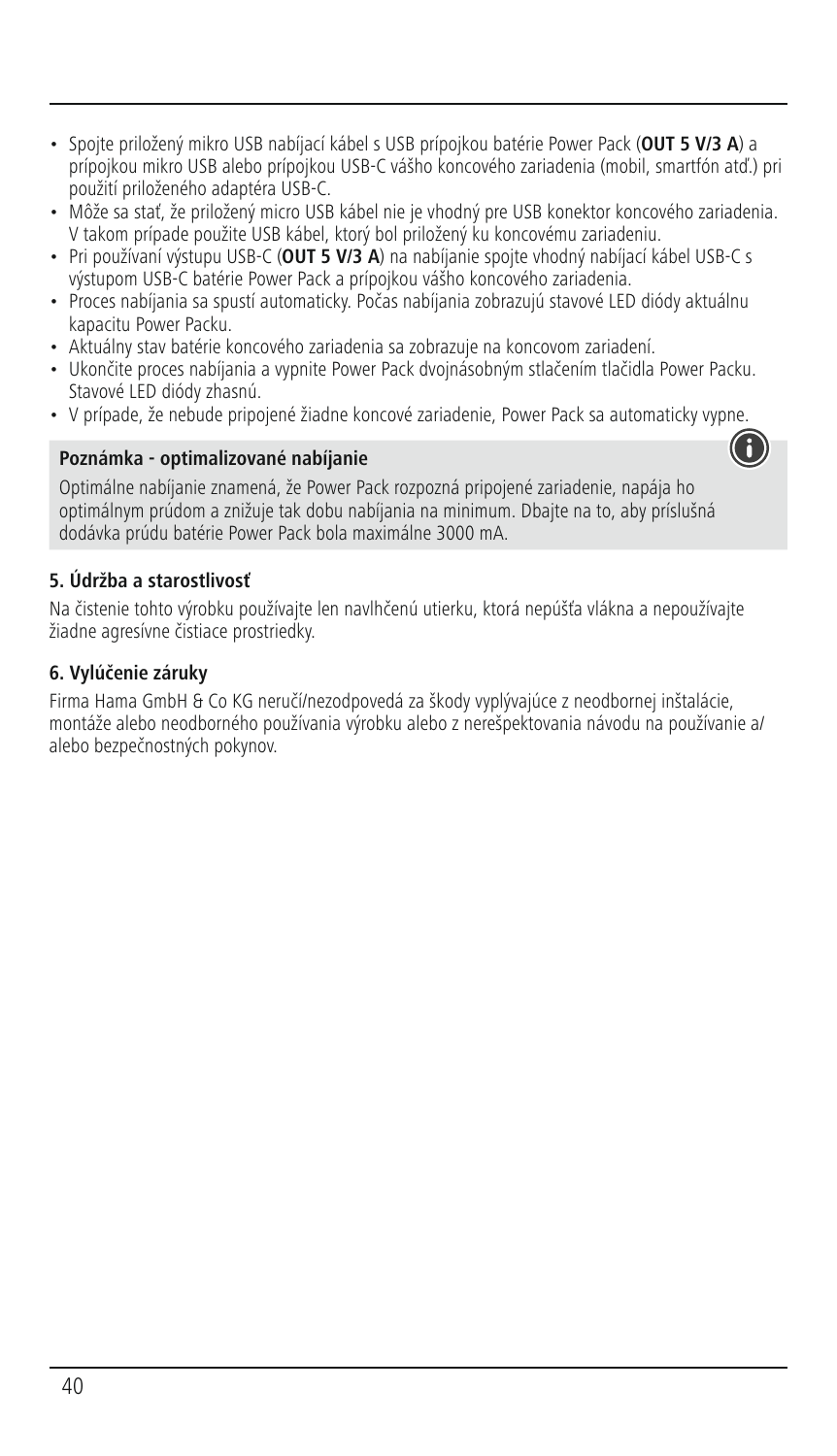# **7. Technické údaje**

| Vstup USB-C      | $5V = 2A$                    |
|------------------|------------------------------|
| Vstup Mikro USB  | $5V = 2A$                    |
| Výstup USB-A 1   | $5V = 3A$                    |
| Výstup USB-A 2   | $5V = 3A$                    |
| Výstup USB-C     | $5V = 3A$                    |
| Výstup celkovo   | $5V = 3A$ (max.)             |
| Typ batérie      | 3,7 V / Li-Po (High Density) |
| Min. kapacita    | 19920 mAh / 73,7 Wh          |
| Typická kapacita | 20000 mAh / 74 Wh            |

# **8. Pokyny pre likvidáciu**

# **Ochrana životného prostredia:**



Európska smernica 2012/19/EU a 2006/66/EU stanovuje: Elektrické a elektronické<br>zariadenia, rovnako ako batérie sa nesmú vyhadzovať do domáceho odpadu. Spotrebiteľ<br>je zo zákona povinný zlikvidovať elektrické a elektronické na miesta k tomu určené. Symbolizuje to obrázok v návode na použitie, alebo na balení výrobku. Opätovným zužitkovaním alebo inou formou recyklácie starých zariadení/batérií

prispievate k ochrane životného prostredia.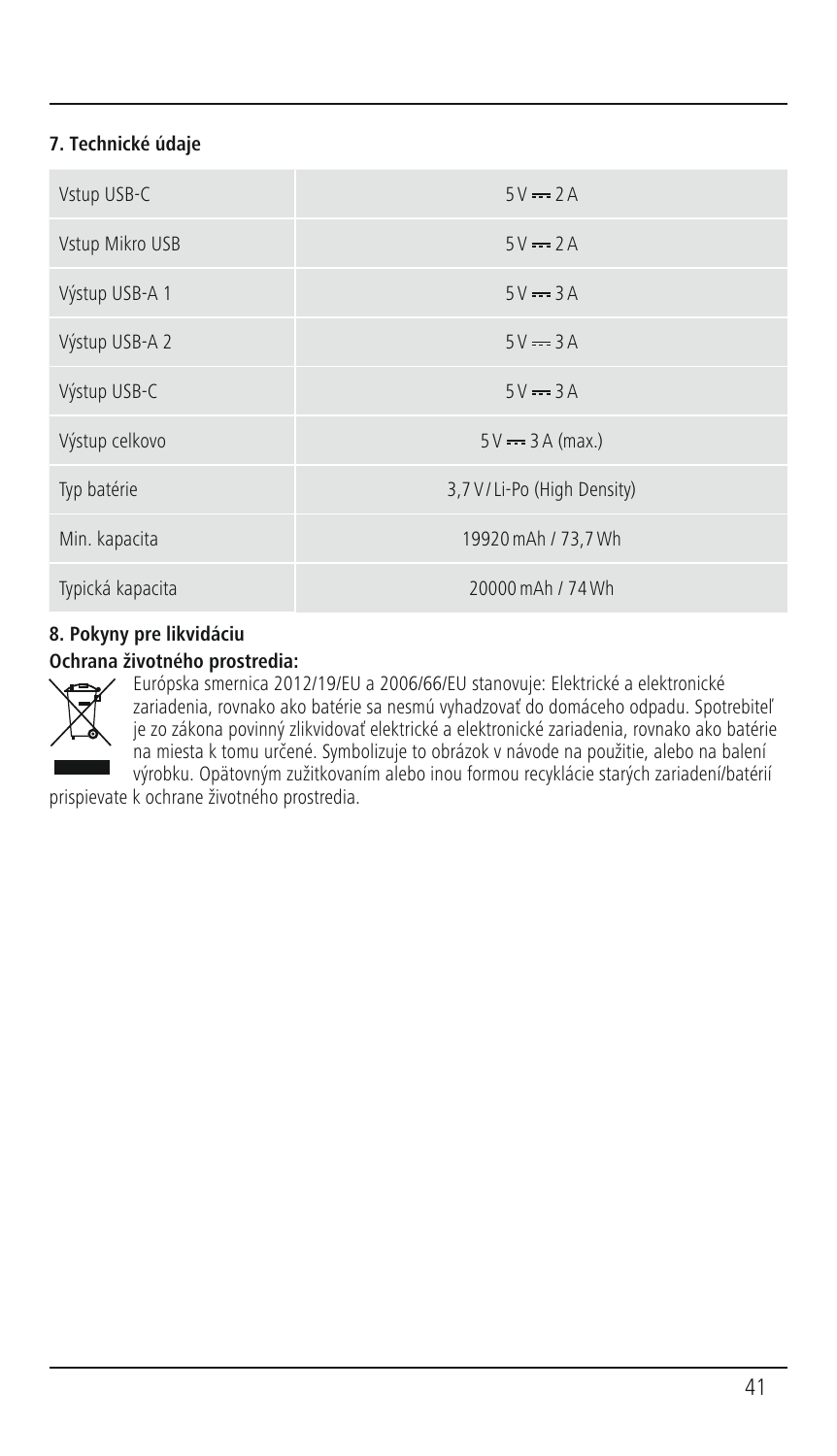Agradecemos que se tenha decidido por este produto Hama!

Antes de utilizar o produto, leia completamente estas indicações e informações. Guarde, depois, estas informações num local seguro para consultas futuras. Se transmitir o produto para um novo proprietário, entregue também as instruções de utilização.

# **1. Descrição dos símbolos de aviso e das notas**

#### **Aviso**



#### **Nota**

É utilizado para identificar informações adicionais ou notas importantes.

#### **Células de polímero de lítio de alta densidade**

Este produto contém células de polímero de lítio de alta densidade. As células de alta densidade foram especialmente desenvolvidas para a produção de smartphones, de forma a poderem cumprir os elevados requisitos a nível de capacidade e potência em pouco espaço. A nova geração de células de polímero de lítio possibilitam um formato leve e compacto com uma alta capacidade equiparável.

#### **2. Conteúdo da embalagem**

- Power Pack "Supreme 20HD", 20000mAh
- Cabo micro USB
- Adaptador micro USB USB C
- Este Manual de Instruções

# **3. Indicações de segurança**

- O produto foi criado para utilização privada, não comercial.
- Utilize o produto apenas para a finalidade prevista.
- Proteja o produto da sujidade, humidade e sobrecarga e utilize-o apenas em locais secos.
- Não utilize o produto perto de aquecedores, outras fontes de calor ou directamente exposto à luz solar.
- Mantenha este produto, assim como qualquer outro produto elétrico, longe do alcance das crianças!
- Não deixe cair o produto, nem o submeta a choques.
- Não opere o produto em circunstâncias além dos limites de energia indicados nas especificações.
- Não abra o aparelho nem continue a usá-lo se o mesmo estiver danificado.
- Desfaça-se do material de embalagem de acordo com os regulamentos locais aplicáveis.
- Como a bateria é integrada e não pode ser removida, é necessário desfazer-se do produto por inteiro. Faça isso de acordo com os regulamentos locais aplicáveis.
- Não modifique o produto. Ao fazê-lo está a abdicar dos seus direitos de garantia.
- Não utilize o produto em áreas nas quais não são permitidos aparelhos electrónicos.
- Não tente fazer a manutenção ou reparar o aparelho. Qualquer trabalho de manutenção deve ser executado por técnicos especializados.
- Não queime a bateria nem o produto.
- Não altere nem deforme/aqueça/desmonte pilhas/baterias.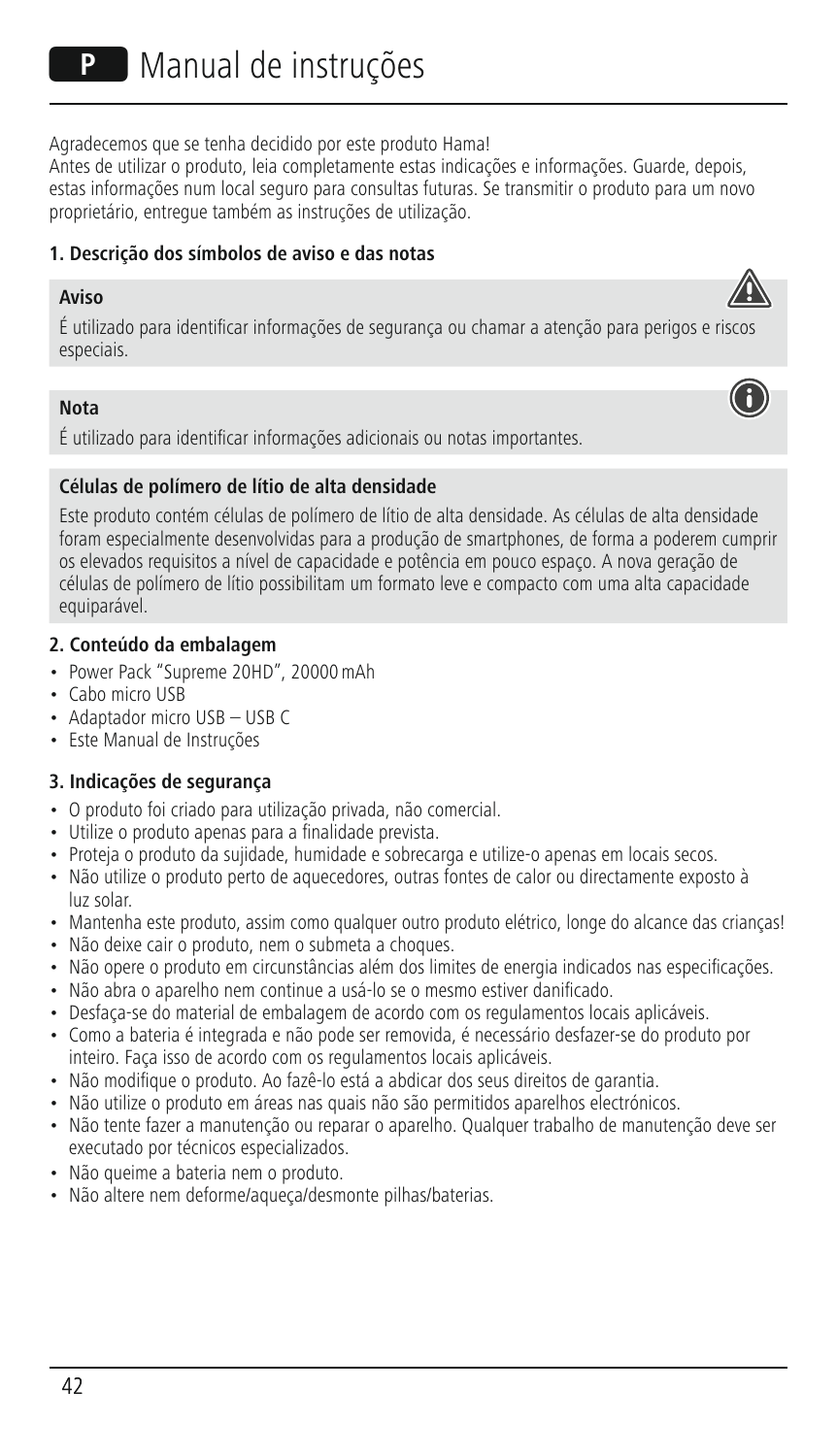## **4. Operação**

#### **4.1. Carregar o Power Pack**

# **Aviso – Bateria**

- Não carregue o Power Pack através do seu PC ou computador portátil. As correntes de carregamento podem danificar a porta USB do PC ou do computador portátil.
- Use apenas dispositivos de carregamento ou carregadores USB adequados.
- Como regra, não carregue dispositivos ou entradas USB danificadas e não tente repará-las por sua conta.
- Não sobrecarregue o produto nem deixe a bateria descarregar totalmente.
- Evite o armazenamento, carregamento e utilização com temperaturas extremas e pressão atmosférica extremamente baixa (como, por exemplo, a grande altitude).
- Quando armazenadas durante longos períodos de tempo, as baterias devem ser carregadas regularmente (pelo menos a cada três meses).
- Inicie o processo de carregamento do Power Pack ligando o cabo micro USB fornecido à entrada micro USB do Power Pack (IN 5V/2A) e a um carregador USB adequado. Por favor consulte as instruções do carregador USB que decidir usar. Como alternativa, o Power Pack também pode ser carregado através da entrada USB C (**IN 5V/2A**) com a ajuda do adaptador USB C fornecido em conjunto.
- O carregamento é iniciado e concluído automaticamente.
- Carregue o Power Pack totalmente antes de o usar pela primeira vez.

#### **Nota – Capacidade**

- A capacidade é sempre apresentada durante o carregamento do Power Pack.
- Cada estágio dos LED corresponde a 25% da capacidade. Quando um LED se encontra permanentemente iluminado, isto indica que esse nível de capacidade foi alcançado. Se três LED estiverem iluminados e o quarto estiver a piscar, isto indica que o Power Pack se encontra a 75% da sua capacidade.
- Se todos os quatro estágios dos LED estiverem iluminados, o aparelho estará na sua capacidade total.
- Pressione o botão do Power Pack para o ligar e verificar a sua capacidade atual.
- Pressione o botão duas vezes até que os LED de estado se apaguem para desligar o Power Pack.

# **4.2. Carregar dispositivos terminais**

#### **Aviso – Ligar dispositivos terminais**

- Antes de ligar um dispositivo terminal, verifique se a potência do carregador pode fornecer energia suficiente ao aparelho.
- Certifique-se de que o consumo total de energia do dispositivo terminal não excede os 3000 mA.
- Por favor consulte o manual de instruções do seu dispositivo terminal.
- É essencial que analise estas especificações e as instruções de segurança das fontes de alimentação dos seus dispositivos.
- O Power Pack não pode estar carregado e descarregado simultaneamente!
- Não efetue carregamentos em simultâneo nas saídas USB e USB-C, uma vez que assim a corrente de carga é fortemente reduzida. O tempo de carregamento aumenta assim consideravelmente e o Power Pack pode, em determinadas circunstâncias, ficar sobrecarregado.





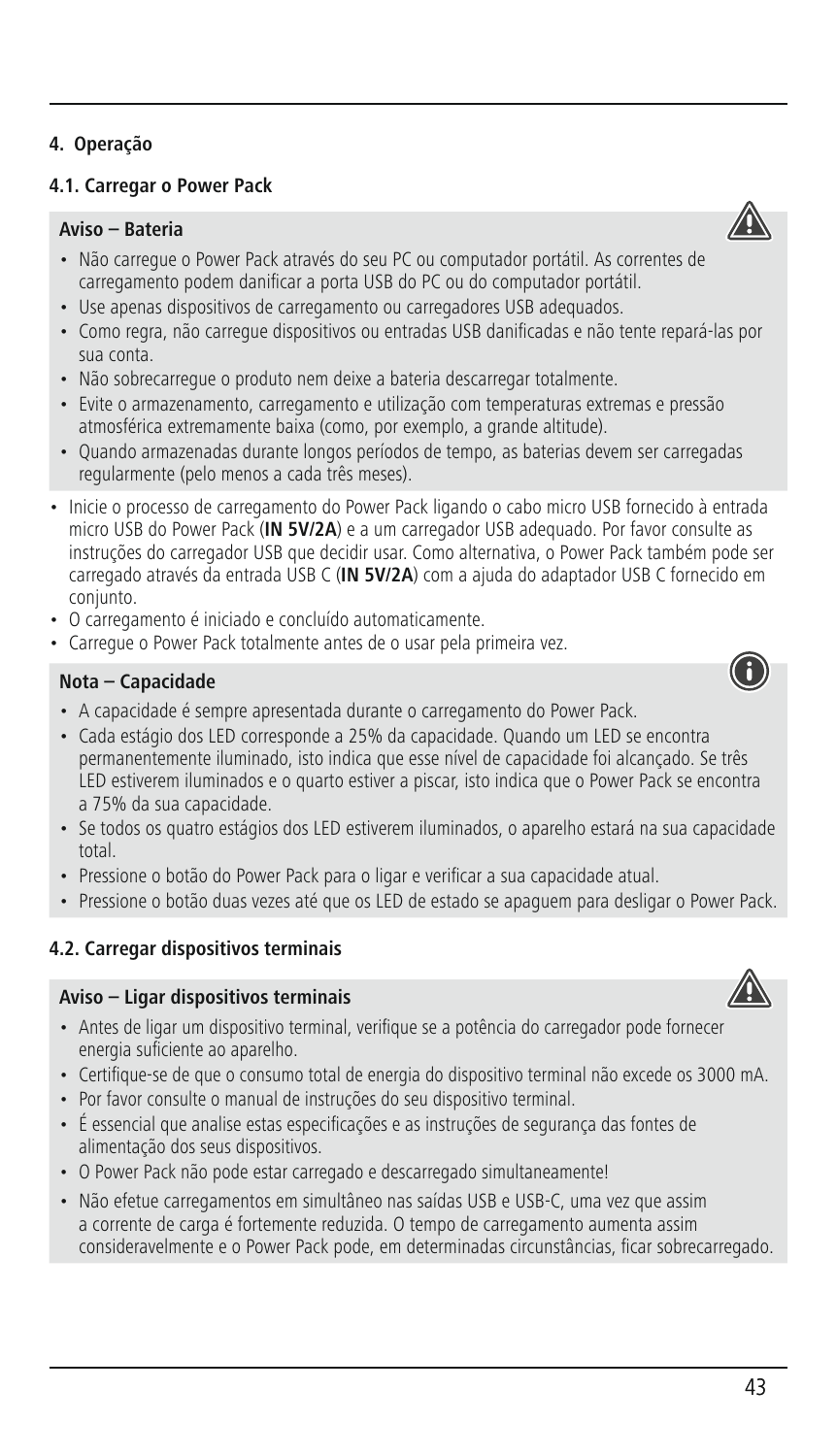**Aviso**

- Nunca ligue o cabo de carregamento do Power Pack à entrada e saída do Power Pack simultaneamente. Isto pode danificar a bateria.
- Não ligue nenhum dispositivo terminal enquanto o Power Pack estiver a carregar. Isto pode danificar o Power Pack e qualquer dispositivo ligado.
- Ligue o cabo de carregamento micro USB fornecido à saída USB do Power Pack (**OUT 5A/3A**)eà entrada micro USB ou, utilizando o adaptador USB C fornecido em conjunto, à entrada USB C do seu dispositivo (telemóvel, smartphone, etc.).
- · O cabo de ligação/energia Micro-USB incluído pode não ser adequado para a entrada USB do seu dispositivo terminal. Se for o caso, use o cabo USB que foi incluído com o seu dispositivo terminal.
- Se utilizar uma saída USB C (**OUT 5V/3A**) paraoprocesso de carregamento, ligue um cabo de carregamento USB C adequado à saída USB C do Power Pack eàconexão do seu dispositivo.
- O processo de carregamento inicia-se automaticamente. Os LED de estágio irão apresentar a capacidade restante quando o Power Pack estiver a carregar.
- O estado atual de bateria do seu dispositivo terminal irá ser apresentado neste aparelho.
- Termine o processo de carregamento e desligue o Power Pack, pressionando duas vezes o botão do Power Pack. Os indicadores LED deverão desligar-se.
- O Power Pack desligar-se-á automaticamente se não estiver ligado a um dispositivo terminal.

#### **Nota – Carregamento otimizado**

Carregamento otimizado significa que o Power Pack reconhece o dispositivo terminal ligado e que lhe fornece energia suficiente para minimizar o tempo de carregamento. Por favor note que a potência máxima do Power Pack é de 3000 mA.

#### **5. Manutenção e conservação**

Limpe o produto apenas com um pano sem fiapos ligeiramente humedecido e não utilize produtos de limpeza agressivos.

#### **6. Exclusão de garantia**

A Hama GmbH & Co KG não assume qualquer responsabilidade ou garantia por danos provocados pela instalação, montagem ou manuseamento incorrectos do produto e não observação do das instruções de utilização e/ou das informações de segurança.



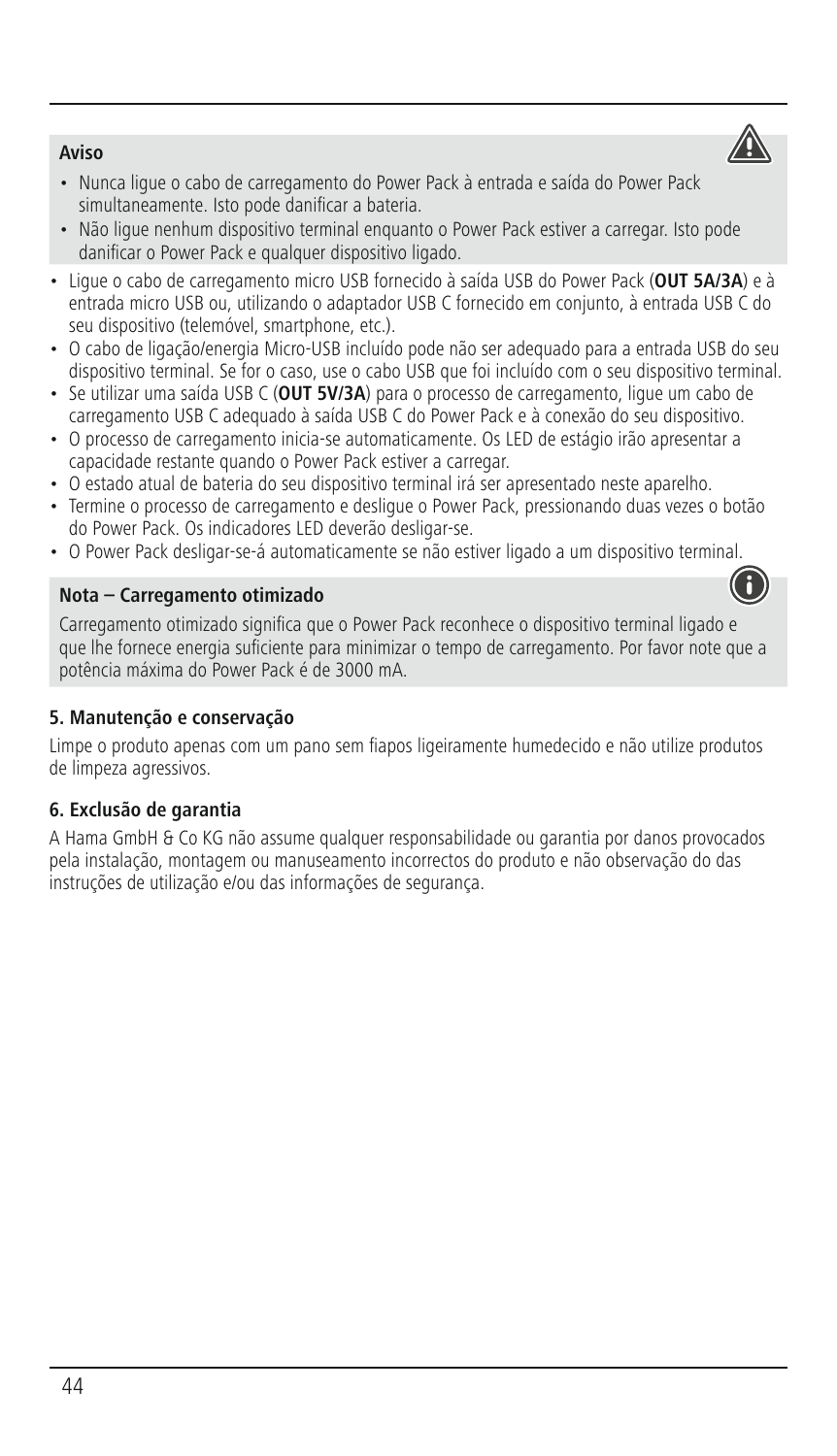# **7. Especificações técnicas**

| Fntrada USB-C     | $5V = 2A$                      |
|-------------------|--------------------------------|
| Entrada micro USB | $5V = 2A$                      |
| Saída USB-A 1     | $5V = 3A$                      |
| Saída USB-A 2     | $5V = 3A$                      |
| Saída USB-C       | $5V = 3A$                      |
| Saída total       | $5V \rightarrow 3A$ (max.)     |
| Tipo de bateria   | 3,7 V / Li-Po (alta densidade) |
| Capacidade mínima | 19920 mAh / 73,7 Wh            |
| Capacidade tipica | 20000 mAh / 74 Wh              |

# **8. Indicações de eliminação**

#### **Nota em Protecção Ambiental:**



Após a implementação da directiva comunitária 2012/19/EU e 2006/66/EU no sistema legal nacional, o seguinte aplica-se: Os aparelhos eléctricos e electrónicos, bem como baterias, não podem ser eliminados juntamente com o lixo doméstico. Consumidores estão obrigados por lei a colocar os aparelhos eléctricos e electrónicos, bem como baterias, sem uso em locais públicos específicos para este efeito ou no ponto de venda.

Os detalhes para este processo são definidos por lei pelos respectivos países. Este símbolo no produto, o manual de instruções ou a embalagem indicam que o produto está sujeito a estes regulamentos. Reciclando, reutilizando os materiais dos seus velhos aparelhos/baterias, esta a fazer uma enorme contribuição para a protecção do ambiente.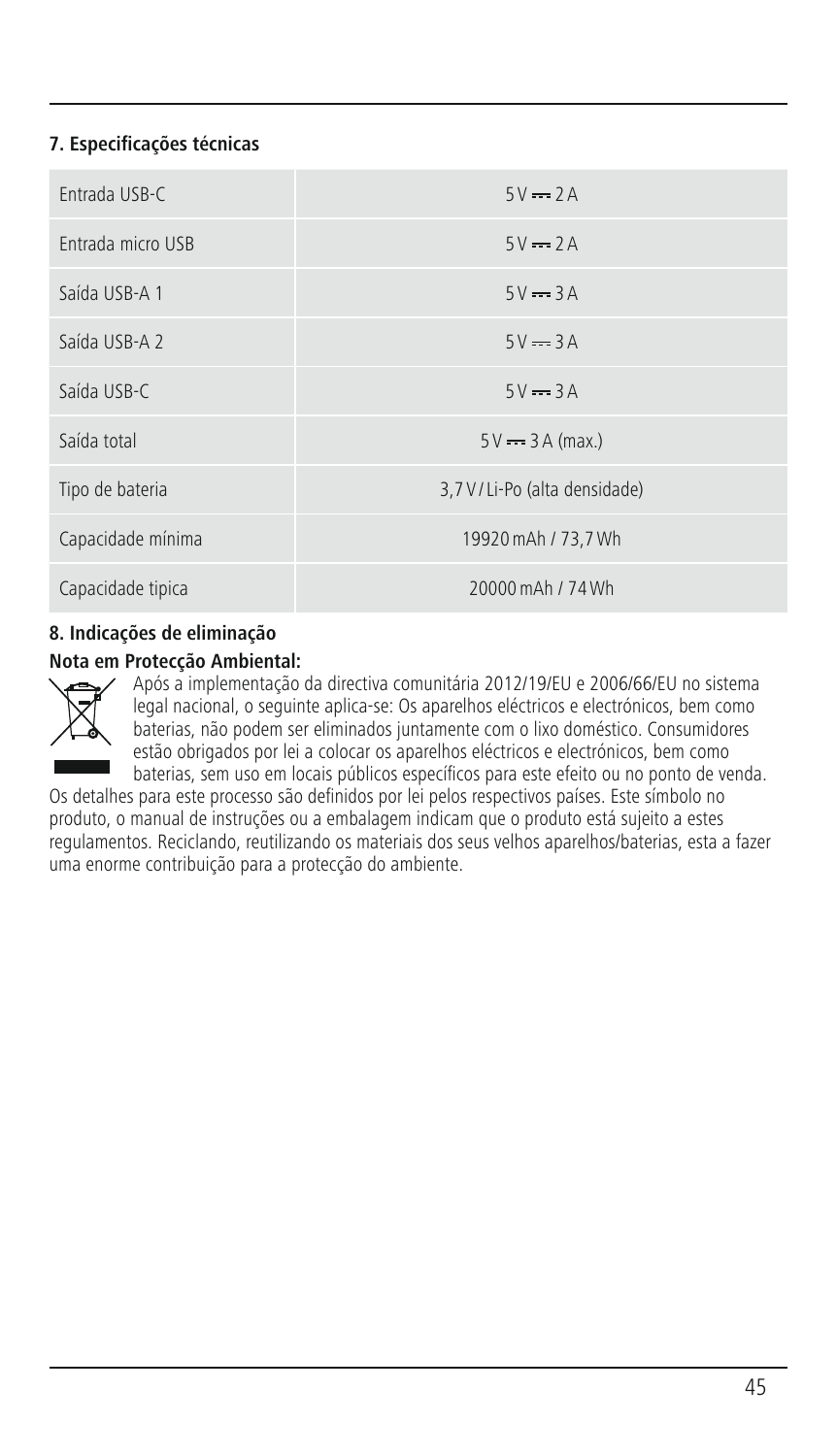RO Manual de utilizare

Vă multumim că ati optat pentru un produs Hama.

Pentru început vă rugăm să vă lăsați puțin timp și să citiți complet următoarele instrucțiuni și indicații. Vă rugăm să păstrați manualul de utilizare la loc sigur pentru o consultare ulterioară în caz de nevoie. În caz de înstrăinare a aparatului vă rugăm să predați și acest manual noului proprietar.

# **1. Explicarea simbolurilor de avertizare și indicații**

# **Avertizare**

Se folosește la marcarea instrucțiunilor de siguranță sau la concentrarea atenției în caz de pericol și riscuri mari.

# **Instrucțiune**

Se folosește pentru marcarea informațiilor și instrucțiunilor importante.

# **Celule Li-Polimer cu densitate ridicată**

Acest produs conține celule Li-Polimer cu densitate ridicată. Celulele cu densitate ridicată au fost produse în mod special pentru producția de Smartphone și în mod deosebit pentru a putea răspunde solicitărilor foarte mari ale capacității și puterii la un necesar de spațiu redus. Noua generație de celule Li-Polimer fac posibilă o formă constructivă ușoară și compactă în raport cu capacitatea ridicată.

# **2. Conţinutul pachetului**

- Power Pack "Supreme 20HD", 20000mAh
- Cablu micro USB
- Micro USB Adaptor USB-C
- acest manual de utilizare

# **3. Instrucțiuni de siguranță**

- Produsul este conceput numai pentru utilizare privată și nu profesională.
- Folositi produsul numai în scopul pentru care a fost conceput.
- Protejati produsul de impurități, umiditate, supraîncălzire și utilizați-l numai în mediu uscat.
- Evitați folosirea produsului în imediata apropiere a sistemului de încălzire, a altor surse de căldură sau în radiația solară directă.
- Acest aparat, ca de altfel toată aparatura electronică, nu are ce căuta în mâinile copiilor!
- Nu lăsați produsul să cadă și nu îl supuneți trepidațiilor puternice.
- Nu exploatati produsul în afara limitelor de putere indicate în datele tehnice.
- Nu deschideți produsul și nu-l utilizați în continuare în caz de deterioare.
- Reciclarea materialului pachetului se execută comform normelor locale de salubrizare în vigoare.
- Acumulatorul este montat fix și nu poate fi demontat, salubrizați produsul ca un întreg conform prevederilor legale.
- Nu executaţi modificări la aparat. În acest fel pierdeţi orice drept la garanţie.
- Nu folositi produsul în zone unde nu sunt admise aparate electronice.
- Nu încercați să reparați sau să depanați aparațul. Operațiile de reparații se execută numai de personal de specialitate.
- Produsul sau acumulatorul nu se aruncă în foc.
- Nu modificați, deformați, încălziți sau dezmembra bateriile/acumulatoarele.



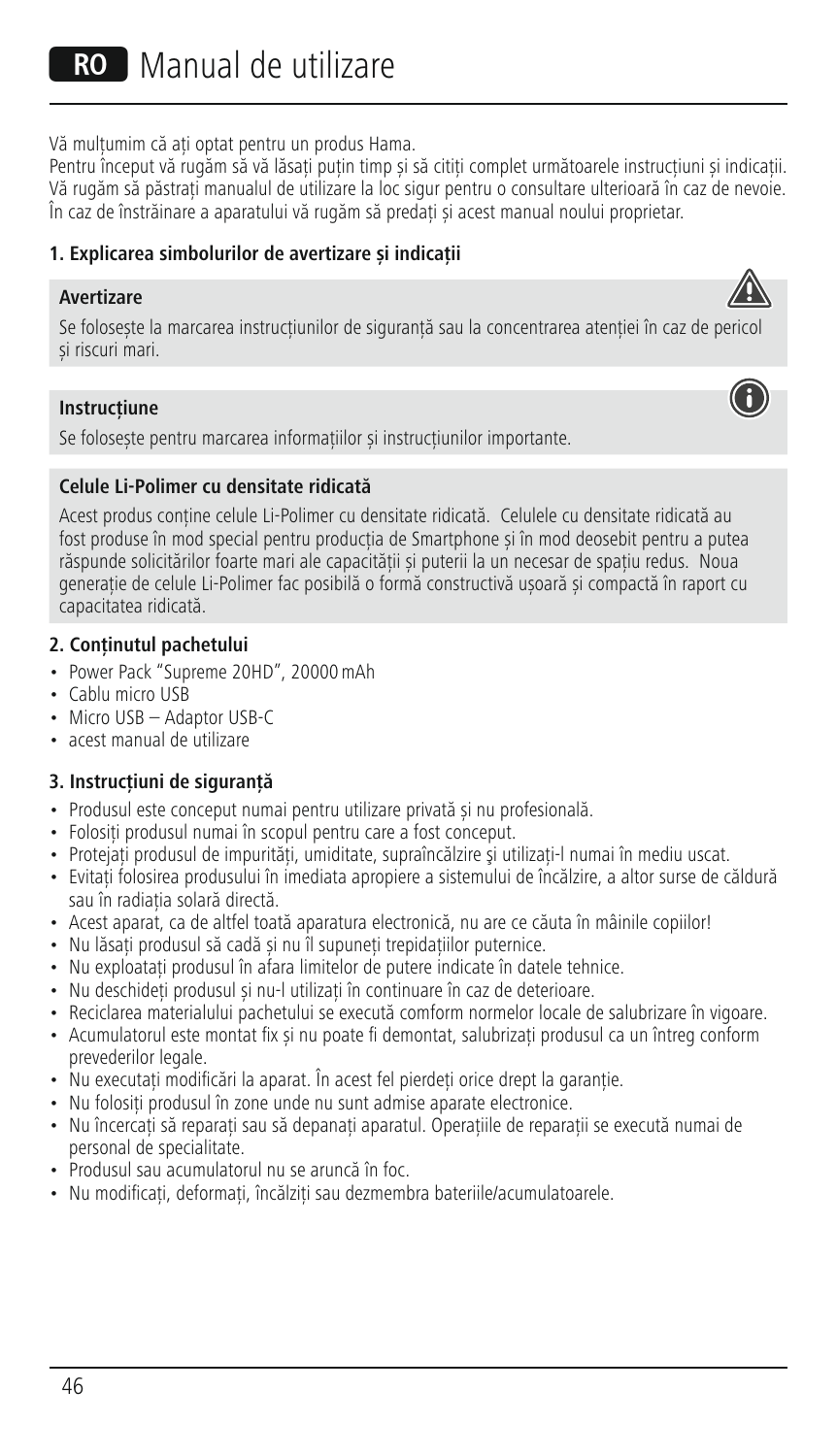# **4.1. Încărcare Power Pack**

# **Avertizare–Acumulator**

- Nu încărcați Power Pack prin folosirea unui PC sau notebook. Curentul de încărcare poate deteriora portul USB al PC-ului sau notebook-ului.
- Pentru încărcare folosiți numai încărcătoare adecvate sau porturi USB.
- Nu folositi încărcătoare sau porturi USB defecte și nu încercați să le reparați.
- Nu supraîncărcați sau descărcați complet produsul.
- Evitați depozitarea, încărcarea și folosirea la temperaturi extreme și presiune foarte scăzută a aerului (de ex. la înălțimi mari).
- Laodepozitare mai îndelungată, efectuați reîncarcarea la intervale regulate (cel puțin trimestrial).
- Porniți încărcarea prin conectarea cablului micro USB livrat între racordul micro USB al Power Pack (**IN 5V/2A**) și un aparat de încărcare USB adecvat. În acest caz vă rugăm să respectați instrucțiunile de folosire ale încărcătorului USB utilizat. Alternativ, Power Pack se poate încărca prin intrarea USB-C (IN 5V/2A) cu ajutorul adaptorului USB-C livrat.
- Încărcarea pornește și se opreşte automat.
- Înaintea primei utilizări se execută încărcarea completă.

#### **Indicație - Capacitate**

- În timpul încărcării capacitatea se afişează permanent.
- Fiecare LED de statut corespunde cu 25 % din capacitate. Luminarea continuă a unui LED semnalizează atingerea capacităţii respective. Dacă trei LED-uri luminează continuu și al patrulea intermitent, Power Pack este cel putin 75 % încărcat.
- Dacă toate cele patru LED-uri luminează continuu este disponibilă întreaga capacitate.
- Pentru aflarea actualei capacităţi și conectarea acesteia apăsaţi tasta.
- Deconectați Power Pack prin apăsarea de două ori a tastei până când LED-urile de statut se sting.

# **4.2. Încărcarea aparatelor finale**

#### **Avertizare–Conectarea aparatelor finale**

- Înainte de conectarea unui aparat final verificați dacă acesta poate fi suficient alimentat cu curentul de ieşire.
- Asigurați-vă ca întregul consum de curent al aparatului final conectat să nu depășească 3000 mA.
- Vă rugăm să respectați indicațiile din manualul de utilizare al aparatului final.
- Vă rugăm să respectaţi întocmai specificaţiile tehnice şi indicaţiile de siguranţă din manuale în privinţa alimentării cu curent ale aparatelor finale.
- Este interzisă încărcarea și descărcarea în același timp a Power Pack-ului!
- Nu încărcați simultan la ieșirile USB și USB-C, prin aceasta se reduce masiv curentul de încărcare. Durata de încărcare se mărește mult și Power Pack poate fi în anumite cazuri suprasolicitat.



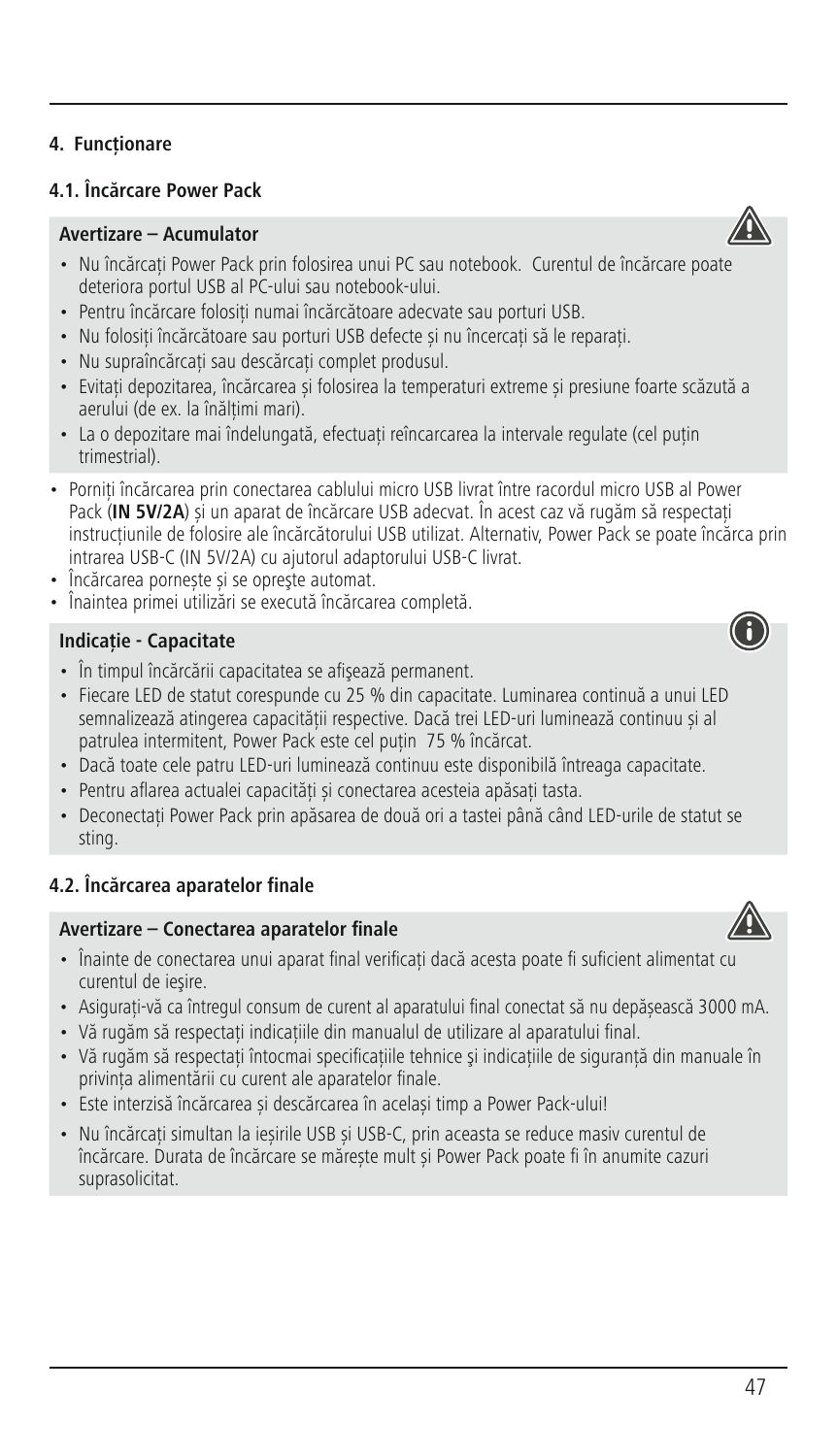# **Avertizare**



- Nu conectați cablul de încărcare simultan la intrarea și ieșirea aparatului. Prin această acțiune acumulatorul se se poate defecta.
- Nu conectați la Power Pack aparate finale în timpul încărcării acestuia. Prin această acțiune se pot defecta atât aparatele finale conectate cât și Power Pack.
- Conectați cablul de încărcare micro USB livrat cu racordul USB al Power Pack (**OUT 5 V/3 A**) și cu racordul micro USB sau prin folosirea adaptorului USB-C livrat cu racordul USB-C al aparatului final (telefon mobil, Smartphone, etc.).
- În anumite condiții cablul USB de încărcare / conexiune livrat nu se potrivește la conectorul USB al aparatului final. În acest caz folositi cablul USB al aparatului final.
- La folosirea ieșirii USB-C (**OUT 5V/3A**) pentru încărcare, conectați un cablu de încărcare adecvat USB-C între ieșirea USB-C a Power Pack și racordul aparatului final.
- Încărcarea pornește automat. În timpul încărcării LED-urile de statut afişează capacitatea disponibilă la momentul respectiv.
- Starea de încărcareaacumulatorului aparatului final se afișează pe acesta.
- Încărcarea poate fi întreruptă și Power Pack deconectat prin apăsarea de două ori a tastei. LEDurile de statut se sting.
- În cazul în care nu se conectează nici un aparat final acumulatorul se deconectează automat.

#### **Indicație – Încărcare optimizată**



Încărcare optimizată înseamnă recunoașterea aparatului final conectat, alimentarea cu intensitatea optimă și astfel reducerea timpului de încărcare la minimum. Asigurați-vă ca fiecare livrare de curent a Power Pack să fie de maxim 3000mA.

# **5. Întreţinere şi revizie**

Curățați acest produs numai cu o cârpă fără scame, puțin umedă și nu folosiți detergenți agresivi.

# **6. Excludere de garanție**

Hama GmbH & Co KG nu îşi asumă nici o răspundere sau garanție pentru pagube cauzate de montarea, instalarea sau folosirea necorespunzătoare a produsului sau nerespectarea instrucțiunilor de folosire sau/și a instrucțiunilor de siguranță.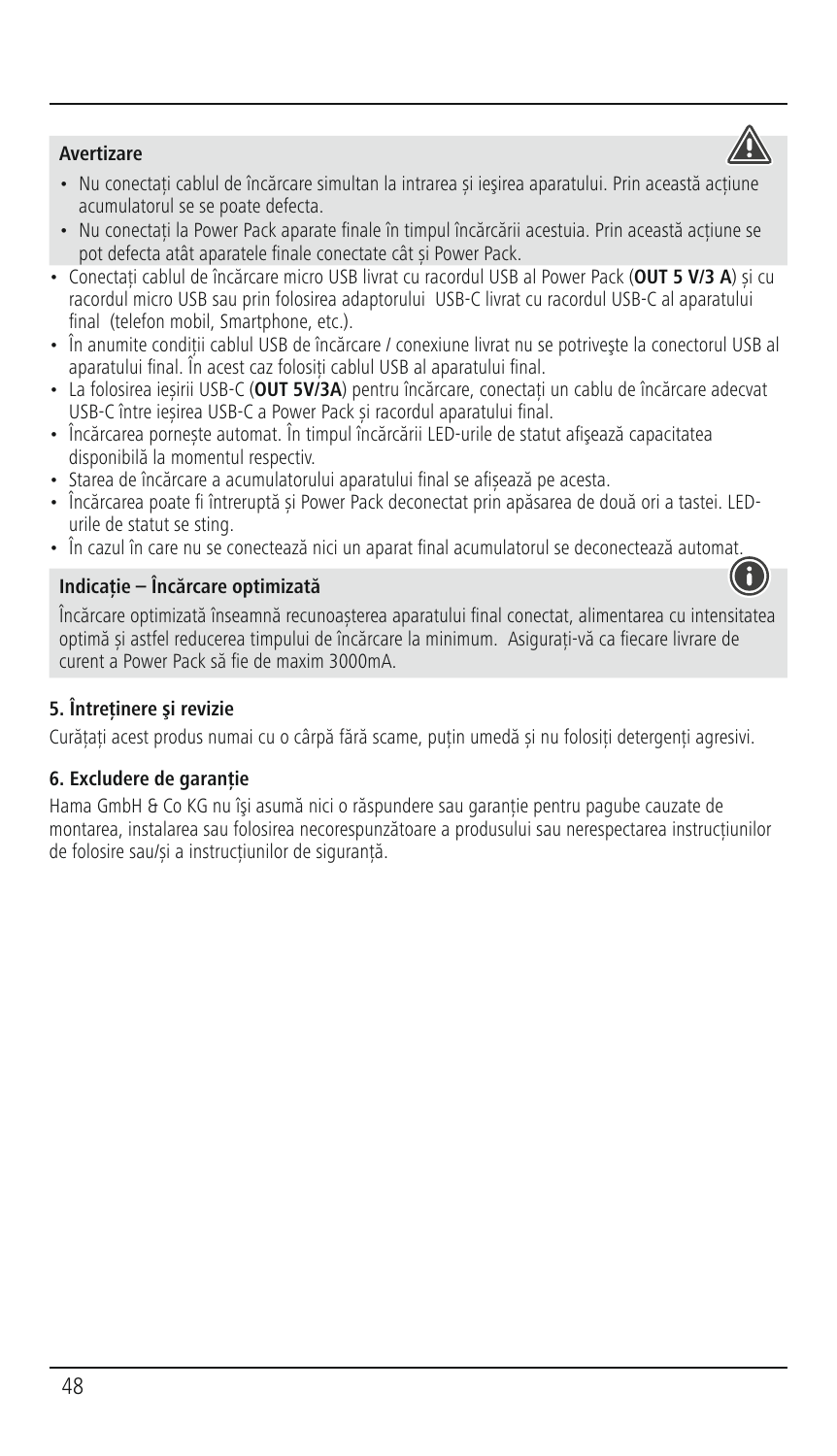# **7. Date tehnice**

| Intrare USB-C     | $5V = 2A$                        |
|-------------------|----------------------------------|
| Intrare micro USB | $5V = 2A$                        |
| lesire USB-A 1    | $5V = 3A$                        |
| lesire USB-A 2    | $5V = 3A$                        |
| lesire USB-C      | $5V = 3A$                        |
| lesire total      | $5V = 3A (max.)$                 |
| Tip baterie       | 3,7 V/Li-Po (Densitate ridicată) |
| Min. capacitate   | 19920 mAh / 73,7 Wh              |
| Tip. capacitate   | 20000 mAh / 74 Wh                |

# **8. Informații pentru reciclare**

# **Instrucţiuni pentru protecţia mediului înconjurător:**



Din momentul aplicării directivelor europene 2012/19/EU şi 2006/66/EU în dreptul național sunt valabile următoarele:

Aparatele electrice şi electronice nu pot fi salubrizate cu gunoiul menajer. Consumatorul este obligat conform legii să predea aparatele electrice și electronice la sfârșitul duratei de utilizare la locurile de colectare publice sau înapoi de unde au fost cumpărate.

Detaliile sunt reglementate de către legislația țării respective. Simbolul de pe produs, în instrucțiunile de utilizare sau pe ambalaj indică aceste reglementări. Prin reciclarea, revalorificarea materialelor sau alte forme de valorificare a aparatelor scoase din uz aduceți o contribuție importantă la protecția mediului nostru înconjurător.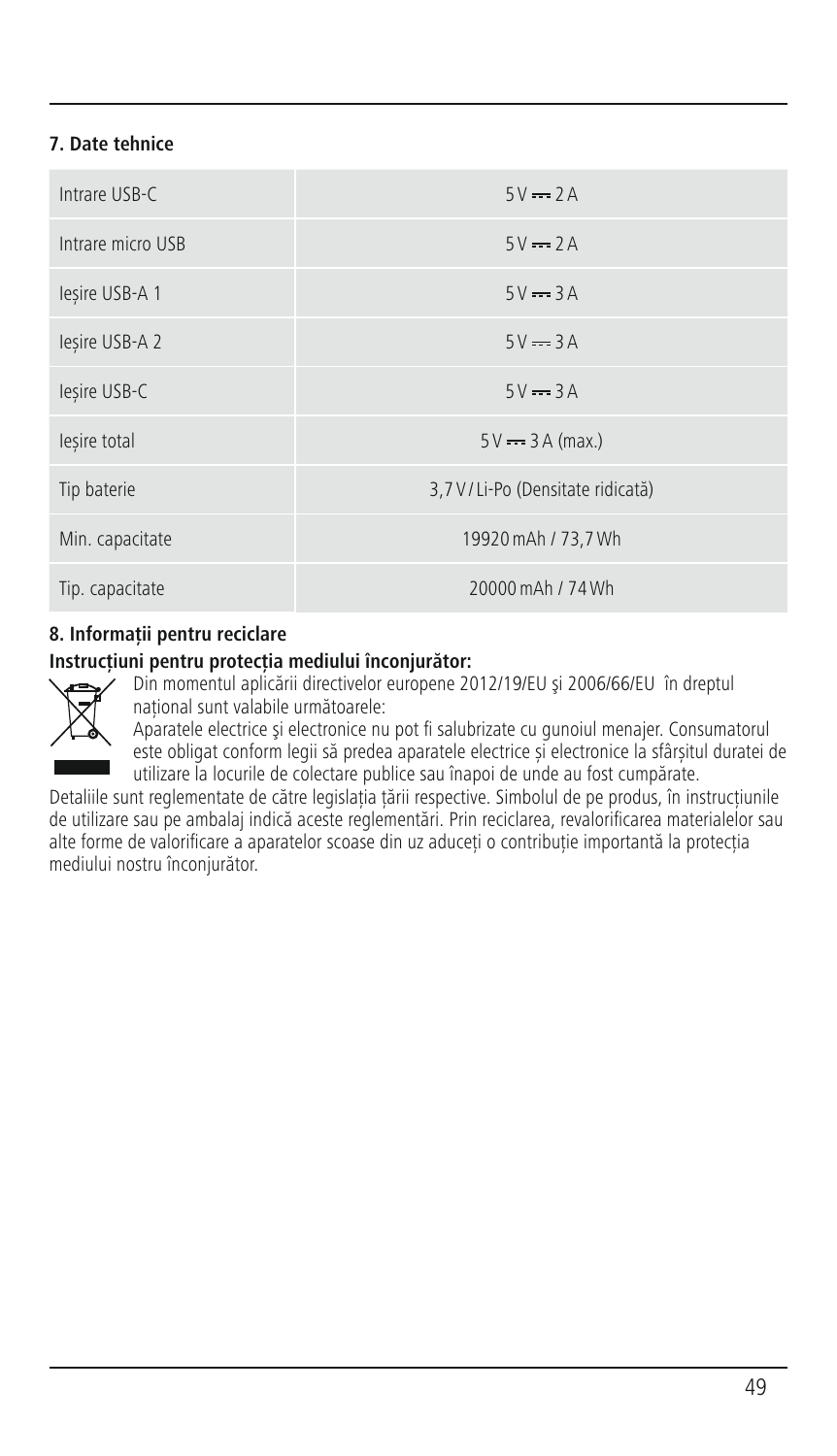Благодарим Ви, че избрахте продукт Hama.

Отделете време и прочетете инструкциите и информацията. Моля, запазете инструкциите на сигурно място за бъдещи справки. Ако продавате устройството, моля, предайте тези инструкции на новия собственик.

#### **1. Обяснение на предупредителните символи и указания**

#### **Вниманив**

Използват се за обозначаване на указания за безопасност или за насочване на вниманието към особени опасности и рискове.

# **Забележка**

Използват се за допълнително обозначаване на информация или важни указания.

#### **Литиево-полимерна батерия с висока плътност**

Този продукт съдържа литиево-полимерна батерия с висока плътност. Батериите с висока плътност се разработват предимно за производството на смартфони, така че да могат едновременно да отговорят на високите изисквания за капацитет и мощност от една страна и ограниченото място от друга. Тази литиево-полимерна батерия от ново поколение предоставя лека и компактна форма със съотносимо висок капацитет.

#### **2. Съдържание на опаковката**

- Power Pack "Supreme 20HD", 20000 mAh
- Micro-USB кабел
- Micro-USB USB-C адаптер
- тази инструкция за употреба

# **3. Забележки за безопасност**

- Продуктът е предвиден за лична, нестопанска битова употреба.
- Използвайте продукта само за предвидената цел.
- Пазете продукта от замърсяване, влага и прегряване и го използвайте само в сухи помещения.
- Не използвайте продукта в непосредствена близост до отоплителни уреди, други източници на топлина или на директна слънчева светлина.
- Подобно на всички електрически продукти този продукт не бива да попада в ръцете на деца!
- Не позволявайте на продукта да пада и не го излагайте на силни вибрации.
- Не използвайте продукта извън неговите граници на мощността, посочени в техническите данни.
- Не отваряй продукта и при повреда не продължавай да го използваш.
- Изхвърлете опаковъчния материал веднага съгласно действащите на място разпоредби за изхвърляне на отпадъци.
- Батерията е неполвижно вградена и не може да се маха, изхвърлете продукта като цяло според законовите разпоредби.
- Не правете промени в уреда. Така ще загубите право на всякакви гаранционни претенции.
- Не използвайте продукта в зони, в които не са разрешени електронни продукти.
- Не се опитвайте сами да обслужвате или ремонтирате продукта. Оставете всякаква техническа поддръжка на компетентните специалисти.
- Не изхвърляйте зарядното и/или продукта в огън.
- Не променяйте и/или не деформирайте/нагрявайте/разглобявайте акумулаторните батерии/ батерии.



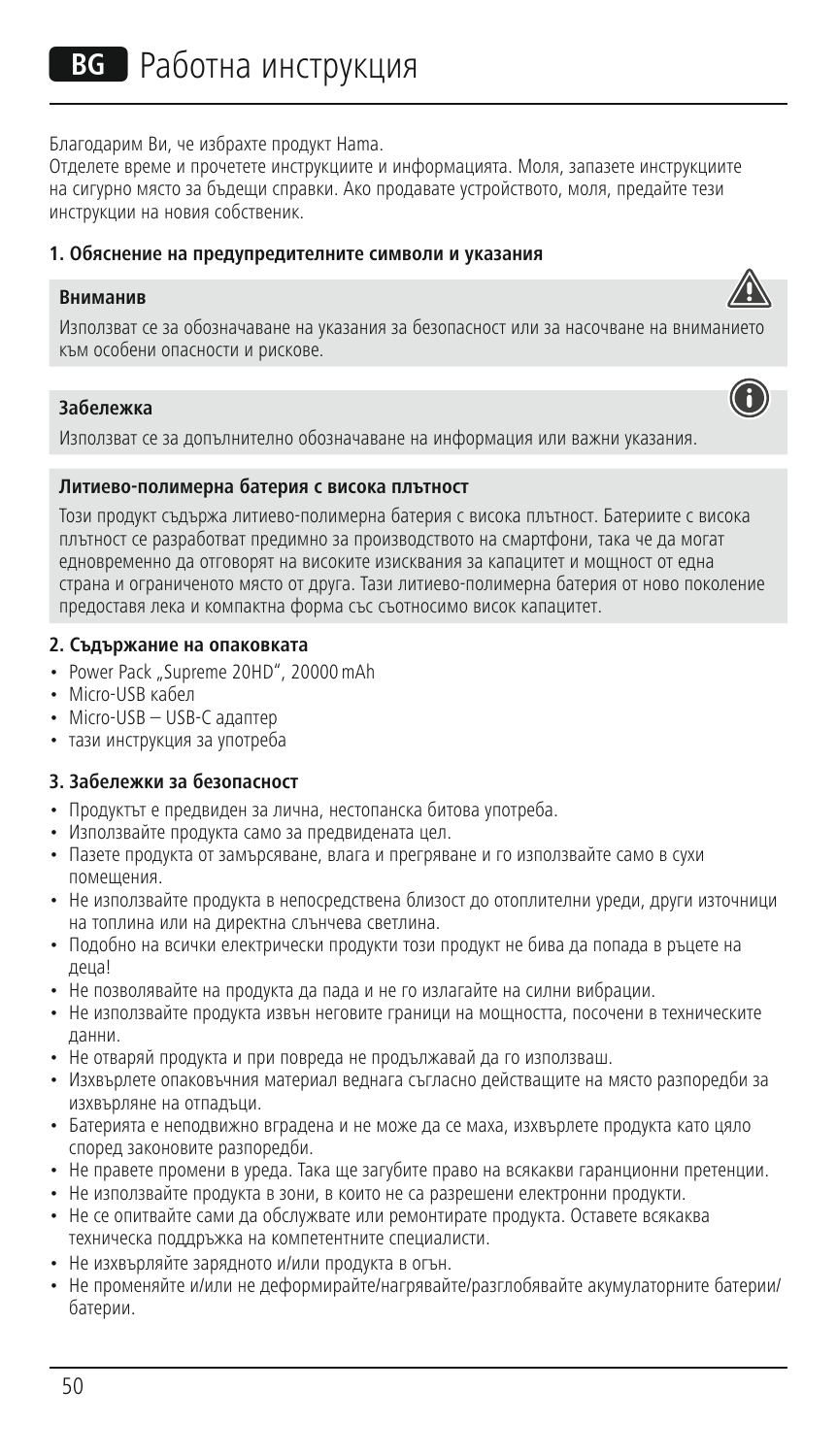**4. Експлоатация**

#### **Вниманив – Акумулаторна батерия**

- Не зареждайте Power Pack през Вашия компютър или лаптоп. Зареждащите токове могат да повредят USB извода на компютъра или на лаптопа.
- Използвайте само подходящи зарядни устройства или USB изводи за зареждане.
- Не използвайте дефектни зарядни устройства или USB изводи и не се опитвайте да ги поправяте.
- Не презареждайте, както и не разреждайте дълбоко продукта.
- Избягвайте съхранение, зареждане и използване при екстремни температури и изключително ниско въздушно налягане (напр. на големи височини).
- При дълготрайно съхранение презареждайте редовно (поне веднъж на три месеца).
- Стартирайте процедурата на зареждане на Power Pack, като свържете приложения Micro-USB кабел към Micro-USB извода на Power Pack (**IN 5V/2AV**) и към подходящо USB зарядно устройство. За целта съблюдавайте ръководството за обслужване на използваното USB зарядно устройство. Като алтернатива, Power Pack може да бъде зареждан и през USB-C вход (**IN 5V/2A**), с помощта на приложения USB-C адаптер.
- Процесът на зареждане започва и се прекратява автоматично.
- Прели първата употреба заредете Power Pack напълно.

### **Забележка – Капацитет**

- По време на зареждане на Power Pack постоянно се показва капацитетът.
- Всеки LED индикатор за състоянието отговаря на 25% от капацитета. Постоянното светене на LED индикатор сигнализира достигането до определен капацитет. Ако светнат три LED индикатора и четвъртият мига, Power Pack е зареден най-малко 75%.
- Ако светят всичките четири LED индикатора за състоянието, целият капацитет е наличен.
- Натиснете бутона на Power Pack, за да го включите и да разберете актуалния му капацитет.
- Натиснете бутона два пъти, докато LED индикаторите за състоянието изгаснат, за да изключите Power Pack.

#### **4.2. Зареждане на крайни устройства**

#### **Вниманив – Свързване на крайни устройства**

- Преди да свържете крайно устройство, проверете дали същото може да бъде снабдено с достатъчно мощност от Power Pack.
- Уверете се, че общата консумация на ток на включеното крайно устройство не надвишава 3000mA.
- Спазвайте указанията в упътването за обслужване на Вашето крайно устройство.
- Непременно спазвайте посочените там препоръки и указания за безопасност относно електрозахранването на Вашите устройства.
- Power Pack не трябва едновременно да се зарежда и разрежда!
- Моля, не зареждайте устройства едновременно в двата изхода USB и USB-C, тъй като силата на зарядния ток значително ще намалее. При това продължителността на зареждане силно се покачва и Power Pack може да се претовари.





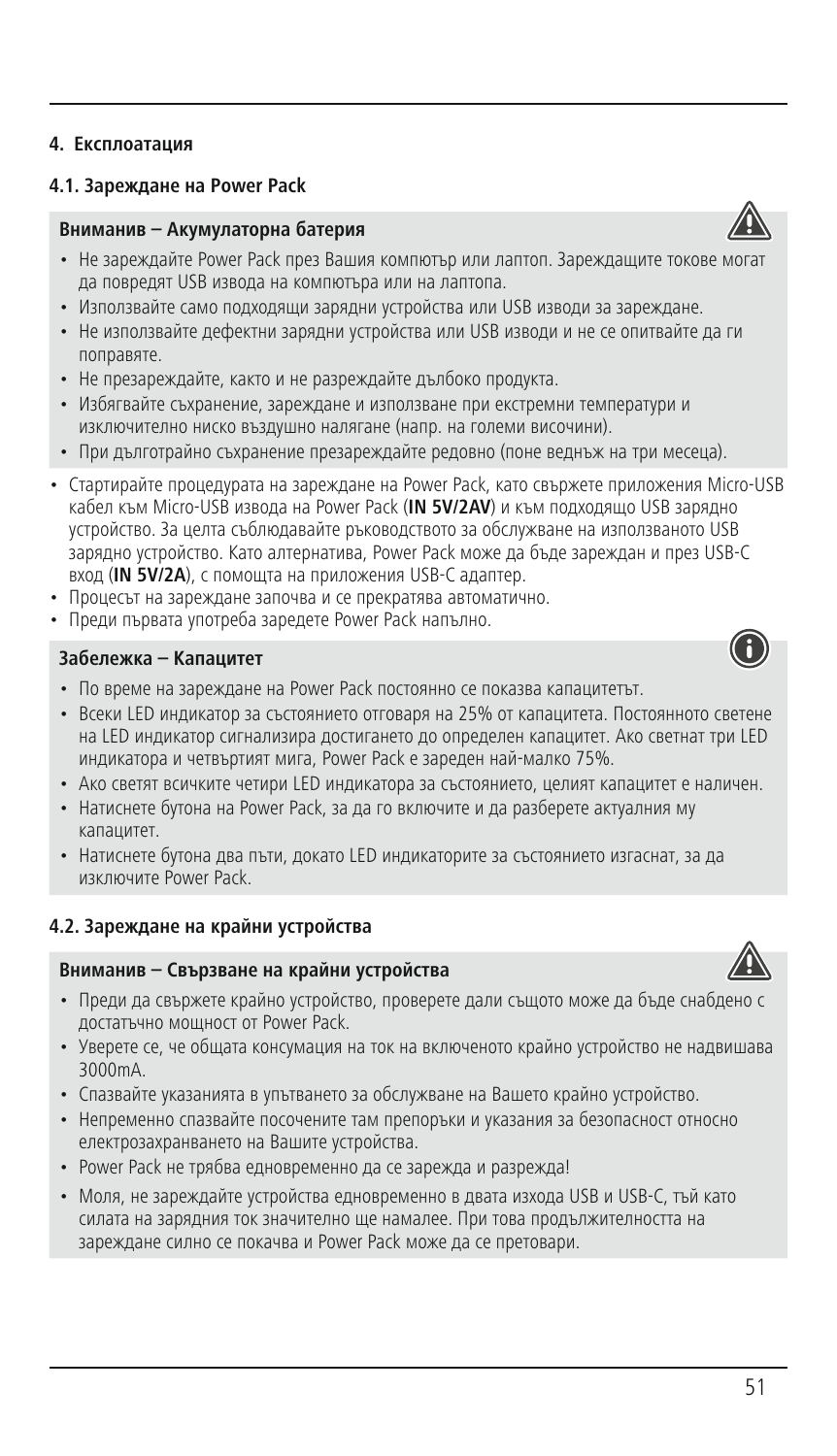#### **Вниманив**



- Никога не свързвайте кабела за зареждане на Power Pack към неговия вход и изход едновременно. По този начин може да се повреди акумулаторната батерия.
- По време на зареждане на Power Pack не свързвайте крайни устройства. Така може да повредите Power Pack и свързаните крайни устройства.
- Свържете приложения Micro-USB кабел за зареждане с USB извода на Power Packs (**OUT 5V/3A**) и към Micro-USB извода или към USB-C извода на Вашето крайно устройство, като използвате приложения USB-C адаптер (мобилен телефон, смартфон и т.н.).
- Възможно е приложеният кабел за зареждане/свързване да не е подходящ за USB извода на крайното устройство. Тогава използвайте USB кабела на крайното устройство.
- При използване на USB-C извода (**OUT 5 V/3 A**) за зареждане, моля, свържете подходящ USB-C заряден кабел с USB-C извода на Power Pack и гнездото за зареждане на Вашето крайно устройство.
- Процесът на зареждане стартира автоматично. По време на зареждане LED индикаторите за състоянието показват оставащия капацитет на Power Pack.
- Актуалното състояние на зареждане на акумулаторната батерия на Вашето крайно устройство се показва в него.
- Прекратете зареждането и изключете Power Pack, като натиснете два пъти бутона на Power Pack. LED индикаторите за състоянието изгасват.
- В случай че не бъле свързано крайно устройство. Power Pack се изключва автоматично

#### **Забележка – Оптимизирано зареждане**



Оптимизирано зареждане означава, че Power Pack разпознава свързаното крайно устройство, подава оптималното сила на тока и по този начин намалява до минимум времето за зареждане. Имайте предвид, че съответното захранване с ток от Power Pack може да е максимално 3000 mA.

# **5. Техническо обслужване и поддръжка**

Почиствайте този продукт само с леко навлажнена кърпа, която не пуска власинки, и не използвайте агресивни почистващи препарати.

#### **6. Изключване на гаранция**

Хама ГмбХ & Ко. КГ не поема никаква отговорност или гаранция за повреди в резултат на неправилна инсталация, монтаж и неправилна употреба на продукта или неспазване на упътването за обслужване и/или инструкциите за безопасност.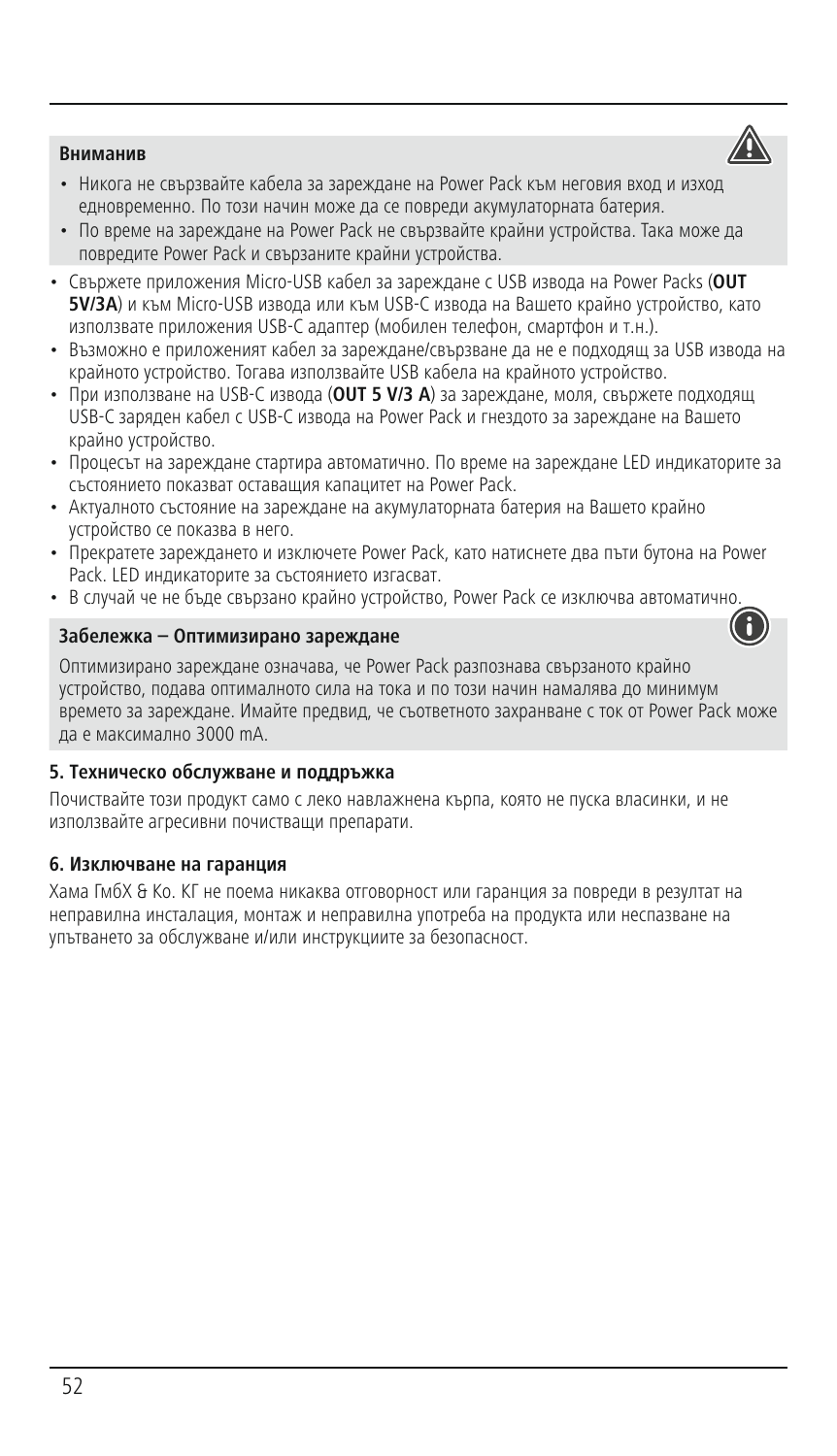# **7. Технически данни**

| USB-С вход     | $5V = 2A$                                           |
|----------------|-----------------------------------------------------|
| Micro USB вход | $5V = 2A$                                           |
| USB-А изход 1  | $5V = 3A$                                           |
| USB-А изход 2  | $5V = 3A$                                           |
| USB-С изход    | $5V = 3A$                                           |
| Изход общо     | $5V \rightarrow 3A$ (Makc.)                         |
| Тип батерия    | 3,7 V / Литиево-полимерна батерия (висока плътност) |
| Мин. капацитет | 19920 mAh / 73.7 Wh                                 |
| Тип капацитет  | 20000 mAh / 74 Wh                                   |

#### **8. Указания за изхвърляне**

#### **Указание относно защитата на околната среда:**



От момента на прилагането на европейските директиви 2012/19/EU и 2006/66/EО в националното право на съответните страни важи следното: Електрическите и електронните уреди и батериите не бива да се изхвърлят с битовите отпадъци. Потребителят е длъжен по закон да върне електрическите и електронните уреди и батериите в края на тяхната дълготрайност на изградените за целта обществени

пунктове за събиране на отпадъци или на търговския обект. Подробностите по въпроса са регламентирани в законодателството на съответната страна. Символът върху продукта, упътването за употреба или опаковката насочва към тези разпоредби. Чрез рециклирането, преработката на материалите или други форми на оползотворяване на старите уреди/батерии вие допринасяте за защитата на нашата околна среда.